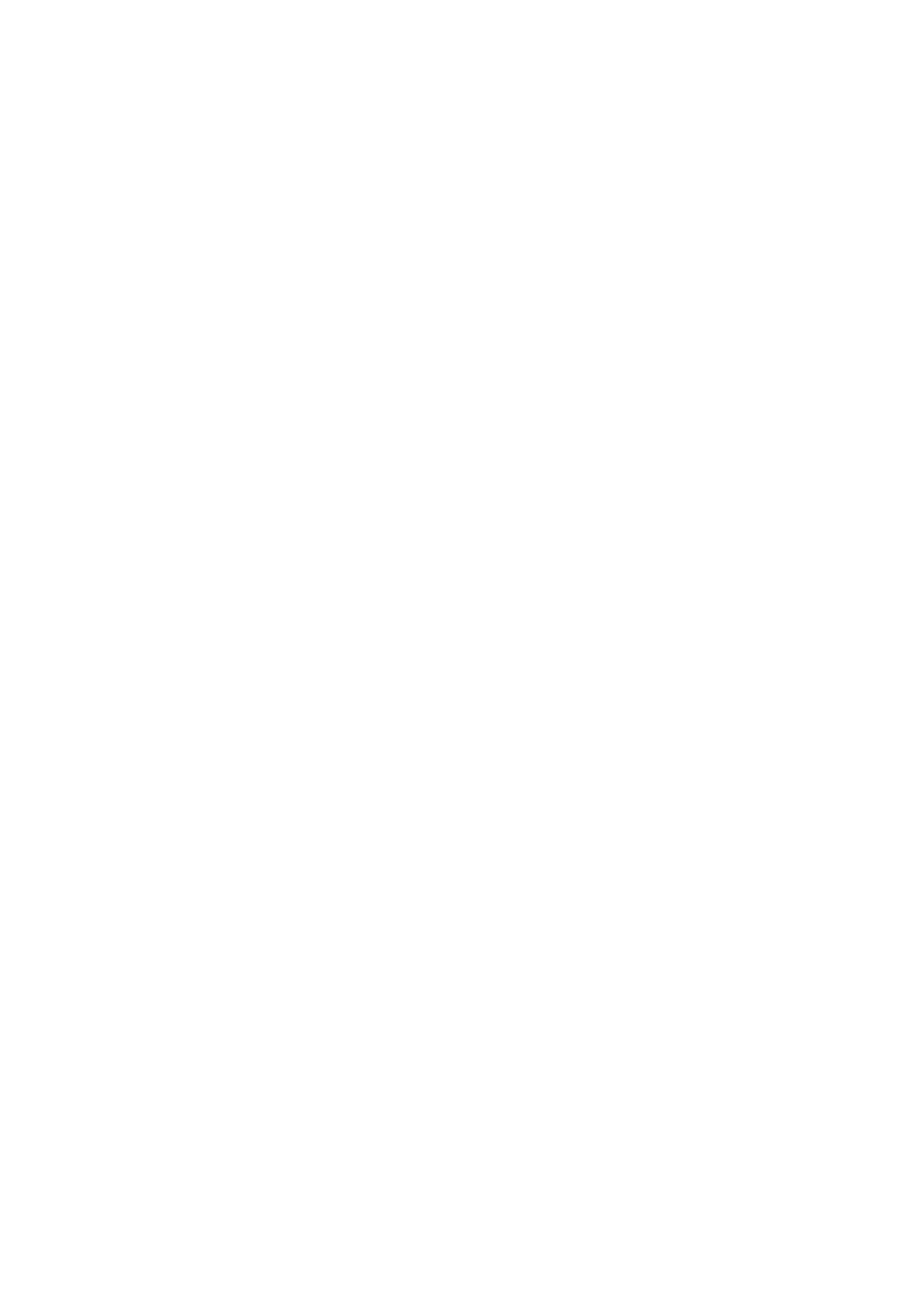# **SUMMARY OF CONCLUSIONS AND RECOMMENDATIONS**

# *Matters arising from the World Summit on Food Security and the 36th Session of FAO Conference – Implementation of the Immediate Plan of Action (IPA) – Towards a New Vision for the Decentralized Offices Network*

The Conference

- 1. endorsed the vision, as well as the proposals on structure and functioning
- 2. expressed the view that the criteria on country coverage provided in the IPA were theoretically good but not practical, particularly in the case of Africa
- 3. recommended that
	- special needs of Africa be kept in mind and that a strong network of country offices, which was essential to meet these needs, be provided;
	- multiple accreditation for country offices would not be suitable for African countries who had urgent and pressing needs for help and support;
	- FAO maintains and possibly increases the number of country offices in the Region;
	- Decentralized Offices be strengthened through both financial and technical resources and there be better training for staff in these offices;
	- Criteria for selection and appointment to FAOR positions be revised periodically based on the evolving needs of the countries;
	- there be a time limit for Member Countries to provide feedback on proposed appointments made by the Director General to avoid FAO Representative positions being vacant for prolonged periods.

# *Reform of the Committee on World Food Security (CFS)*

The Conference

- 4. supported the proposal for the creation of a regional ad hoc steering group in support of the CFS reform to be led by the standing Chair of the Regional Conference for Africa, who would work in collaboration with voluntary Members.
- 5. expressed concern on the need to improve coordination among national, sub-regional and regional groups and recommended that the steering group addresses this issue.

# *Report on FAO Activities in Region, (2008-2009) and actions taken on the main recommendations of the 25th FAO Conference for Africa*

The Conference

6. endorsed the report which highlighted key outcomes of activities conducted in the region during 2008-2009 to implement the recommendations of the  $25<sup>th</sup>$  ARC and the field programme.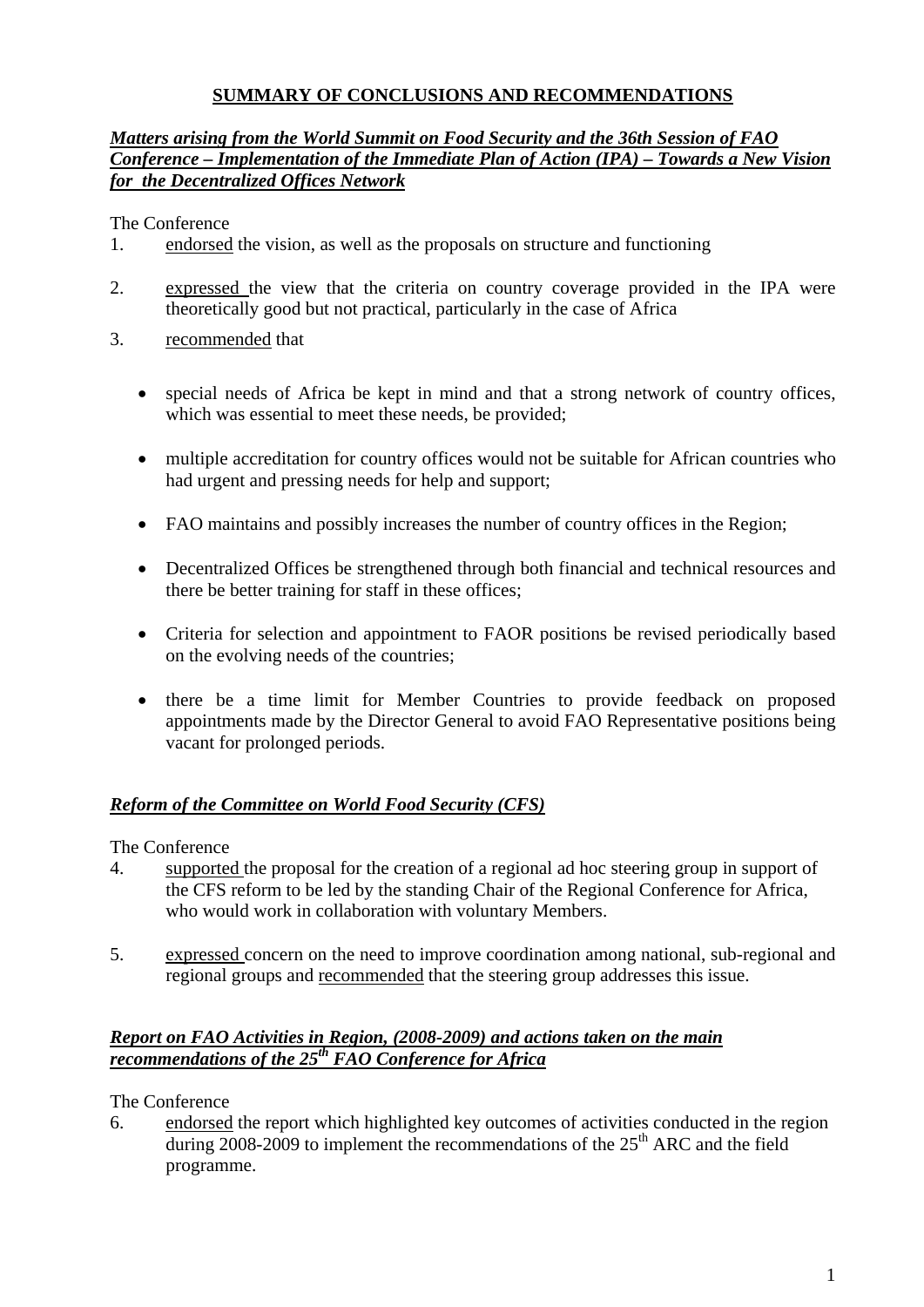*Implementation of the Programme of Work and Budget 2010-11 and Areas of Priority Actions for the African Region in the following biennium*

- 7. The Conference
	- appreciated the coherence between the proposed priority areas and the CAADP objectives;
	- endorsed the priority areas for 2010-11 and 2012-13;
	- recommended that FAO
		- supports Member Countries to prepare appropriate investment plans;
		- ensures that sufficient data be available to monitor the results by the end of 2013.

# *Establishment of One Global Shared Services Centre*

8. The Conference recommended that a proper in-depth evaluation of the proposal of a global SSC, including for sustainability, be carried out for an eventual endorsement by the Finance Committee and Council, for inclusion in the next Programme of Work and Budget.

# **Discussion Items**

# *FAO Support to the Accelerated implementation of CAADP*

- 9. The Conference recommended that FAO continues and intensifies its support to the African Union Commission, the NEPAD Planning and Implementation Agency, and the Regional Economic Communities.
- 10. The Conference recommended that Member Countries and FAO
	- strengthen institutional and human capacity building, especially in developing postcompact investment programmes and sector policies;
	- raise awareness about CAADP and the visibility of the related interventions at the national/regional level;
	- advocate resource mobilization and follow-up to ensure that pledges already made are honoured;
	- disseminate new technologies, appropriate policies and strategies to ensure that the objectives of the CAADP are not compromised;
	- mainstream CAADP into national planning process and to reinforce gender concerns in both the CADP Compact and post-Compact processes;
	- ensure that the multiplicity of development initiatives at the national level are coordinated and streamlined with that of the overall CAADP objectives;
	- monitor and evaluate the achievement of CAADP targets including the Maputo 10% budgetary allocation to agriculture and rural development;
	- facilitate south-south cooperation to improve the post-compact interventions:
	- provide clarity on the issues in its future support to CAADP Compacts as there seems to be a general misunderstanding of the relationship between the BIPPS prepared in 2004 and the post-CAADP investment plans.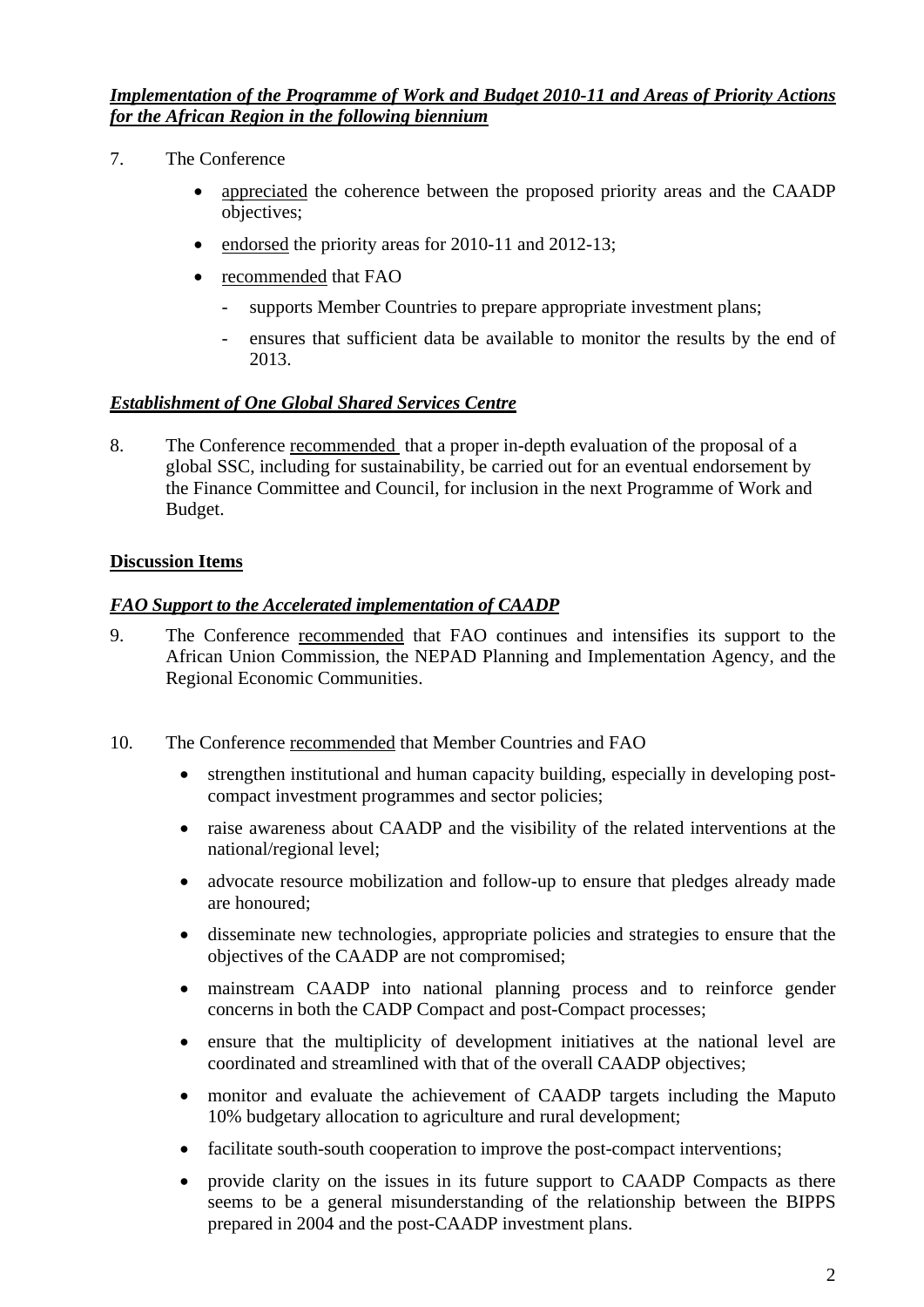# *Climate change implications for food security and natural resources management in Africa*

- 11. The Conference acknowledged that
	- climate change is a complex and important issue with direct implications on food security and natural resources management.
	- Africa faces serious challenges from climate change which are directly linked to food insecurity.
	- climate change needs to be addressed primarily at national and regional level alongside other crosscutting issues.
- 12. The Conference recommended that Member countries make effort to mitigate impact of climate change on African agriculture.
- 13. The Conference recommended that FAO
	- collaborates with national Governments in developing institutional capacity building programmes and creating awareness including integration of indigenous knowledge to assist rural communities understand and cope with climate change and as it relates to food security;
	- develops forecasting models, regional and national policy strategies in climatic change mitigation;
	- provides access to available facilities such as carbon credit;
	- establishes data monitoring systems:
	- reviews the possibility of providing technical support in capacity building in simplifying issues and technical support to apply effective technologies such as conservation agriculture and use of germplasm that is locally adapted, as well as considerations of gender issues;
	- facilitates the convening of a Ministerial meeting to discuss the impact of climate change, adaptation and mitigation.

# *Other Matters*

- 14. The Conference recommended that FAO initiates a dialogue with other UN partners on facilitating more effective country level assistance on attaining food security to address concerns on the coordination of interventions by UN Bodies at the national and regional level.
- 15. The Conference recognized the increasing interest of countries to share national experiences and success stories and suggested that provision be made in future conferences for country presentations and information exchange.
- 16. The Conference welcomed the declaration of the Civil Society Organizations prepared at their meeting held in Luanda on  $5<sup>th</sup>$  May 2010 and recognized their commitment to attaining food security in the region.
- 17. The Conference approved the Luanda Declaration.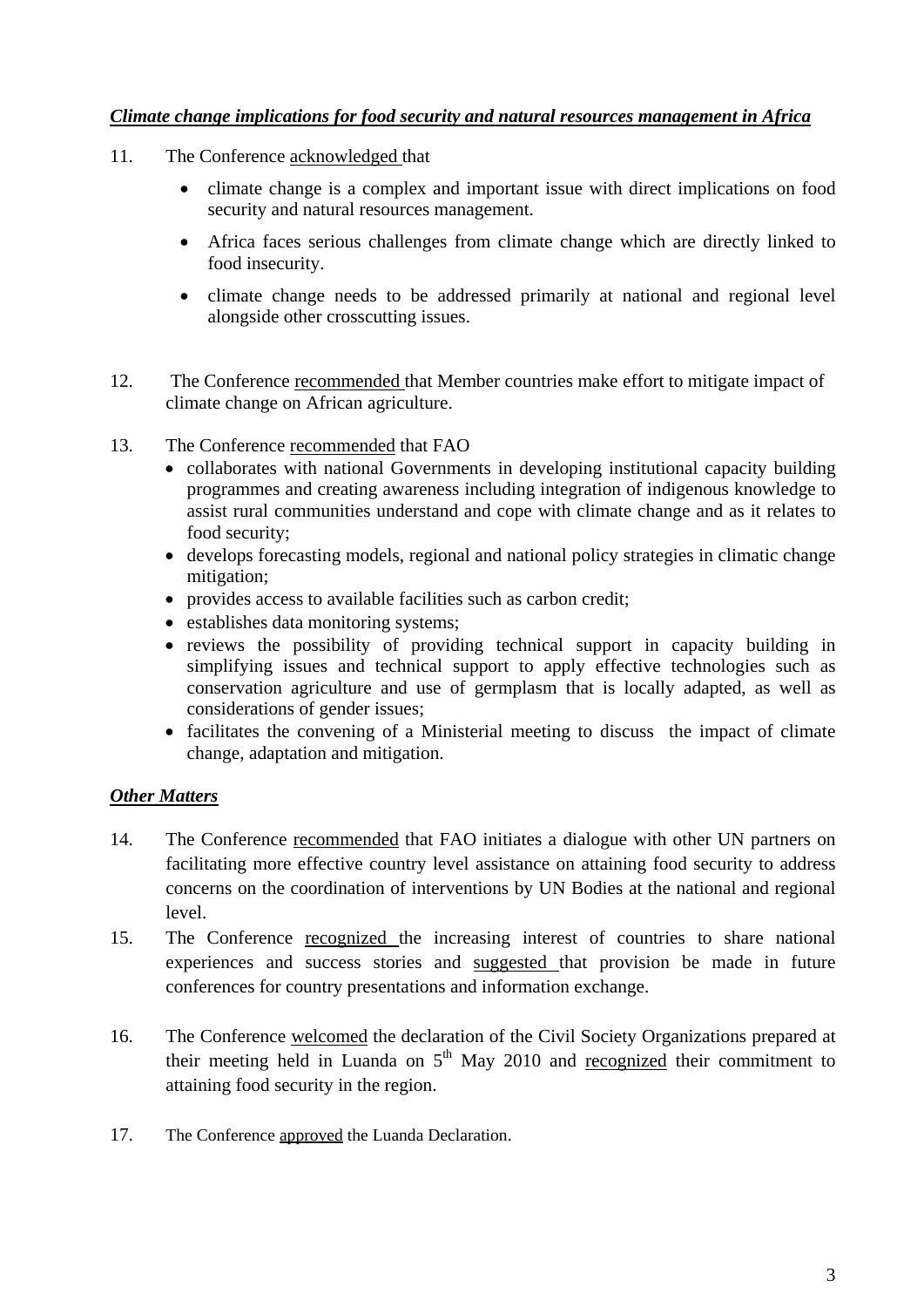- 18. The Conference agreed to honour the Director-General of FAO, Dr. Jacques Diouf, and recommended the submission of a proposal to the FAO Council on setting up a food security award in his name at the FAO.
- 19. The Conference also recommended that the Chairperson, Honourable Afonso Pedro Canga, kindly solicits the assistance of the President of the Republic of Angola, His Excellency José Eduardo Dos Santos, to submit a request to his peers, during the next African Union Summit, to set up a Jacques Diouf Prize for food security at the African Union.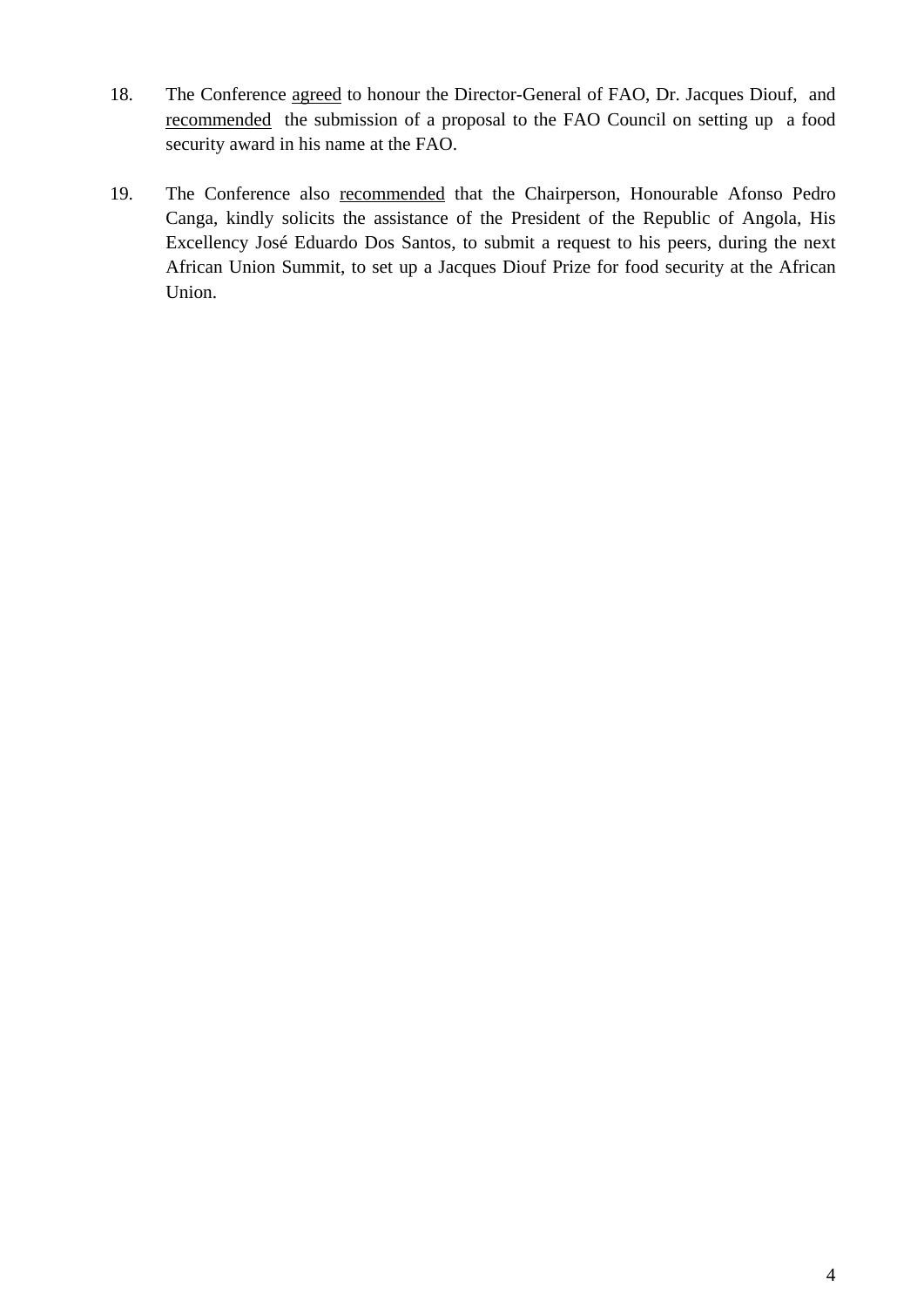# **MINISTERIAL CONFERENCE REPORT**

# **I. INTRODUCTORY ITEMS**

# *Organization of the Conference*

1. The Ministerial Segment of the Twenty-Sixth Session of the FAO Regional Conference for Africa was held in Luanda, the Republic of Angola, from 6 to 7 May 2010.

2. The Conference was attended by 125 delegates from 35 Member Countries of the Region, of which 17 were represented at Ministerial level; 1 observer from the Holy See, and 12 observers from inter-governmental and non-governmental organizations. The list of delegates is given in Appendix B and the list of documents in Appendix C.

# *Inaugural Ceremony*

3. The inaugural ceremony was held at the Belas Conference Centre, Luanda, the Republic of Angola in the presence of His Excellency Mr Fernando Da Piedade Dias Dos Santos, Vice President of the Republic of Angola, Mr Antonio Paulo Kassouma, President of the National Assembly, Dr Jacques Diouf, Director-General of the Food and Agriculture Organization of the United Nations, Mr Luc Guyau, Independent Chairman of the FAO Council, and Honourable Afonso Pedro Canga, Minister for Agriculture, Rural Development and Fisheries of the Republic of Angola. The Vice President welcomed delegates on behalf of the President Jose Eduardo Dos Santos, President of the Republic of Angola and the people of Angola.

# *Statement of the Director-General of FAO*

4. The Director General of FAO indicated that it was a great honour and pleasure to attend the Twenty-sixth FAO Regional Conference for Africa in the beautiful city of Luanda. He expressed his gratitude, on behalf of FAO, to the President of the Republic of Angola, His Excellency José Eduardo Dos Santos, the Government and people of Angola for hosting the Conference.

5. He informed the Regional Conference that while the world was facing serious financial and economic crisis, the poorer countries were the most affected. Currently more than 1 billion people are suffering from hunger, and sub-Saharan Africa is most hard hit, with 269 million people malnourished and 30 percent of the population suffering from hunger.

6. The Director General reiterated that Africa is rich in arable land, water and labour and with appropriate policies it has capacity to increase agricultural production, national incomes and food security. However Africa only accounts for about 2% to 3% of world Gross Domestic Product (GDP) and its share in trade in agricultural commodities is less than 2% and declining. Agricultural imports have continued to outpace exports and Africa currently spends 33 billion US dollars on imports, much of which is on food.

7. He stated that the Twenty-Sixth Regional Conference will be examining issues that impact on millions of people in the region. The Conference will discuss priority themes, including FAO support for the implementation of the Comprehensive Africa Agriculture Development Programme (CAADP); implications of climate change for food security; implementation of the Immediate Plan of Action for FAO Renewal in relation to decentralized offices network; and reform of the Committee on World Food Security (CFS).

8. The Director-General reminded the Conference that it was only five years to 2015, the date set by 192 member governments to halve the number of people suffering from hunger. He made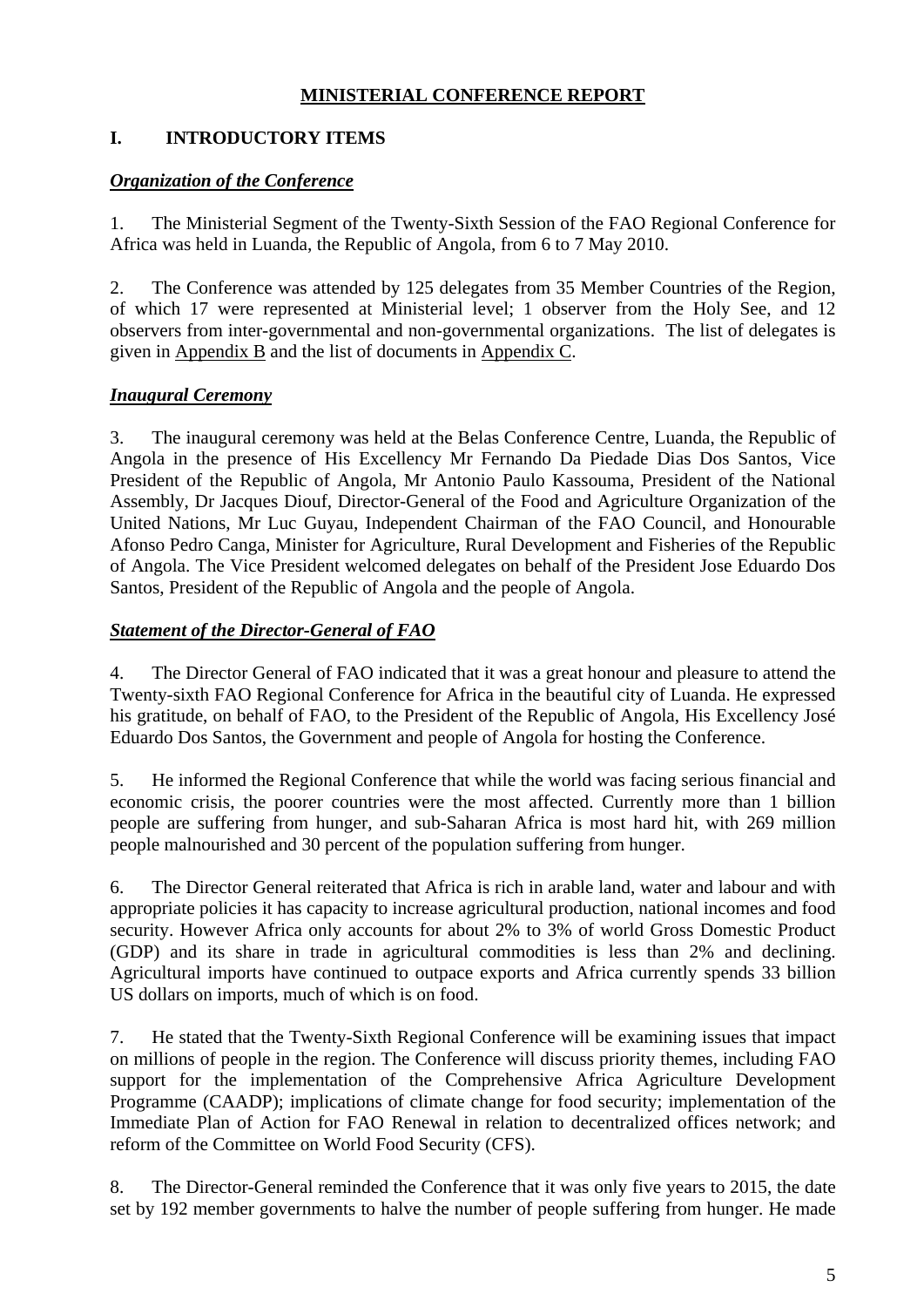a commitment that with support from member countries, FAO will continue to provide technical assistance in formulating and implementing policies, strategies and programmes aimed at overcoming the challenge of food insecurity in Africa and elsewhere.

9. The full statement is given in Appendix D.

# *Address by the Independent Chairman of the Council*

10. The Independent Chairman of the Council underscored that the Africa Regional Conference marks the beginning of the implementation of the Immediate Plan of Action (IPA) and its success depended on sustained efforts from Member countries and the Secretariat in FAO headquarters and decentralized offices. He briefed the delegates on the implementation of his mandate and emphasized that his work was characterized by collegiality, subsidiarity, ownership, independence and partnership. He then explained the status of the FAO reform, stressing the need for consolidating the momentum, making full use of FAO´s outstanding human resources and strengthening internal and external communication systems. He reminded delegates that the Council´s powers have been strengthened and that its next session will benefit from the recommendations of the  $26<sup>th</sup>$  ARC.

11. He briefed delegates on the establishment of the Open Ended Working Group on Effectiveness and Efficiency of Governing Bodies (OEWG), on the preparation of the informal meeting on the integration of regular programme and extra-budgetary funding, and on the preparation of the election of the Director-General in 2011. He reminded delegates that as a result of the Reform, Regional Conferences had become full-fledged governing bodies, which has strengthened governance at the regional level.

12. He informed that the next meetings of the Reform Committee will deal with decentralized offices and the staff rotation policy, and that recommendations from Regional Conferences on these matters will be taken into account. He will ensure that Regional conferences can formulate specific recommendations to the Council on the priority areas for the Regions. In conclusion, he urged delegates to remain focused on the implementation of the Reform, as it will lead to greater efficiency and effectiveness at all levels of FAO.

13. The full text of the Independent Chairman of the FAO Council's statement is given in Appendix E.

# *Address by the Representative of the Holy See*

14. The Representative of the Holy See delivered a message to the Conference on behalf of Pope Benedict XVI encouraging African countries to continue working to attain food security for the growing population.

# *Statement of the Vice President of the Republic of Angola*

15. The Vice- President thanked FAO for the confidence given Angola to host the Conference. He indicated that Angola's economy had been highly dependent on oil and diamonds and had not invested sufficiently in agriculture. However, in recent years, Angola had made strides in improving the agricultural sector, increasing from 5% to 58% contribution to GDP. There has been increased investment in Agriculture which has brought about great improvements in the lives of the rural communities.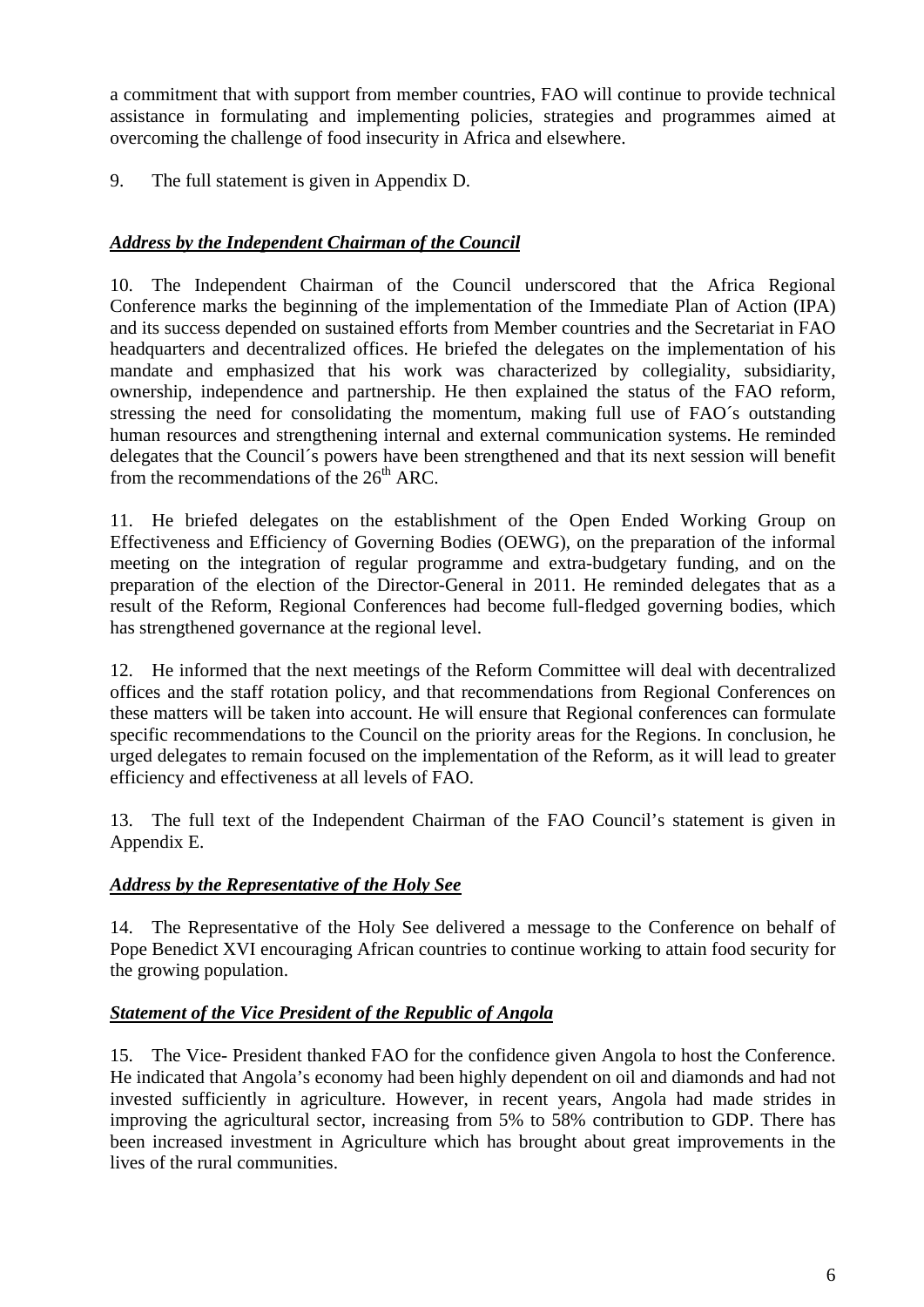16. The Vice-president indicated that Angola was well resourced with 47 river basins and has good potential in crops such as cassava, but lacked the production capacity in rice, maize, corn, dairy and meat products, which had to be imported. This he recognized as being a great challenge for Angola.

17. He informed that Angola had been making great investments in restructuring agricultural research, setting up special lines of credit, and establishing industrial centres.

18. He also indicated that Angola was particularly concerned in ensuring that potable water was available not only in the urban and industrial areas but also in rural communities, where the emphasis on agriculture was in order to stem the rural-urban drift.

19. The full text of the Vice President's statement is in Appendix F.

# *Election of Chairperson, Vice-Chairpersons and Rapporteurs*

20. In handing over the chairmanship, Honourable Gideon Ndambuki, Assistant Minister for Agriculture of the Republic of Kenya and Outgoing Chairman of the Regional Conference for Africa shared some remarks with the Conference.

21. He indicated that many of the member countries had witnessed stagnation in agricultural productivity, high fertilizer and fuel costs for farm operations, as well as effects of climate change. The situation caused an increase in food prices and hence affecting survival of the people of the African region, especially the most vulnerable in the societies. Many of the people were still living below the poverty line at less than a dollar a day.

22. He reminded the Conference of the practical recommendations made at the last Conference to resolve the food crisis and that it was important to look at the more lasting solutions to the situation in the future. He urged the delegates to exchange information on the various measures the member countries are taking to address the situation.

23. The full text of the Outgoing Chairman's statement is in Appendix G.

24. The Conference approved by acclamation the nomination of the following bureau:

| Chairperson:             | <b>Republic of Angola</b><br>Honourable Afonso Pedro Canga<br>Minister for Agriculture, Rural Development and Fisheries                          |
|--------------------------|--------------------------------------------------------------------------------------------------------------------------------------------------|
| First Vice-Chairperson:  | <b>Equatorial Guinea</b><br>Honourable Teodoro Nguema Obiang Mangue<br>Minister for Agriculture and Forestry                                     |
| Second Vice-Chairperson: | <b>Cape Verde</b><br>Honourable Jose Maria Veiga<br>Minister for Environment, Rural Development and Marine<br>Resources                          |
| Rapporteurs:             | <b>Cameroon</b><br>H.E. Dominique Awono-Essama<br>Ambassador of the Republic of Cameroon to Italy and Permanent<br>Representative to FAO in Rome |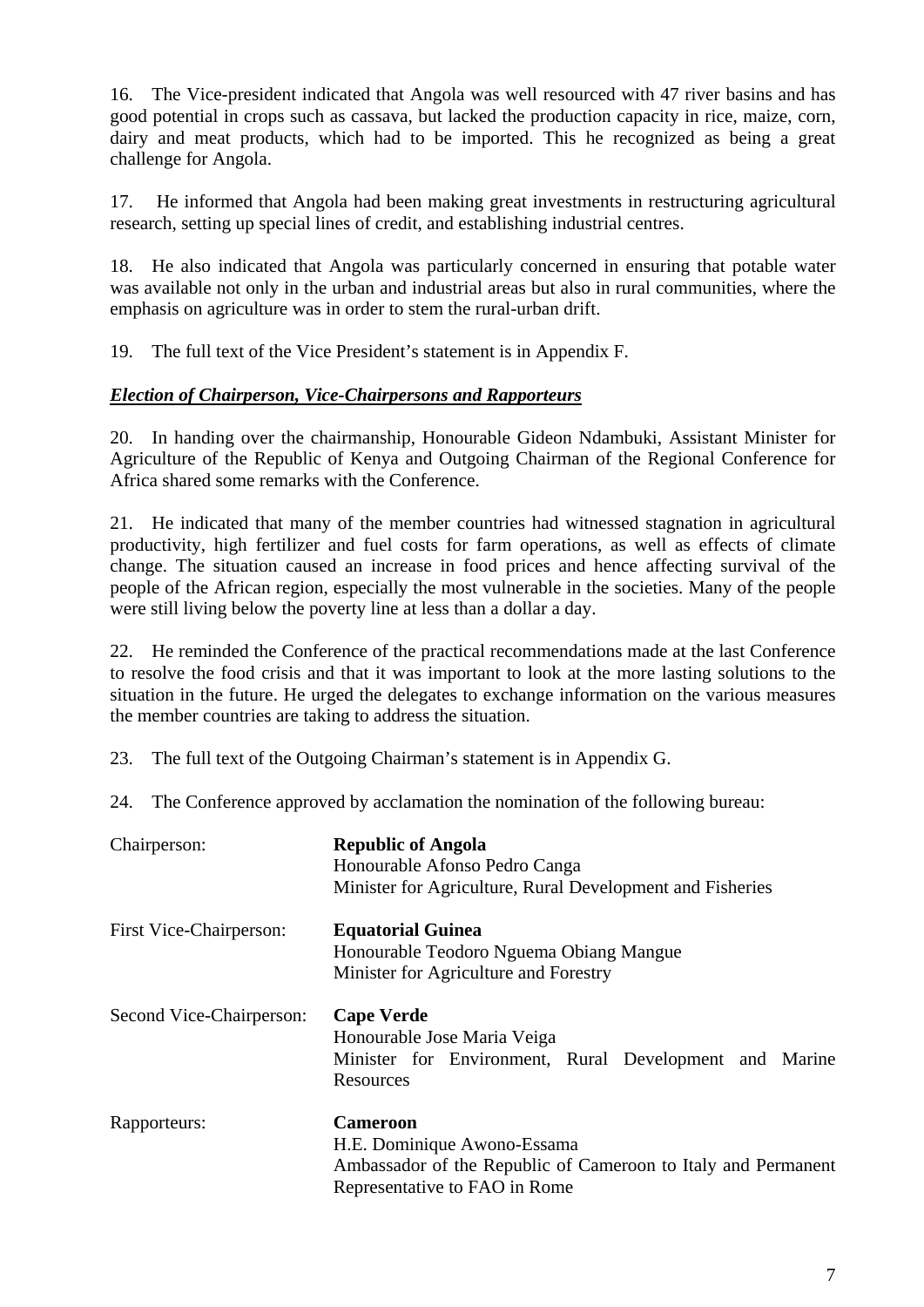# **Uganda** Robert Sabiiti Alternative Permanent Representative, Uganda Embassy in Rome

# *Adoption of the Agenda and Timetable*

25. The Conference reviewed and adopted the Agenda and Timetable with an amendment on the Timetable  $(\underline{Appendix A})$ .

# *Matters arising from the World Summit on Food Security and the 36th Session of FAO Conference – Implementation of the Immediate Plan of Action (IPA) – Towards a New Vision for the Decentralized Offices Network*

26. The document ARC/10/2 reports on the World Summit on Food Security held in Rome from 16-18 November 2009, which adopted a Declaration consisting of four strategic objectives and five Rome Principles for eradicating hunger from the world at the earliest possible date. The document also reports on the Thirty Sixth Session of the FAO Conference held in Rome from 18-23 November 2009 which discussed the current state of food and agriculture. It also reviewed the work of the Organization, endorsed the FAO Strategic Framework 2010-2019, the Medium Term Plan 2010-13, and adopted the Programme of Work and Budget for 2010-11. In addition, the document reports on the overall progress made on the Immediate Plan of Action (IPA), which was appreciated by the Conference, and its impact on the Decentralized Offices (DOs) network. The document includes an Addendum on a medium to long term vision for the DOs network which was prepared at the request of CoC-IEE, with the endorsement of the Conference, for discussion and advice from the Regional Conferences.

27. In the presentation of the document to the Regional Conference by the Secretariat, the outcomes of the World Summit on Food Security and the Thirty Sixth Conference were highlighted. It was also pointed out that the Summit supported the work of regional development frameworks such as the Comprehensive African Agriculture Development Programme (CAADP) under NEPAD. In relation to the Immediate Action Plan (IPA), the overall progress made, and the impact on the Decentralized Offices (DOs) network was presented. Major actions already completed or ongoing including TCP decentralization, greater authorities to DOs on procurement, and transfer of management of Regional Technical Officers and of oversight, administrative and financial responsibility of FAOR's to the Regional Office were clarified. In presenting the addendum it was pointed out that major efforts have been made in regard to decentralization over past years. The Management's medium to long term vision on the structure and functioning of the DOs network was highlighted, with a request for comment and advice on the vision, as well as on the suggestions in the document about structure and functioning.

28. The Regional Conference:

- endorsed the vision, as well as the proposals on structure and functioning, contained in the addendum to Document ARC/10/2;
- expressed the view that the criteria on country coverage provided in the IPA were theoretically good but not practical, particularly in the case of Africa; and
- the measures introduced by management were an effective way to address the structural deficit in the FAOR network budget.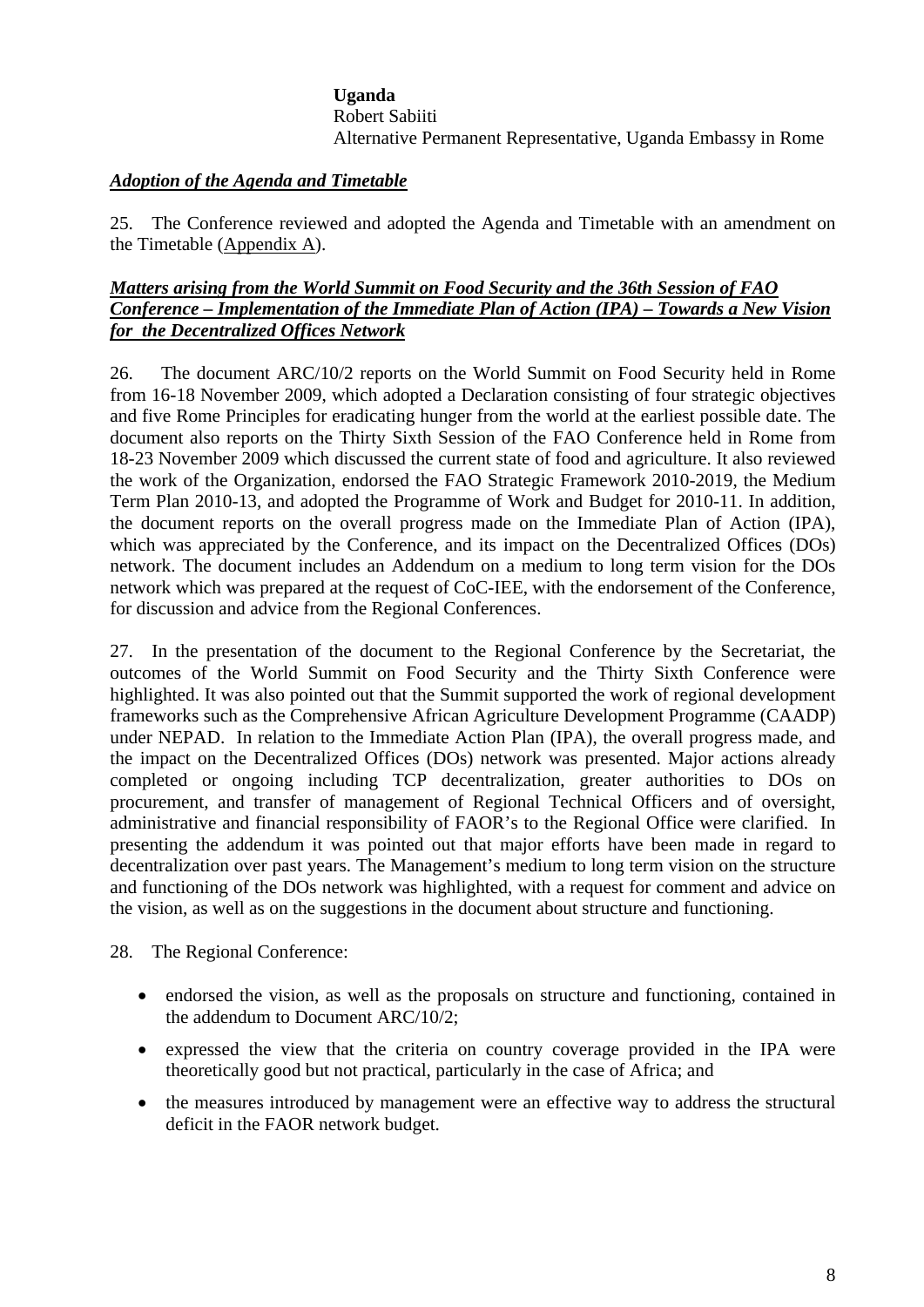- 29. The Regional Conference recommended that:
	- the special needs of Africa be kept in mind and that a strong network of country offices, which was essential to meet these needs, be provided;
	- multiple accreditation for country offices would not be suitable for African countries who had urgent and pressing needs for help and support;
	- FAO should maintain and possibly increase the number of country offices in the Region;
	- DOs should be strengthened through both financial and technical resources and there should be better training for staff in these offices;
	- Criteria for selection and appointment to FAOR positions be revised periodically based on the evolving needs of the countries;
	- in order to avoid FAO Representative positions being vacant for prolonged periods, there should be a time limit for Member countries to provide feedback on proposed appointments made by the Director General;
	- conduct of the Africa Regional Conference be reviewed to include a follow up mechanism on the implementation of Conference decisions and reporting of outcomes;
	- relationship between permanent representatives of African countries at the FAO in Rome and the regional offices be strengthened.

# *Reform of the Committee on World Food Security (CFS)*

30. The Regional Conference welcomed the presence of the Chair of the Committee on World Food Security (CFS) and the elements of the reform presented in Document ARC/10/3. The Regional Conference emphasized importance of reflecting national and regional diversity, as well as the multi-stakeholder consultative process. In addition, the Regional Conference highlighted the importance of inter-sessional activities that are fundamental to the new CFS and should include specific case studies.

31. The Regional Conference supported the proposal for the creation of a regional ad hoc steering group in support of the CFS reform. The steering group could be led by the standing Chair of the Regional Conference for Africa, who would work in collaboration with voluntary Members. This steering group would make initial consultations at sub-regional level and make proposals at the 36<sup>th</sup> Session of CFS in October 2010 regarding the involvement of regional, subregional and other bodies in the multi-stakeholder process. It will also develop and present a draft document with proposals for a cost effective south-south cooperation initiative to strengthen national and regional institutions for food security governance, as proposed by the CFS Chair.

32. The Regional Conference expressed some concerns on the need to improve coordination among national, sub-regional and regional groups and recommended that the steering group addresses this issue.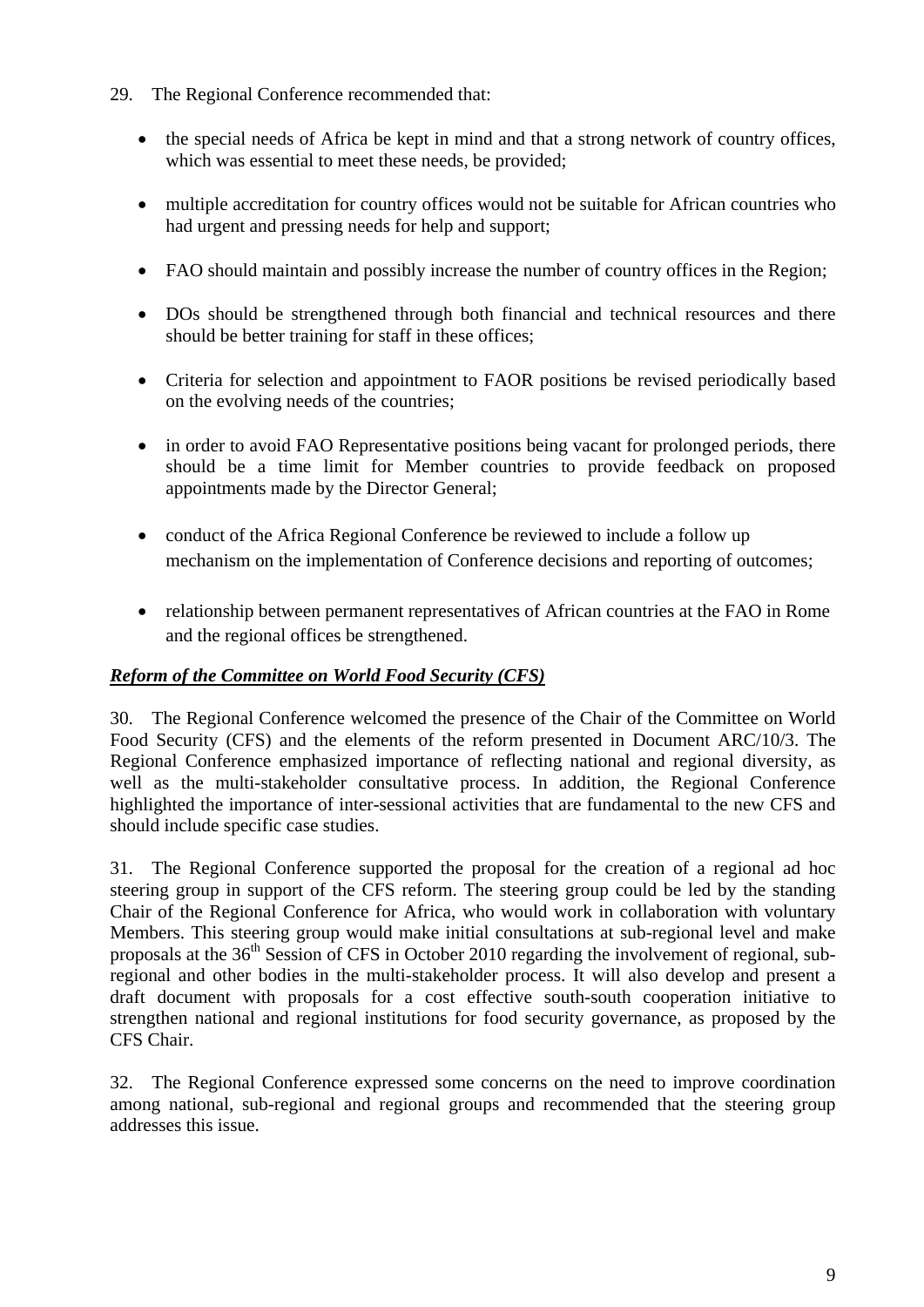# **II PROGRAMME AND BUDGET MATTERS**

# *Report on FAO Activities in Region, (2008-2009) and actions taken on the main recommendations of the 25th FAO Conference for Africa*

33. The Regional Conference endorsed the report which highlighted the key outcomes of the activities of the Regional Office for Africa and the sub-Regional Offices during 2008-2009 on the implementation of the recommendations of the  $25<sup>th</sup>$  ARC, and the field programme. The Secretariat informed that about 69% of available resources were applied to field programme.

# *Implementation of the Programme of Work and Budget 2010-11 and Areas of Priority Actions for the African Region in the following biennium*

34. In adopting the FAO Strategic Framework 2010-19, the FAO Conference in 2009 put in place a new results-based approach to programme planning, implementation and reporting for the Organization. Members defined clear goals and objectives that they aim to achieve with the help of FAO, incorporating the Millennium Development Goals to reduce hunger by half and make sustainable use of natural resources in food, agriculture and rural development. The FAO Conference in 2009 also adopted a renewed and more inclusive inter-governmental process for review of programme and budget priorities and proposals. The five Regional Conferences are now an important part of this process as they report to the Council through the Programme and Finance committees on FAO performance for the previous biennium and priorities for the current and future biennia.

35. Taking into account sub-regional and country needs, the Regional Office for Africa proposed six main priority areas of FAO technical assistance for the next biennium to the Regional Conference for Africa. These six priority areas are: promote sustainable increase in agriculture production and crop diversification; promote sustainable use and management of natural resources, including land and water, fisheries and forestry; support market access and sanitary measures for better trade; stimulate information and knowledge management; incorporate emergency preparedness and risk management; and formulate and implement effective agricultural policies, while integrating gender concerns as a cross-cutting issue.

36. The Regional Conference:

- appreciated the coherence between the proposed priority areas and the CAADP objectives; and
- endorsed the priority areas for 2010-11 and 2012-13
- recommended that FAO:
	- supports Member Countries to prepare appropriate investment plans; and
	- ensures that sufficient data will be available to monitor the results by the end of 2013.

### *Establishment of One Global Shared Services Centre*

37. The Organization has established a Shared Services Centre with hubs in Bangkok, Budapest and Santiago to provide low cost and location independent "back office" administrative services and support functions as effectively and efficiently as possible. Reviews carried out during 2008-2009 revealed opportunities to achieve further efficiencies through consideration of a single hub structure. The Organization will carry out additional analysis of such opportunities to assess the effectiveness of services delivered and validate further potential savings. In line with guidance from the Council, the Organization will finalize the business case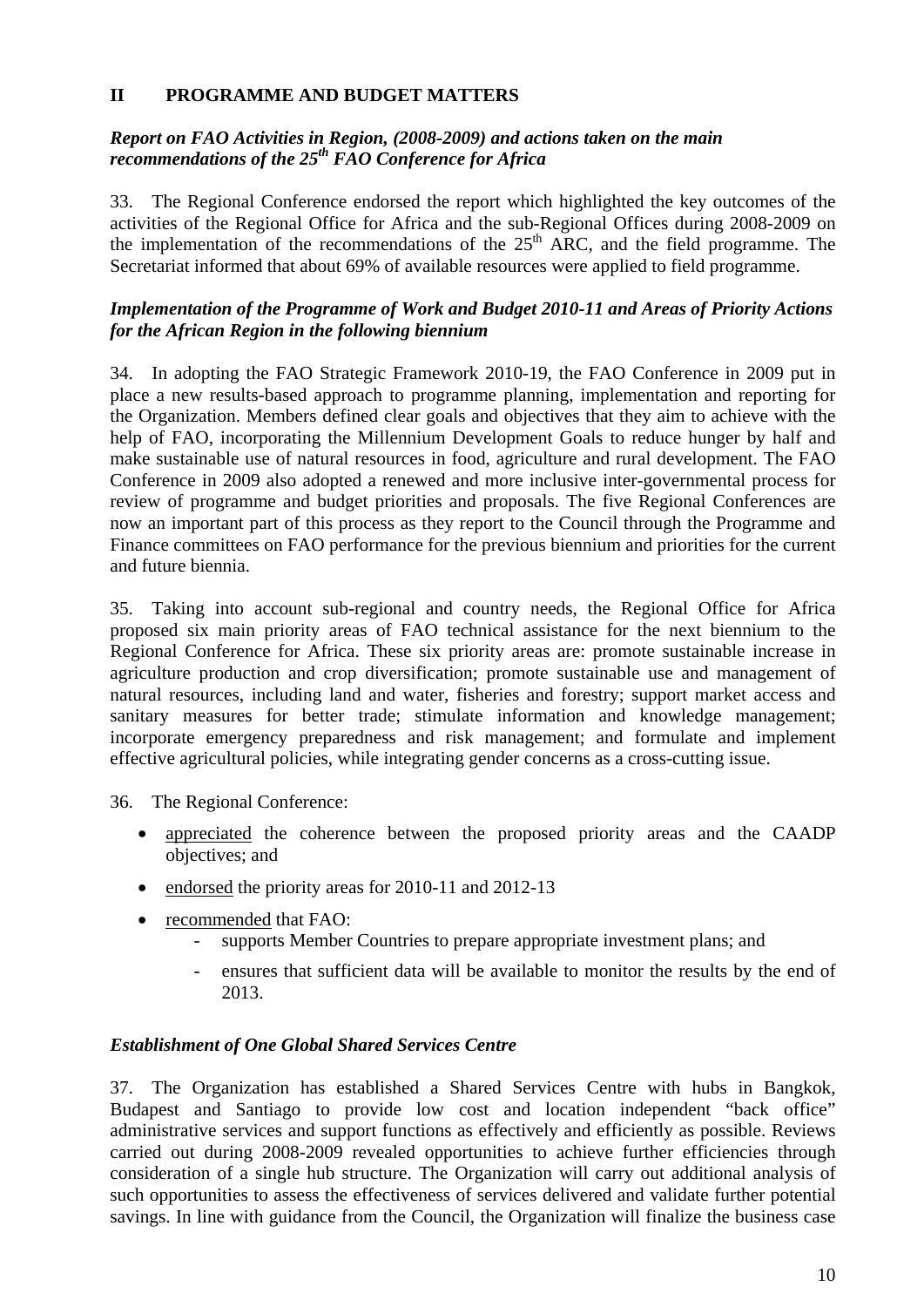for a global SSC based on an in-depth analysis, taking into consideration the results of consultations with the Regional Conferences.

- 38. The Conference
	- requested the carrying out of proper in-depth evaluation of the proposal of a global SSC, including for sustainability, and eventual endorsement by the Finance Committee and Council, for inclusion in the next Programme of Work and Budget

# **III. DISCUSSION ITEMS**

- 39. The Conference had on its agenda two discussion items:
	- i) FAO Support to the Accelerated implementation of CAADP
	- ii) Climate change implications for food security and natural resources management in Africa

40. The Report of the Technical Committee, ARC/10/TC, was presented by the Rapporteur for consideration and adoption by the Conference. The Report was adopted with amendments, see Appendix H.

# *FAO Support to the Accelerated implementation of CAADP*

41. The Conference recommended that FAO continues and intensifies its support to the African Union Commission, the NEPAD Planning and Implementation Agency, the Regional Economic Communities and the member countries to:

- strengthen institutional and human capacity building, especially in developing postcompact investment programmes and sector policies.
- raise awareness about CAADP and the visibility of the related interventions at the national/regional level.
- advocate resource mobilization and follow-up to ensure that pledges already made are honoured.
- disseminate new technologies, appropriate policies and strategies to ensure that the objectives of the CAADP are not compromised.
- mainstream CAADP into national planning process and to reinforce gender concerns in both the CADP Compact and post-Compact processes.
- ensure that the multiplicity of development initiatives at the national level are coordinated and streamlined with that of the overall CAADP objectives.
- monitor and evaluate the achievement of CAADP targets including the Maputo 10% budgetary allocation to agriculture and rural development.
- facilitate south-south cooperation to improve the post-compact interventions
- provide clarity on the issues in its future support to CAADP Compacts as there seems to be a general misunderstanding of the relationship between the BIPPS prepared in 2004 and the post-CAADP investment plans.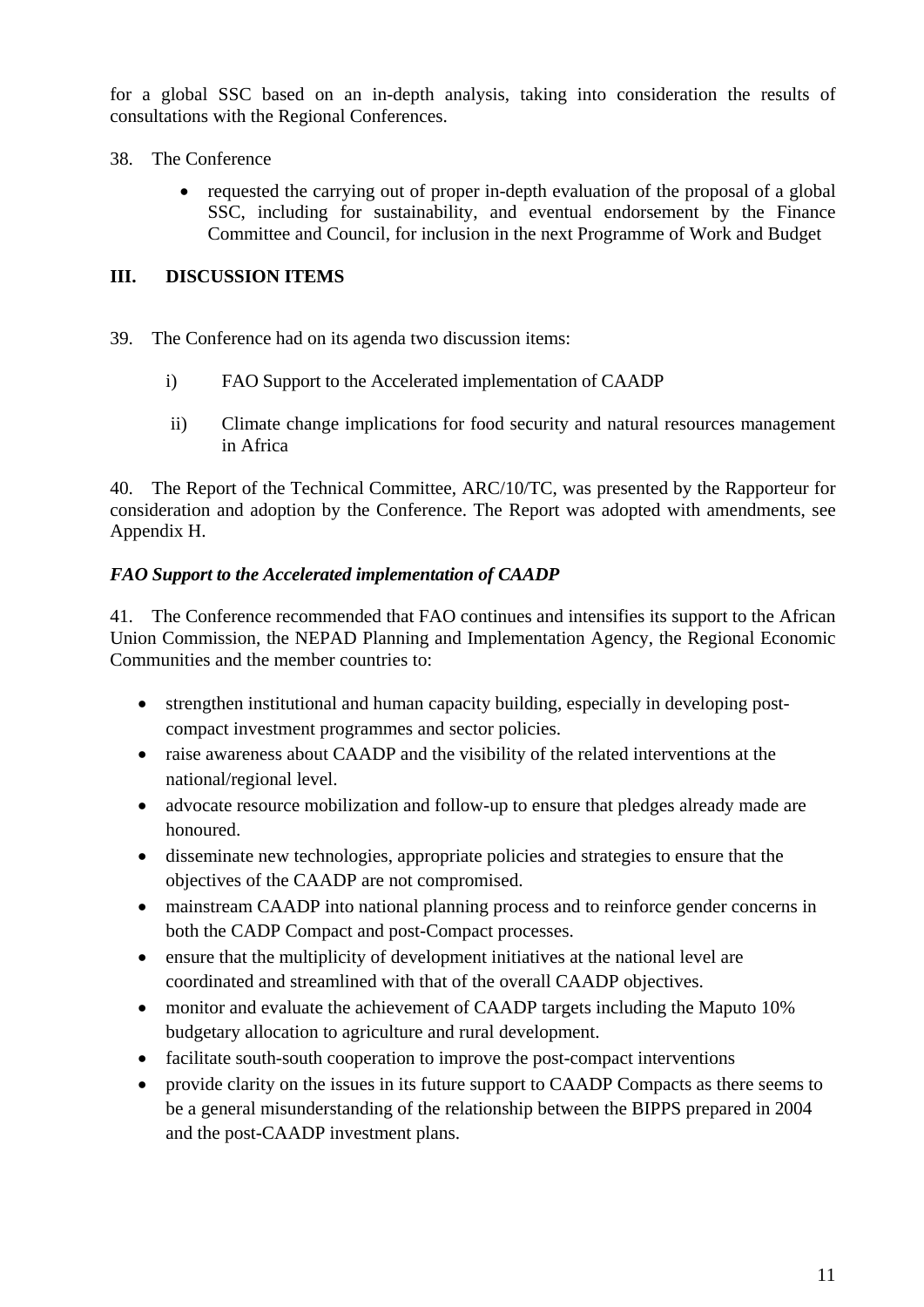- 42. The Conference noted that
	- climate change is a complex and important issue which has direct implications on food security and natural resources management.
	- Africa faces serious concerns from climate change which are directly linked to food insecurity.
	- climate change needs to be addressed primarily at national and regional level alongside other crosscutting issues as a block. There are many links and consequences of climate change to forest conservation, competition for natural resources, especially between humans and animals, desertification with special reference to the Sahel; for example, the issue of the receding Lake Chad.
	- impact could be mitigated through the efforts of the member countries.
- 43. The Conference recommended that FAO
	- collaborates with national Governments in developing institutional capacity building programmes and creating awareness including integration of indigenous knowledge to assist rural communities understand and cope with climate change and as it relates to food security.
	- develops forecasting models, regional and national policy strategies in climatic change mitigation,
	- provides access to available facilities such as carbon credit,
	- establishes data monitoring systems
	- reviews the possibility of providing technical support in capacity building in simplifying issues and technical support to apply effective technologies such as conservation agriculture and use of germplasm that is locally adapted, as well as considerations of gender issues
	- facilitates the convening of a Ministerial meeting to discuss the impact of climate change, adaptation and mitigation.

# **IV. OTHER MATTERS**

- 44. The Conference
	- expressed concern on the coordination of interventions by UN Bodies at the national and regional level and recommended that FAO initiates a dialogue with other UN partners on facilitating more effective country level assistance on attaining food security.
	- recognized the increasing interest of countries to share national experiences and success stories, the Conference *suggested* that provision be made in future conferences for country presentations and information exchange.
	- welcomed the declaration of the Civil Society Organizations prepared at their meeting held in Luanda on 5<sup>th</sup> May 2010 and *recognized* their commitment to attaining food security in the region.
	- *approved* the Luanda Declaration on Investing in Agriculture to Ensure Food Security in Africa (Appendix I).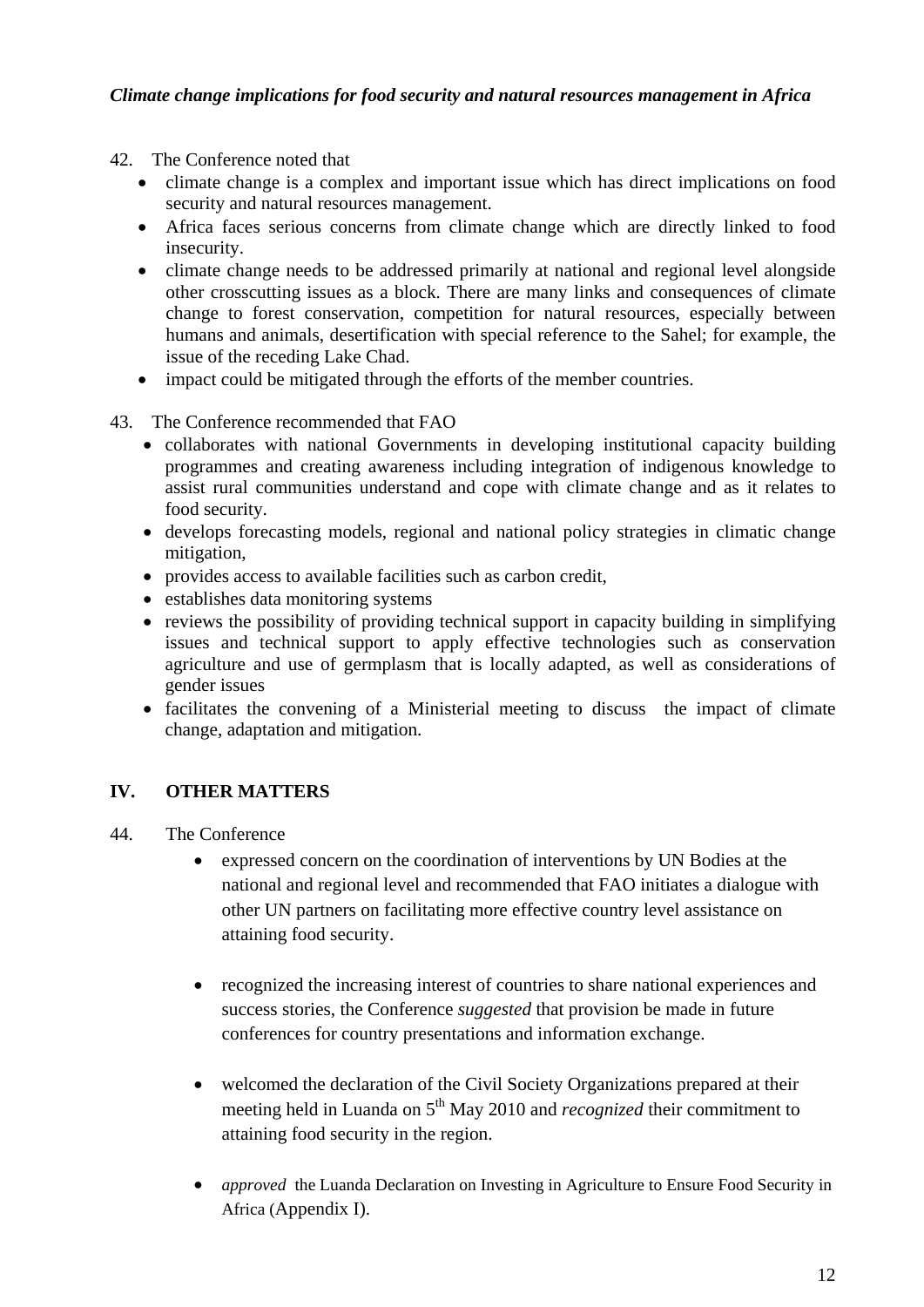45. At the suggestion of the Republic of Congo, the  $26<sup>th</sup>$  FAO Regional Conference agreed to honour the Director-General of FAO, Dr. Jacques Diouf.

# 46. The Conference:

considering:

- the remarkable activities undertaken by FAO in Africa under the leadership of the outgoing Director General of FAO, Dr. Jacques Diouf; and
- the personal commitment and effort of the Director-General of FAO on improving the nutritional level and agricultural production in Africa to combat hunger and poverty to attain food security;

recommended:

- the submission of a proposal to the FAO Council on setting up a food security award in his name at the FAO:
- to the Chairperson, Honourable Afonso Pedro Canga, to kindly solicit the assistance of the President of the Republic of Angola, His Excellency José Eduardo Dos Santos, to submit a request to his peers, during the next African Union Summit, to set up a Jacques Diouf Prize for food security at the African Union.

adopted the vote of thanks below:

*We, Representatives of Governments and Delegates of African countries at the 26<sup>th</sup> FAO Regional Conference for Africa, present our warm appreciation and attest our recognition to His Excellency, Dr. Jacques Diouf, Director-General of FAO, for the very positive results obtained throughout his three successful terms*.

# **V. CONCLUDING ITEMS**

# List of Topics to be considered for the 27<sup>th</sup> Regional Conference for Africa

47. Delegates were invited to suggest topics for discussion at the  $27<sup>th</sup>$  Regional Conference and the following were adopted by the Conference for the selection of key themes by the Secretariat in consultation with the Member Countries :

- Review of agriculture development programme incentives and disincentives and their impact on agricultural productivity
- Gender mainstreaming in food security initiatives at national and regional level.
- Private sector assessment of government incentives
- Initiatives for mitigation and adaptation strategies to climate change
- Progress report on CAADP implementation in the region
- Regional review of fertilizer (including bio-fertilizer) production and availability
- Agro-business and agro-industry development to improve value chain
- Assessment of seeds system in Africa
- GMO issues in African Agriculture Lessons learnt, taking stock of regulatory aspects, including health and economic impact
- Public /private sector partnership in initiating agricultural programmes to sustain livelihoods and create wealth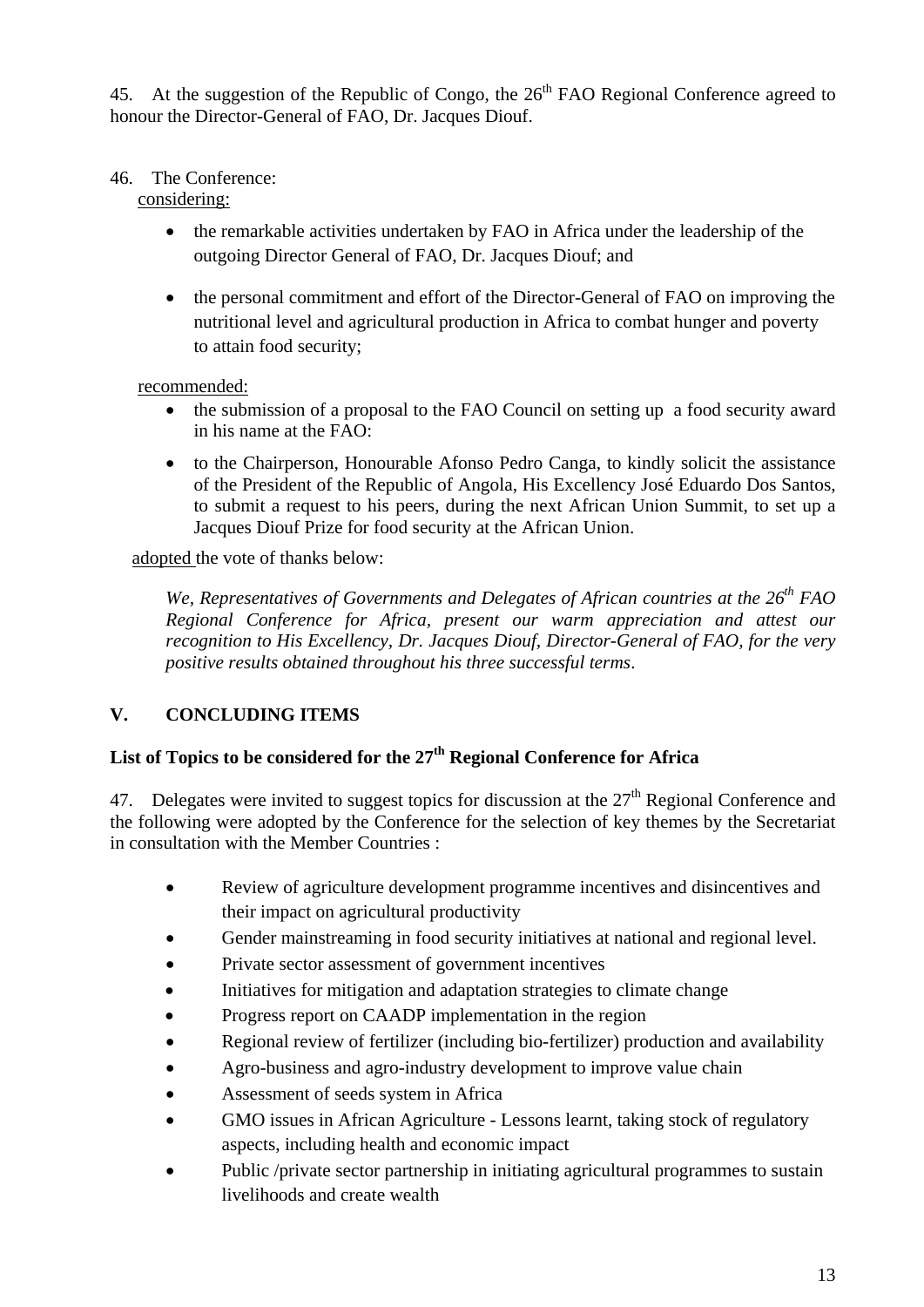- Agricultural mechanisms to increase productivity through livestock, fisheries and forestry.
- Evaluation FAO's post emergency development programme for food security and sustainable livelihoods
- Participation of African countries in setting and implementing international standards in safety and quality of food from plant and animal origin
- South-South Cooperation in agriculture development in the region
- State of staff deployment and budget allocation to Regional Offices in conformity with FAO reform

# *Date and Place of the Twenty-Seventh FAO Regional Conference for Africa*

48. The Conference adopted by acclamation the Republic of Congo's offer to host the  $27<sup>th</sup>$ Session of the FAO Regional Conference for Africa in 2012 and look forward to an agreement on the date in consultation with the Director-General of FAO.

# *Adoption of the Report of the Conference (including the Technical Committee Report)*

49. The Conference considered and, after a few amendments, adopted its Report by acclamation.

50. The Conference was formally closed by the Chairperson, Honourable Afonso Pedro Canga, Minister of Agriculture, Rural Development and Fisheries of Angola after the adoption of the Luanda Declaration on Investing in Agriculture to ensure Food Security in Africa (Appendix I) presented by Honourable José Luis Xavier Mendes, Minister of Agriculture of the Republic of Sao Tome and Principe.

51. A Vote of Thanks to the Government of the Republic of Angola was presented by Honourable Jose Maria Veiga, Minister for Environment, Rural Development and Marine Resources of the Republic of Cape Verde.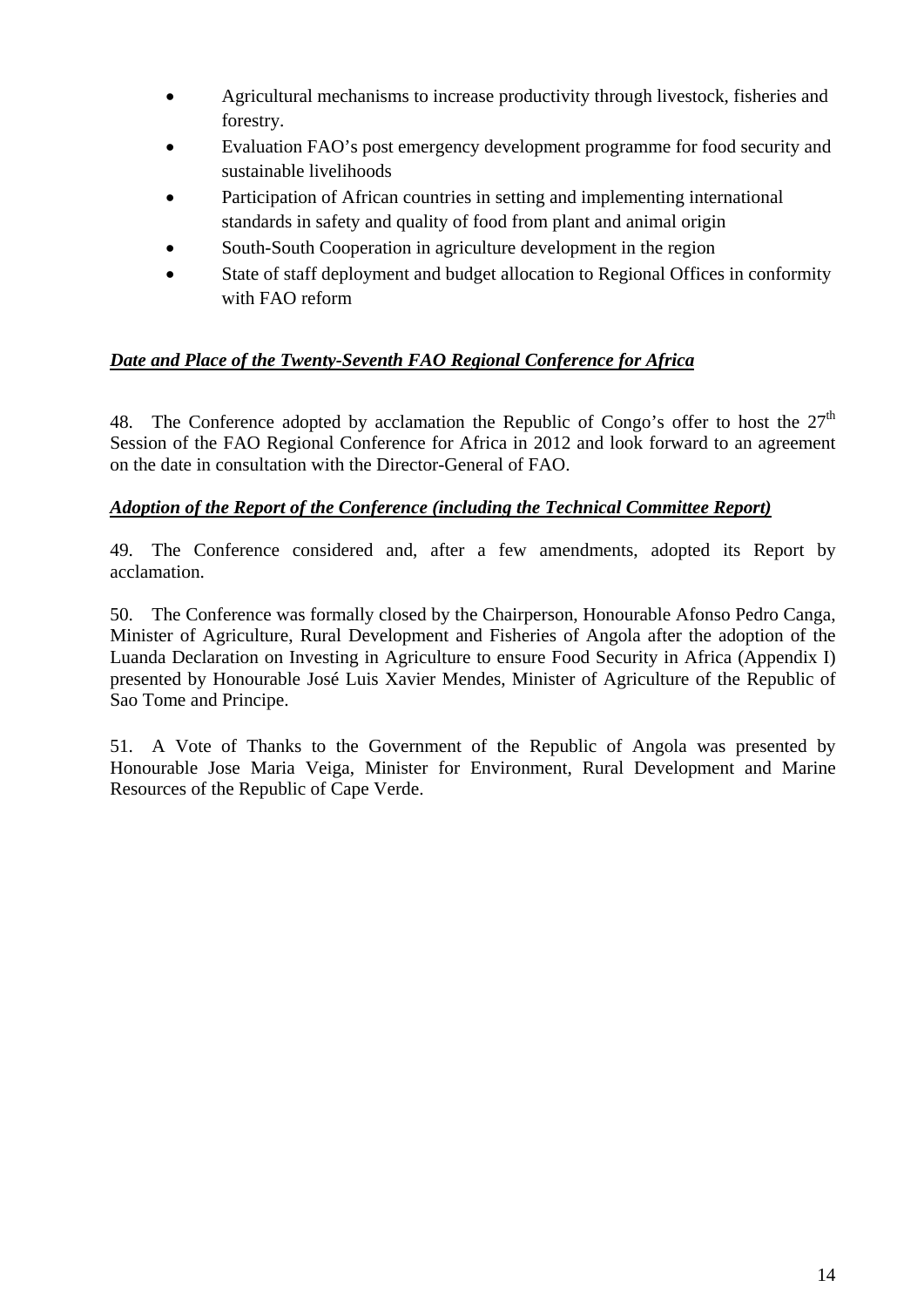# **AGENDA OF THE REGIONAL CONFERENCE**

*Technical Committed Meeting* 3 – 4 May 2010

# **I. INTRODUCTORY ITEMS**

- 1. Opening Ceremony
- 2. Election of chairperson, Vice-Chairpersons and Appointment of the Rapporteur
- 3. Adoption of the Agenda and Timetable

# **II. ITEMS FOR DISCUSSIOIN**

- 4. FAO Support to the Accelerated implementation of CAADP
- 5. Climate Change implications for food security and natural resources management in Africa

# **III. INFORMATION ITEMS**

- 6. High food prices and food security threats, opportunities and budgetary implications for sustainable agriculture
- 7. Challenges and opportunities for bio-fuel production in the Africa countries
- 8. Summary report of recommendations of regional bodies

# **IV. OTHER MATTERS**

# **V. CONCLUDING ITEMS**

9. Adoption of the Report of the Technical Committee 10. Closure of the Technical Committee Meeting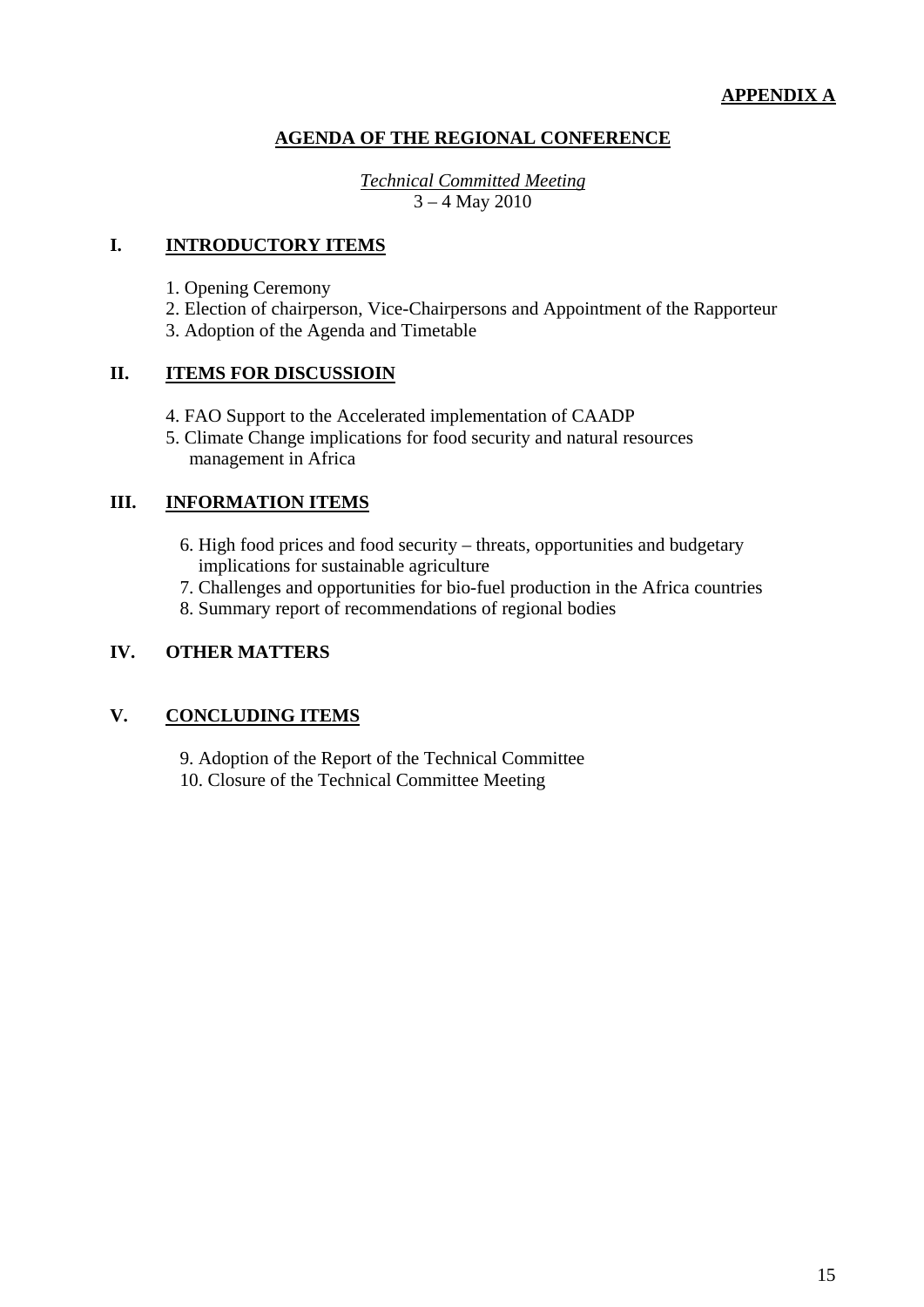# **I. INTRODUCTORY ITEMS**

10. Opening Ceremony

11. Election of the Chairperson and Vice-Chairpersons and Appointment of the Rapporteur

12. Adoption of the Agenda and Timetable

# **II. STATEMENTS**

- 13. Statement by the Director-General of FAO
- 14. Statement by the Independent Chairman of the Council
- 15. Address by the Representative of the Holy See
- 16. Statement by the Vice-President of the Republic of Angola

# **III. DISCUSSION ITEMS**

- 17. (a) Matters arising from the World Summit on Food Security and the 36<sup>th</sup> Session of FAO Conference, notably implementation of the Immediate Plan of Action (IPA), including the Decentralized Offices Network
	- (b) Towards a New Vision for the Decentralized Offices Network
- 18. Reform of the Committee on World Food Security (CFS)
- 19. Programme and Budget Matters
	- o Report on FAO Activities in the Region, (2008-2009) and actions taken on the main recommendations of the  $25<sup>th</sup>$  FAO Conference for Africa
	- o Implementation of the Programme of Work and Budget 2010-11 and Areas of Priority Actions for the Africa Region in the following biennium
	- o Establishment of One Global Shared Services Centre

# **IV. OTHER MATTERS**

20. Report of the Technical Committee including outcomes of the Discussion Items

# **V. CONCLUDING ITEMS**

- 21. Items to be considered for the  $27<sup>th</sup>$  Regional Conference for Africa
- 22. Date and Place of the  $27<sup>th</sup>$  Regional Conference for Africa
- 23. Adoption of the Report of the Conference
- 24. Closure of the Conference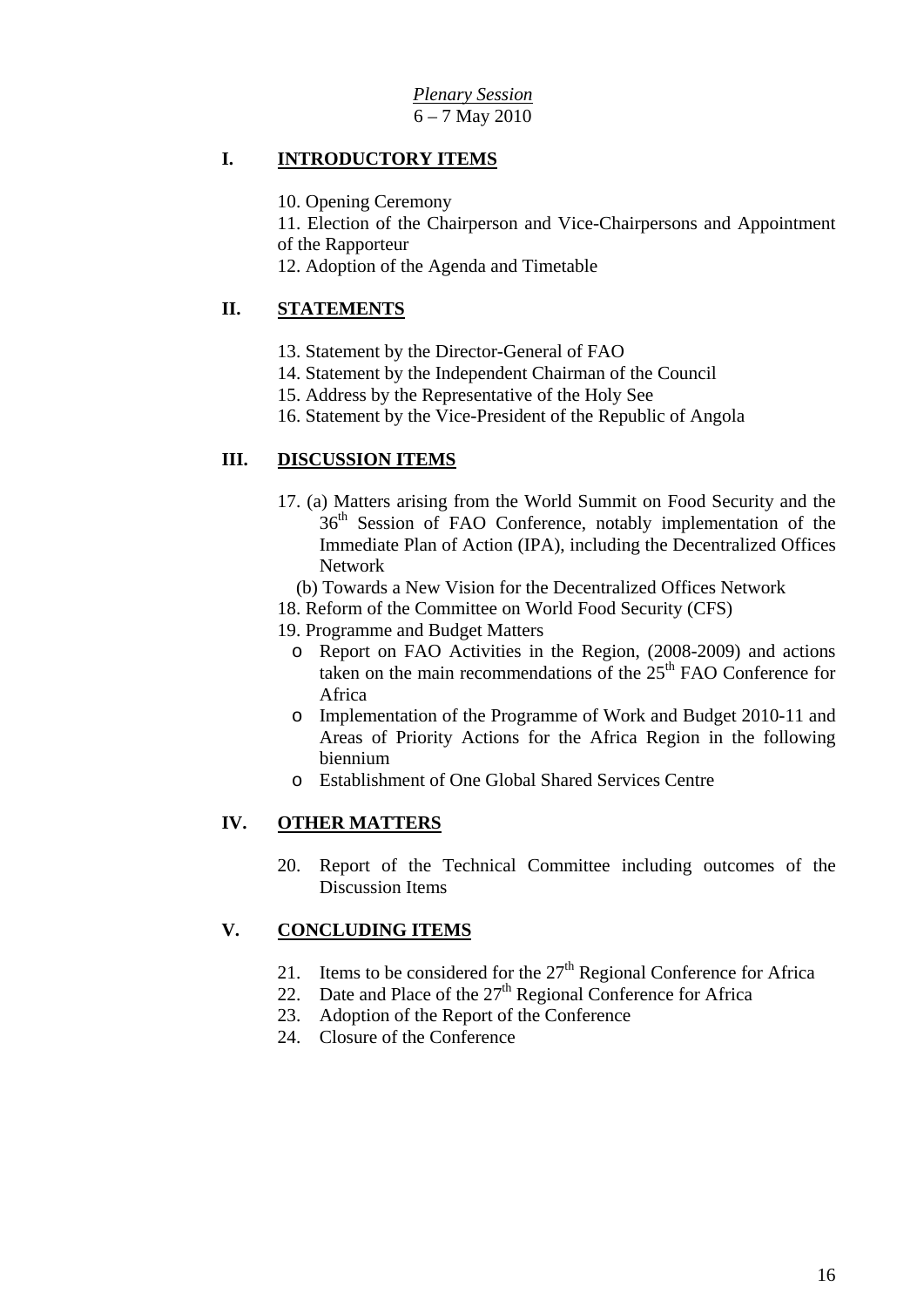# **APPENDIX B**

# **LIST OF DELEGATES LISTE DES DÉLÉGUÉS**

# **TECHNICAL COMMITTEE COMITE TECHNIQUE**

| Chairperson:<br>Président :                           | Jose Amaro Tati<br>Ministry of Agriculture                                                                                  |
|-------------------------------------------------------|-----------------------------------------------------------------------------------------------------------------------------|
| First Vice-Chairperson:<br>Premier Vice-Président :   | Crisantos Obama Ondo<br>Ambassador and Permanent Representative of Equatorial Guinea<br>in Italy                            |
| Second Vice-Chairperson:<br>Deuxième Vice-Président : | Jose Edardo Barbosa<br>Ambassador and Permanent Representative of Cape Verde<br>in Italy                                    |
| Rapporteur:                                           | Andree Caroline Mebande Bate<br>Conseiller technique au Ministère de l'agriculture et du<br>développement rural du Cameroon |
| Co-Rapporteur:                                        | Robert Sabiiti<br>Alternate Permanent Representative, Uganda Embassy in Italy                                               |
|                                                       | PLENARY SESSION<br><b>SESSION PLENIERE</b>                                                                                  |
| Chairperson:<br>Président :                           | Afonso Pedro Canga<br>Minister for Agriculture, Rural Development and Fisheries of<br>Angola                                |
| First Vice-Chairperson:<br>Premier Vice-Président :   | <b>Teodoro Nguema Obiang Mangue</b><br>Minister for Agriculture and Forestry of Equatorial Guinea                           |
| Second Vice-Chairperson:<br>Deuxième Vice-Président : | Jose Maria Veiga<br>Minister for Environment, Rural Development and Marine<br><b>Resources of Cape Verde</b>                |
| Rapporteurs:                                          | Dominique Awono-Essama<br>Ambassador of the Republic of Cameroon to Italy and Permanent<br>Representative to FAO in Rome    |
| Co-Rapporteur                                         | Robert Sabiiti<br>Alternative Permanent Representative, Uganda Embassy in Italy                                             |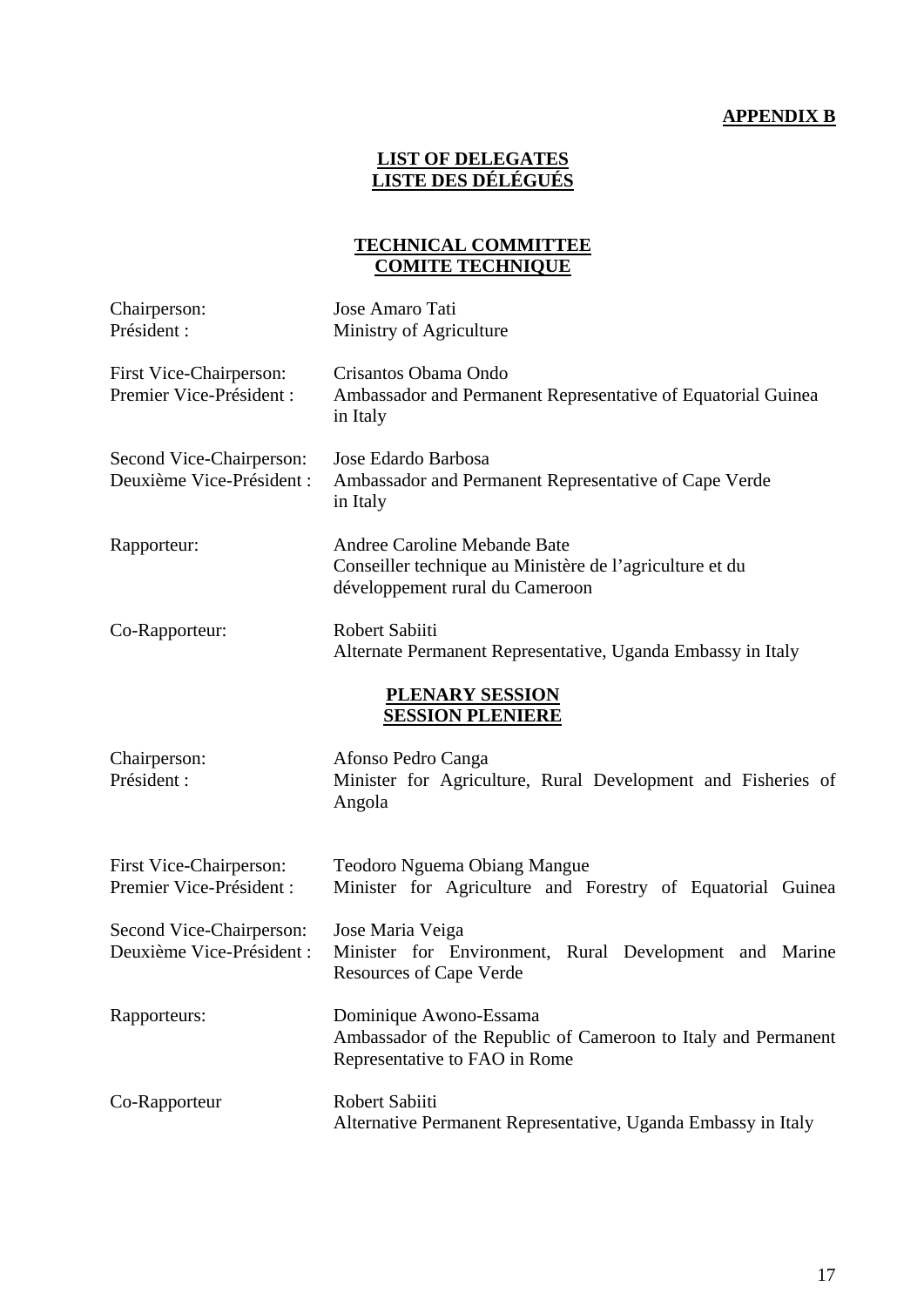# **MEMBER NATIONS IN THE REGION ÉTATS MEMBRES DE LA RÉGION**

# **ALGERIA** - **ALGÉRIE**

Delegate

Mohammed Abdelhafid Henni Inspecteur Général Ministère de l´agriculture 28 Rue Hassiba Benghali Alger Tel: +213 21743292 E-mail:

Suppléant

 Benazi, Brahim Ministère de l´agriculture 28 Rue Hassiba Benghali Alger Tel: +213 21743292 E-mail:

# **ANGOLA**

Délégués

Canga, Afonso Pedro Ministro da Agricultura, do Desenvolvimento Rural e das Pescas Rue Comandante Gika, C.P. 527 Luanda Tel: +244 2 322694 Fax: +2442 320553 Email: gabminander@netangola.com

Monda, Andre de Jesus Vi-Ministro, Ministèrio de Agricultura de Desenvolvimento Rural e Pescas Rue Comandante Gika, C.P. 527 Luanda Tel: +244 924 176 620 Fax: +2442 320553 Email:

Da Silva Izata, Margarida Ministra Conselheira, Directora das Organizacoes internacionais do Ministerio

 das Relacoes Exteriores Tel: +244 923416707 E-mail: mizete@hotmail.com

Suppléants

Tati, Jose Amaro Ministèrio de Agricultura de Desenvolvimento Rural e Pescas Rue Comandante Gika, C.P. 527 Luanda Tel: +244 924 176 620 Fax: +2442 320553 Email:

Domingos, Manuel MINADERP Luanda Tel:  $+244$  928 570 165 Fax: +244 324221 E-mail: cotamingo@yahoo.fr

Mendes, Antónia Dolorès do Rosario Directora Nacional das Pescas e Aquilcultura Ministèrio de Agricultura de Desenvolvimento Rural e Pescas Rue Comandante Gika, C.P. 527 Luanda Tel: +244 912 509101 Fax: +244 923629692 E-mail: dolores.rosario@yahoo.com.br

Caetano, Tomas Pedro Director General Institute for Forestry Development Ministry of Agriculture, Rural Development and Fisheries Luanda Tel: +244 22232323934 E-mail: tpcaetano@yahoo.com.br

Simba, Damia Director de Gabinete V/M Agricultura Largo dos Ministerios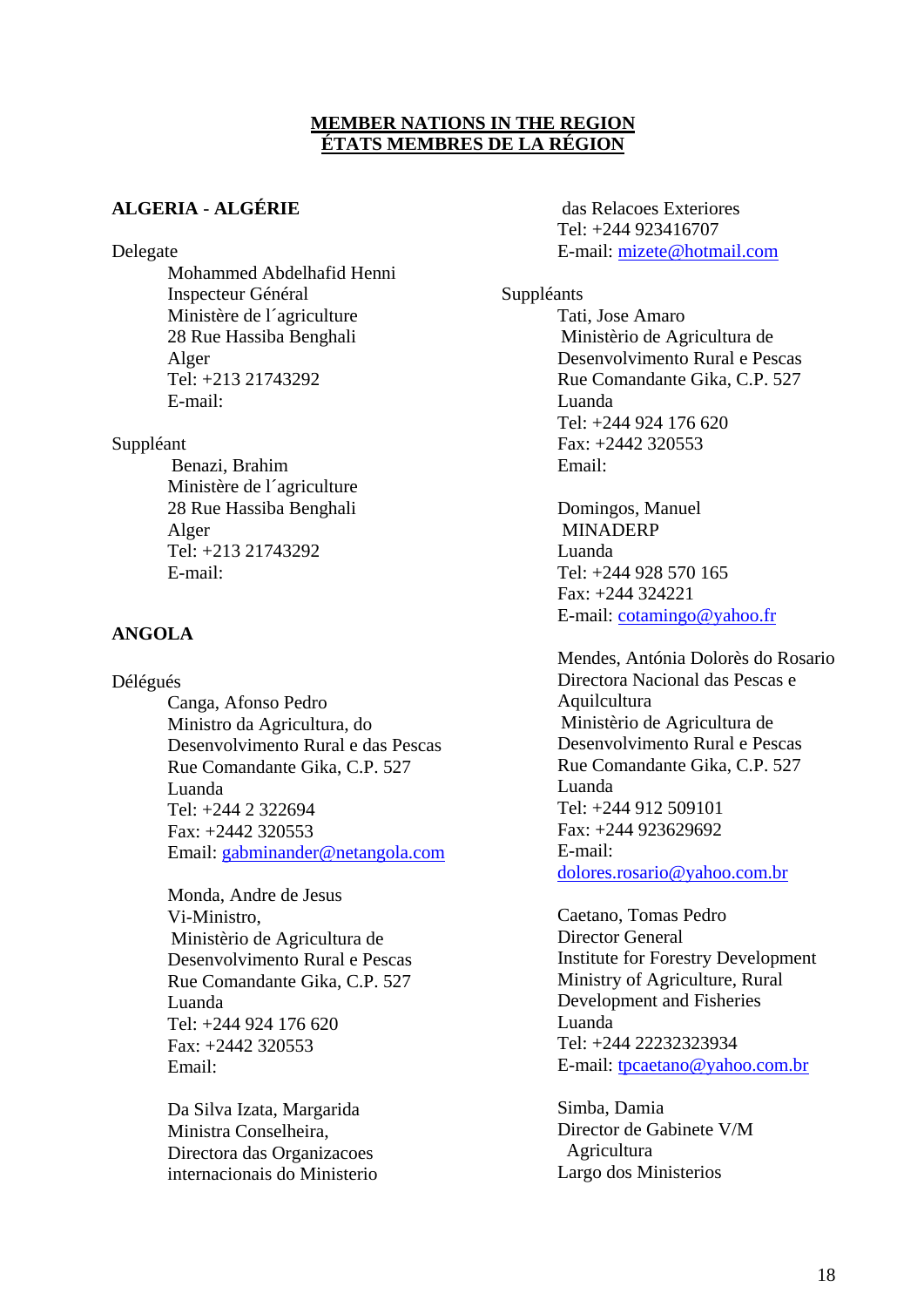Av Commandante Gika Ministerio da Agricultura Desenv Rural Edas Pescas Luanda Tel: +244 222325857 E-mail: damiasinumba@yahoo.com.br

Ndombele, Dielobaka **Director** Agricultura, Desenv, Rural e Pescas Luanda Tel: +244 923333663 Fax: E-mail:

Nelumba, Maria Antónia National Director of Infrastructure and Market Luanda Tel: +244 912510518  $F_9x$ . E-mail: maria\_antonia@metcabo.co.ao

Manuel, Dias Engo Rua Aires De Menezo Luanda Tel: +244 923627761 E-mail: mdias58@hotmail.com

Pedro Pacauira, Manuel Ambassador/Permanent Representative of Angola to FAO/WFP/IFAD Rome, Italy Tel: +39 067726951 E-mail: gsa.minader@yahoo.com.br

Lundembe, Mpasi Medico Veterinario Ministerio do Interior Comando Geral da Policia Nacional Direccio Nacional de Logistica Luanda Tel: +244 923444518 Fax: +244 912206238 E-mail:

Tunga, David

National Director Food Security Office Ministry of Agriculture Tel: +244 222324941 Fax: E-mail:

Veloso, Domingos Ministry of Agriculture Tel: +244 912 213801 Fax: E-mail: nazadom12@yahoo.com.br

Belo, Luisa Embassade de l´Angola en Italie Rome Tel: +244 914788499 E-mail: luisabelo@hotmail.it

# **BENIN - BÉNIN**

# **BOTSWANA**

#### **BURKINA FASO**

#### **BURUNDI**

Délégué Nderagakura, Ferdinand Ministre de l'Agriculture et de l'élevage B.P. 1850 Boulevard de la Liberté (Blding Education 1er étage) Bujumbura Tel: +257 22222087 Fax: +257 22222873 E-mail: fnderagakura@yahoo.fr

#### Suppléant

Nzitunga, Isaac Conseiller au Cabinet du Ministère de l'agriculture et de l'élevage B.P. 1850 Boulevard de la Liberté (Blding Education 1er étage) Bujumbura Tel : +257 79917810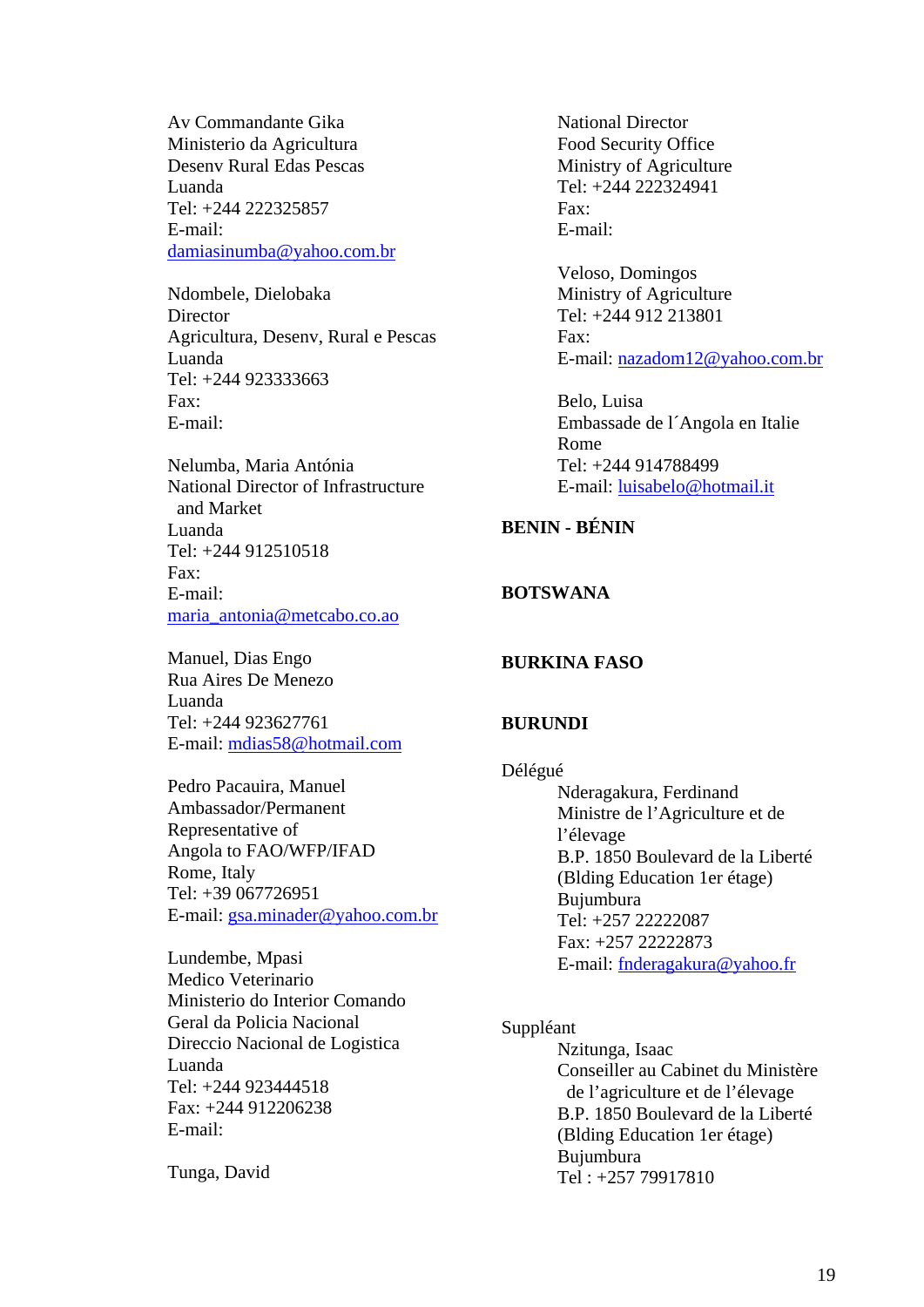Fax : +257 22222873 E-mail : Nzitungai@yahoo.fr

# **CAMEROON – CAMEROUN**

#### Délégué

Awono Essama, Dominique Ambassadeur du Cameroun en Italie et Représentant Permanent du Cameroun auprès de l'Organisation des Nations Unies à Rome Via Siracusa 416, Rome, Italie Tel : Fax : E-mail :

#### Suppléants

Moungui, Medi Représentant Permanent Adjoint auprès des Organisations des Nations Unies à Rome Via Siracusa 416, Rome, Italie Tel : +39 064403644 E-mail : medimoungui@yahoo.fr

Mebande Bate, Caroline Andrée Conseiller technique Ministère de l´agriculture et du développement rural Yaoundé Tel : +237 22221636 E-mail : mebandcaro@yahoo.fr

Eko´o Akouafane, Jean Claude Secrétaire général Ministère de l'agriculture et du développement rural Yaoundé Tel : +237 22233876 Fax : +237 77707030 E-mail :

# **CAPE VERDE – CAP-VERT**

#### Délégué

Veiga, José Maria Ministre de l'environnement, du développement rural

 et des ressources marines BP 115 Palmarejo, Praia Tel: +238 2615713 Email: josem.veiga@maap.gov.cv

#### Suppléants

Barbosa, José Eduardo Ambassadeur et Représentant Permanent du Cap-Vert auprès de la FAO/PAM/FIDA, Rome, Italie E-mail : jeduardo.barbosa@fastwebnet.it

Gonçalves, Clarimundo Directeur Général du Budget, de la Planification et Gestion du MADRRM Ministerio da Agricultura BB 115, Praia Tel: +238 26 13 01 E-mail : clairmundo.goncalves@govcv.gov.cv

Barro, Eugénio Director Services Engeniria Rural-DGTSP MEDRRM Largo Guedes de Menezes, 7 C.P. 115 Praia Tel : +238 264 1716

# **CENTRAL AFRICAN REPUBLIC – REPUBLIQUE CENTRAFRICAINE**  Délégué

Suppléant Bissefi, Michel Directeur Général Administration Représentant Ministre du développement rural et de l'agriculture Ministère du développement rural et de l'agriculture Bangui Tel : +236 77099597 Fax : +236 75047792 E-mail : michelbissefi@yahoo.fr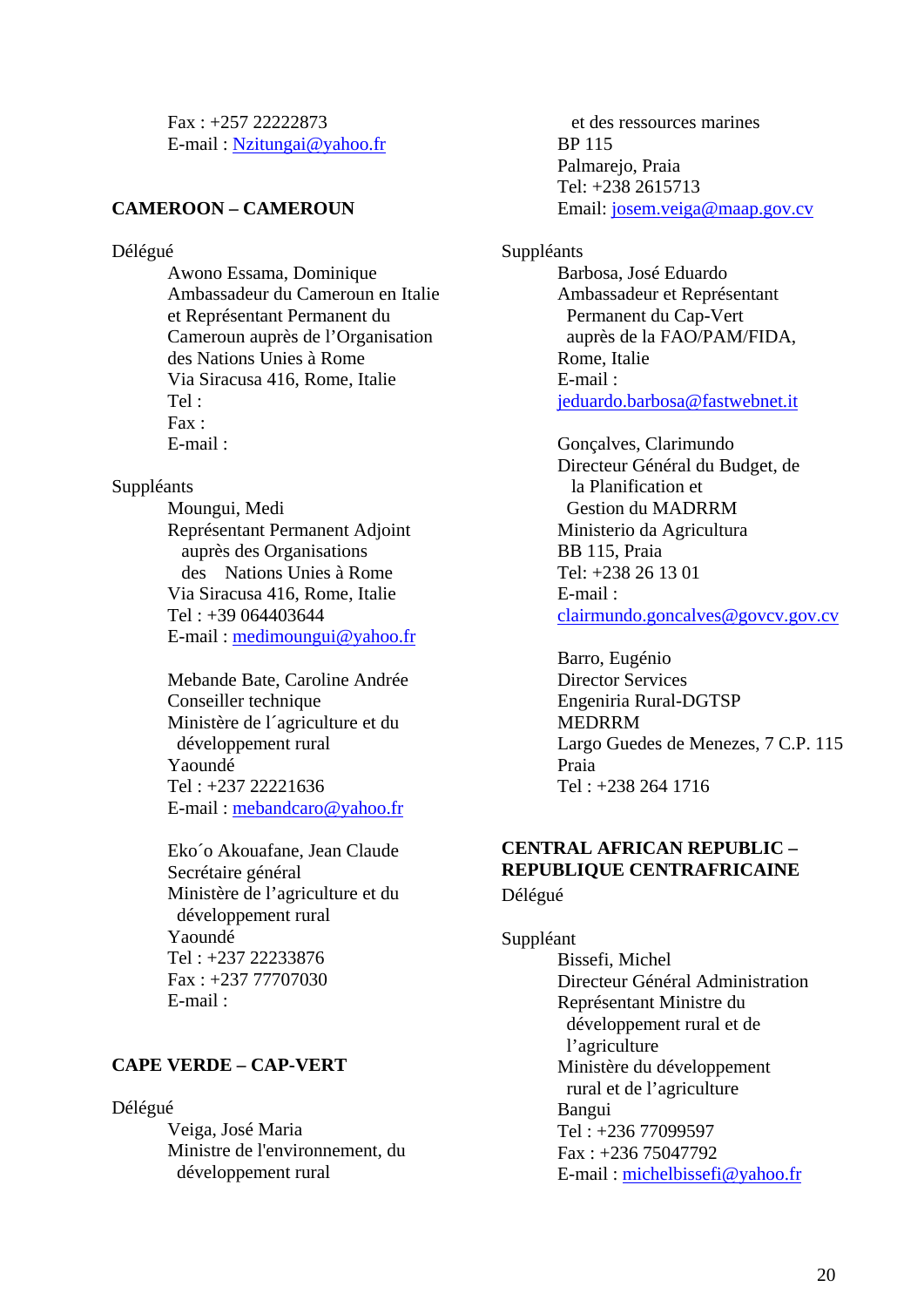# **CHAD – TCHAD**

### Délégué

# Suppléant

Gandoua, Dehala Directeur Général Adjoint de la Production Agricole et Formation Ministère de l´agriculture et de l´irrigation B P 441, Ndjamena Tel : +235 66560958 E-mail : gandaoua@yahoo.com

## **CONGO REPUBLIC – REPUBLIQUE DU CONGO**

Délégué

Maboundou, Rigobert Ministre de l'agriculture et de l'élevage Ministère de l'agriculture et de l'élevage 6, rue Louis Tréchot B.P. 2453 Brazzaville Tel : +242 25517662 Fax : +242 2811929 E-mail : union\_fada@yahoo.fr Suppléants Camara Dekamo, Mamadou, Ambassadeur de la République du Congo en Italie et auprès de la FAO Via Ombrone 8/10, 100 Roma Tel : +39 3988926190 E-mail : ambacorome@libero.it

> Mbaika, Gaston Attaché de Cabinet du Chef de l´Etat 29 Rue Sorgho, Brazzaville Tel : +242 6666164 E-mail :

Tati, Léon Conseiller à la Politique de l'Elevage et à la Recherche 2105 Rue Voula Plateau de 152,

Brazzaville Tel : +242 5510240 E-mail : detatiade@yahoo.fr

# **CONGO, DEMOCRATIC REPUBLIC OF – RÉPUBLIQUE DÉMOCRATIQUE DU CONGO**

Délégué

Suppléant Mateso Wabubyula, Constantin-Clément Directeur de Cabinet du Ministre de l´agriculture 21 Avenue Congo/mt Ngafula Tel : +243 81 2660077 E-mail : ibandahilo@yahoo.fr

# **CÔTE D'IVOIRE**

Délégué

Suppléants N'Guessan, Yapo G. Directeur de Cabinet Ministère de la Production Animale et des Ressources Halieutiques 01 BP V184 Abidjan 01 Tel: +225 20213410 Email: nguessanyapo@hotmail.com

> Djiakariya, Coulibaly Directeur de la Planification et des Programmes Ministère de la production animale B P V 185, Abidjan Tel : +225 202194 62 E-mail : djiabeariyac@yahoo.fr

# **EGYPT – EGYPTE**

Delegate

Alternate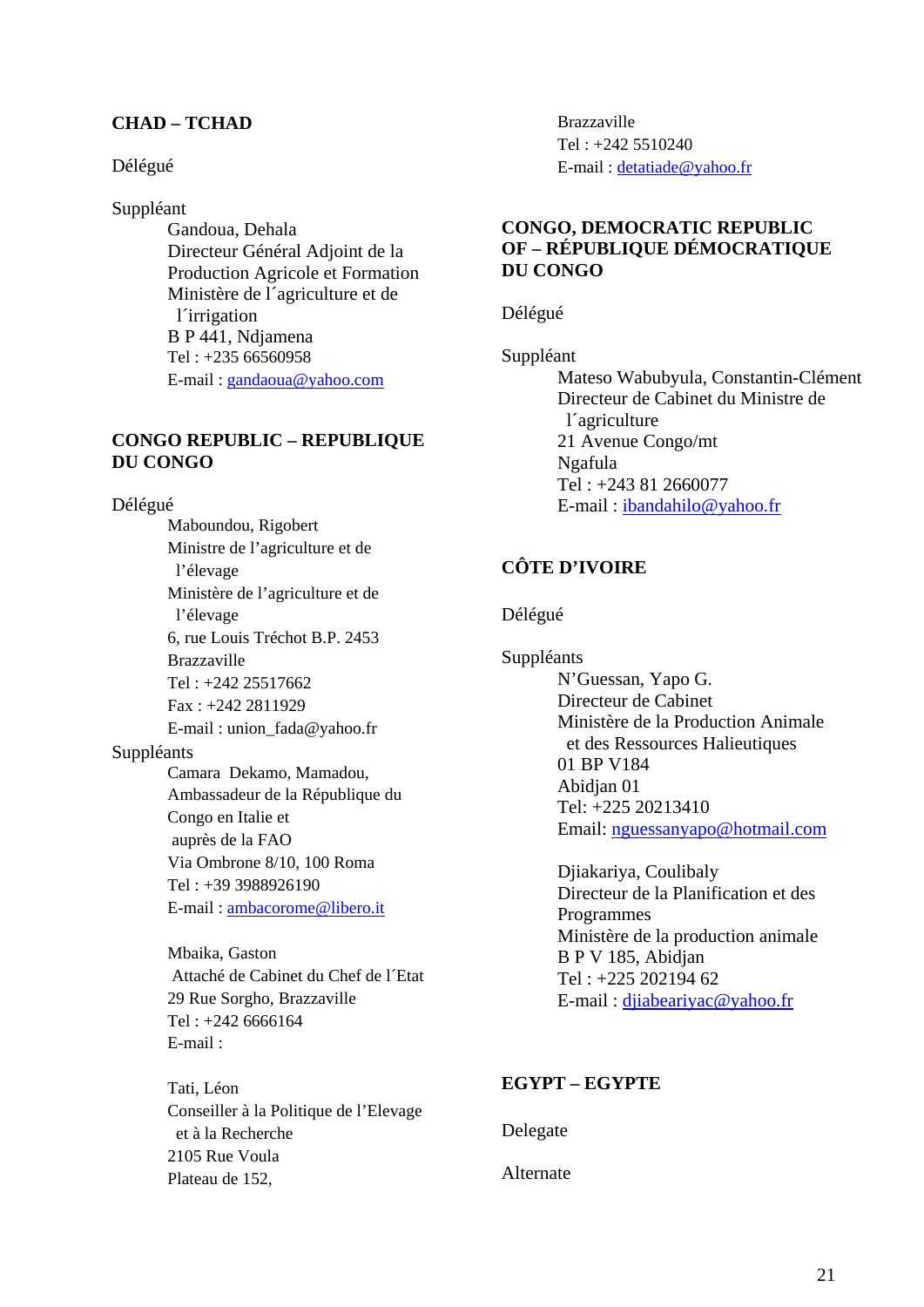Roushdy, Alaa Counselor Embassy of Egypt 267 Via Salaria 00199 Rome, Italy Tel : +39 320 707 1766 Email : ambegitto@yahoo.com

# **EQUATORIAL GUINEA**

Delegué

Suppléant

Obama Ondo, Crisantos Ambassadeur de Guinée Equatorial auprès de la FAO à Rome Via Bruxelles, 59A Rome, Italie Tel : +39 06 8845575 Fax: +39 06 84080788 E-mail : obamarefao@gmail.com

# **ERITREA – ERYTHRÉE**

### **ETHIOPIA – ETHIOPIE**

# **GABON**

#### Délégué

Suppléants Ongone Obame, Aristide Conseiller du Ministre B P 19246, Libreville Tel : +241 07284864 E-mail : ongoneobame@yahoo.fr

> Mandoukou-Ma-Nziengui, Emile Ambassadeur du Gabon en Angola 149 Rua Eng Armindo de Andrade BP 1614, Luanda Tel: + 923 325991  $Fax + 222$  149402

Abessold Ndong, Phil –Philo Vice-Président PROPAC Ministère de l'agriculture BP 481 Oyem Tel: + 241 07 89 76 74 Email: abessolo\_phil@yahoo.fr

# **THE GAMBIA – GAMBIE**

### **GHANA**

Delegate Namoale, Nii Amasah Deputy Minister Ministry of Food and Agriculture P. O. Box M37 Accra Tel: +233 20 812 0236 Email: namoale@msn.com

Alternates

Bhavnani, Raymond Ram, Director of Policy Planning Monitoring and Evaluation, Ministry of Food and Agriculture P. O. Box M37 Accra Tel : +233 21 663036 E-mail : rambhavani@yahoo.com

Dannson, Angela Mercy Ministry of Food and Agriculture P. O. Box M37 Accra Tel : +233 21 668245 E-mail : angeladannson@yahoo.com

# **GUINEA - GUINÉE**

Délégué Toure, Ibrahima Sory Ministre de la pêche et de l'aquaculture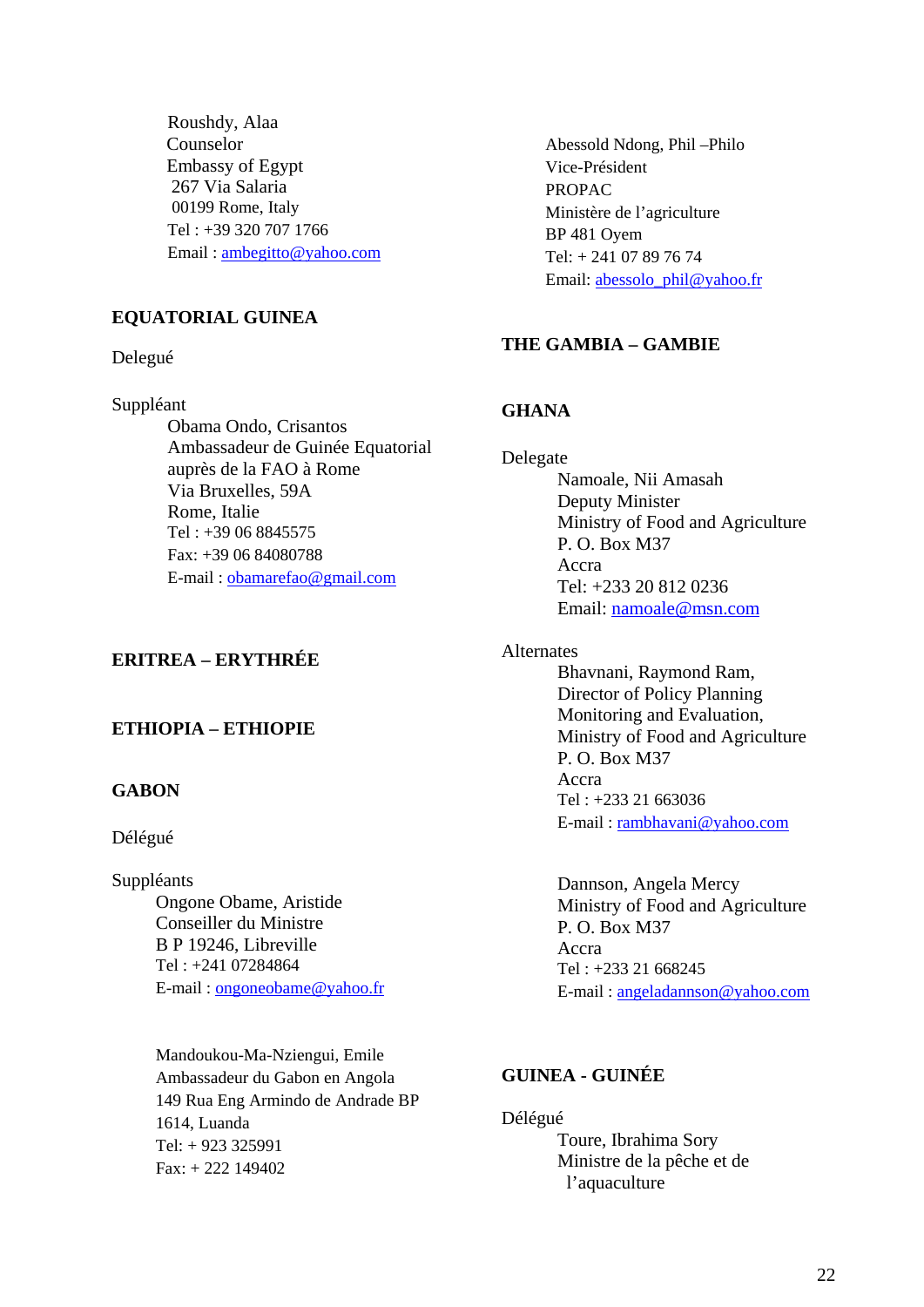Ministère de la pêche et de l'aquaculture BP 307, Conakry Tel : +224 30413660 E-mail : ibrahimatoure65@yahoo.fr

## Suppléants

Diousmessi, Mohamed Conseiller Principal Ministère de l'agriculture B.P. 576 Conakry Tel : +224 30415257/30414222 Fax : +224 30413730 E-mail :

Mansare, Joseph Boniface Directeur National Adjoint des Productions animales Ministère de l'élevage Conakry Tel : +224 64305509 E-mail : mansboniface@yahoo.fr

Thiam, Soriby Consul général Projeto Nnea Vidg Rua 2 Casa 141 Tel : + 224 925 27 29 05 Email : bsthiam@yahoo.fr

# **GUINEA BISSAU – GUINÉE BISSAU**

### Délégué

Suppléants

Amarante, Carlos M. T. Directeur général de la Planification Agricole B.P. 71 MDRA-GAPLA Bissau Tel : 00245 6842838 E-mail : cmtamarante90@yahoo.fr

Mendes, Henrique José Counselheiro Ministro Para Securansa Alimeatar

Ministero Agricultura C P 71, Bissau Tel : +245 6634909 E-mail : henrique129@hotmail.com

# **KENYA**

Delegate Ndabuki, Gideon Assistant Minister for Agriculture Ministry of Agriculture Kilimo House, Cathedral Road Nairobi Tel: +254 20 271 8870

#### Alternates

Songa, Wilson Agriculture Secretary Ministry of Agriculture Kilimo House, Cathedral Road Nairobi Tel : +254 20 271 8870 E-mail : AgricultureSecretary@kilimo.go.ke

Ngwiri, Jacinta Alternate Permanent Representative Kenya Embassy Via Archimede164, Rome Tel: +39 3318561912 E-mail: jacintamngwiri@yahoo.com

## **LESOTHO**

#### Delegate

Liteboho, Stephen Mofubetsoana Deputy Principal Secretary Ministry of Agriculture P.O. Box 24, Maseru 100 Tel : +266 22311271 Fax : +266 22310994 E-mail : dpsagric@leo.co.ls

#### Alternates

Malewa, Jonase Sponkie Ambassador Embassy of Lesotho Rome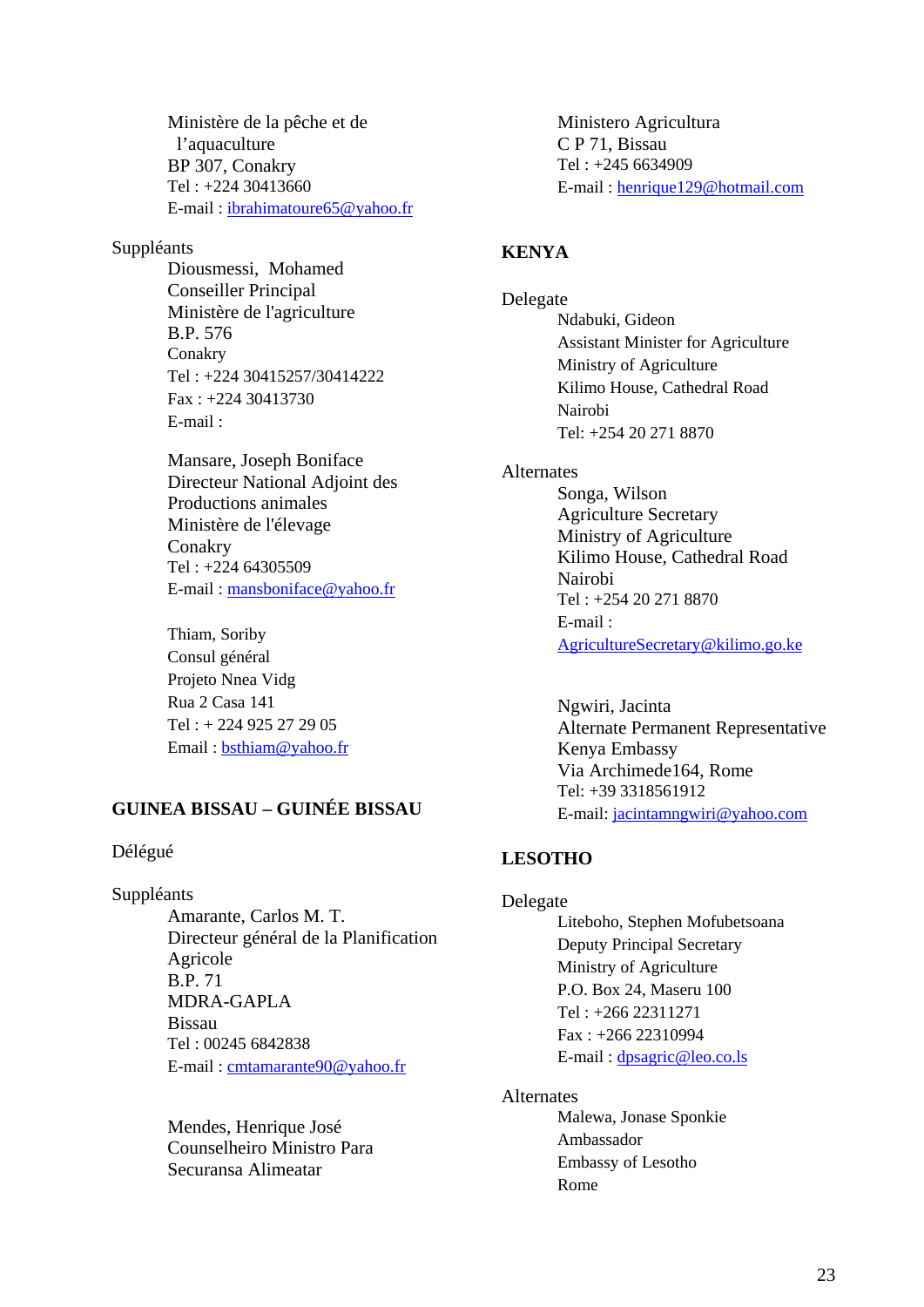Tel : +3906 68542496 Fax : +3906 8542527 E-mail : lesothoembassy.roma@tin.it

Hawkins, Symington Monica District Agricultural Officer Maoeng Botha-Bothe Tel: +266 22460215 Fax: +266 22461014 E-mail: monicahawkins77@yahoo.com

### **LIBERIA**

## **LIBYAN ARAB JAMAHIRIYA –**

## **MADAGASCAR**

## **MALAWI**

#### Delegate

 Mauwa, Margaret Deputy Minister Ministry of Agriculture and Food Security P.O. Box 30134, Capital Hill Lilongwi Tel: +265 1 789 218 Email: tkanyana@gmail.com

#### Alternates

Daudi, Andrew Timothy Principal Secretary Ministry of Agriculture and Food Security P.O. Box 30134, Capital Hill Lilongwi 3 Tel: +2651789218/00265178 Fax: +2651 789033/00265 888826283 E-mail: adaudi@afmia-online.net

Kumwembe, Bright Bratso Director of Finance and Administration Ministry of Agriculture and Food Security

P.O. Box 30134, Capital Hill Lilongwe 3 Tel : +265 1 788973 Fax : +265 1 789380 E-mail : brightbratso@hotmail.com

Kanyama, Jasila Melania Economist Ministry of Agriculture and Food Security P.O. Box 30134, Capital Hill Lilongwe 3 Tel : +265 1 788973 Fax : +265 1 789380 E-mail :

# **MALI**

#### Délégué

Suppléants Camara, Faroux Ambassadeur du Mali 12 rua do Maculusa, Luanda Tel : +244 929774444 E-mail : faroukcamara@yahoo.fr

> Toure, Modibo Ministry of Agriculture /Planning and Statistic Branch P.O. Box 2357, Bamako Tel : +22320212240 Fax : +223 20215920 E-mail : modimah@yahoo.com

Dembele, Gaoussou dit Emile Conseiller Technique Ministère de l´Environnement et de l'Assainissement Bamako Tel : +223 76269079 E-mail : gaoussou\_e@yahoo.fr

Diarra, Fousseyni Conseiller Ministère de l´agriculture Bamako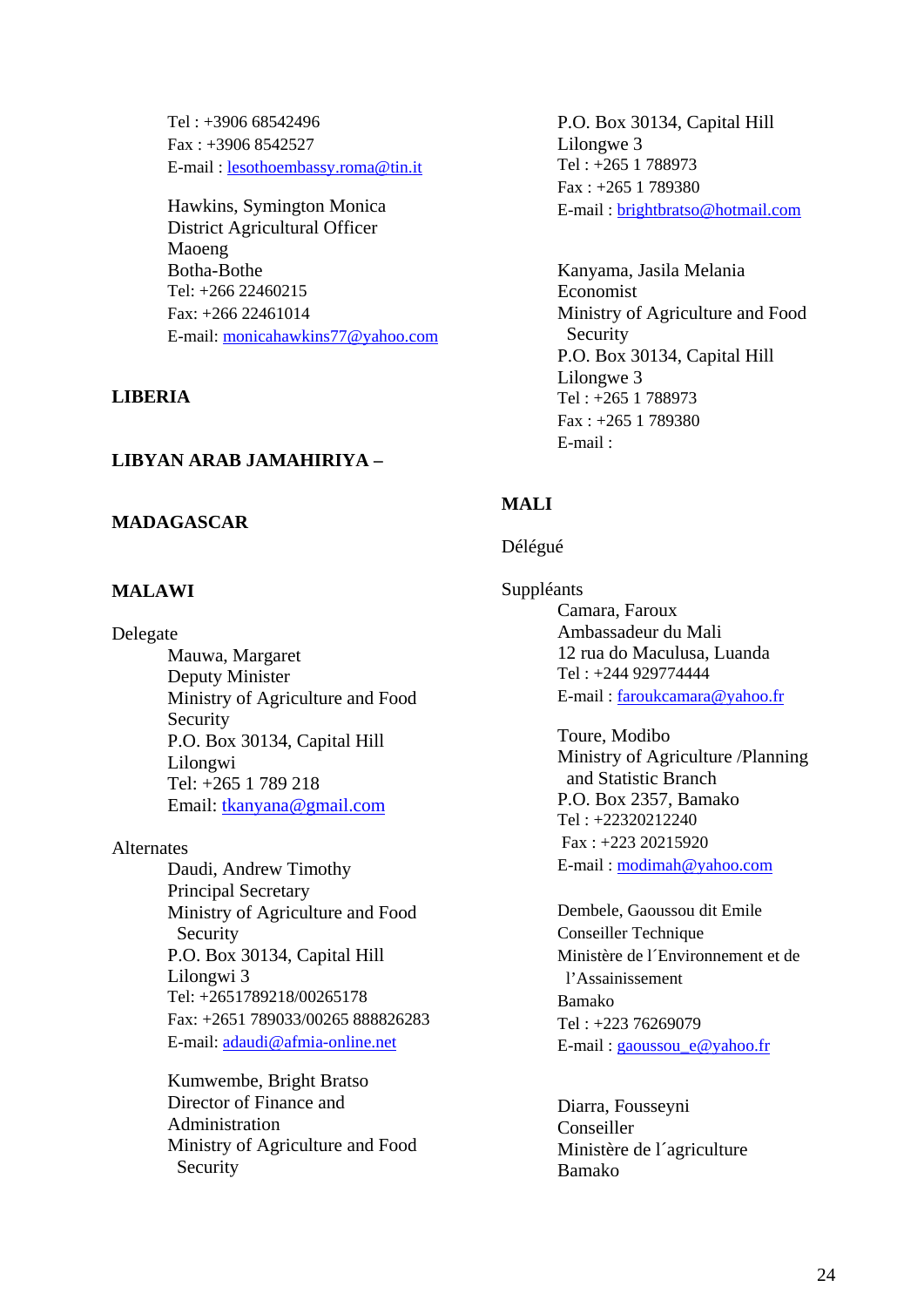Tel : +223 79077619 E-mail : fousseynid2000@yahoo.fr

Coulibaly, Mamadou Ministère de l´élevage et de la pêche BP 3033 Route de Koucouba, Bamako Tel : +223 20227476 E-mail : coulibalymd@yahoo.fr

# **MAURITANIA – MAURITANIE**

### Délégué

Suppléant

Mohamed Khalifa Ould Biyah Secrétaire général Ministère du développement rural Nouakchott Tel : +222 2527463 Fax : +222 5257475

# **MOROCCO – MAROC**

# Délégué

Suppléants Bouh, Mostaf Ambassadeur Ambassade du Maroc en Angola Luanda Tel : +244 222 39 37 08

> Fax : +244 222 33 88 47 Felloun, Hamid Ministère de l'agriculture Direction de Développement des filières de production Al Fath, Résidence Mimosas Imb11, Appt so, Rabat Tel : +212 667274426

E-mail : hfelloun@gmail.com

El Bouari, Ahmed Ministère de l'agriculture Direction de l´irrigation et de l´aménagement de l´espace agricole BP 1069, Rabbat Tel : +212 663044145 E-mail : bouariahmed@gmail.com

# **MOZAMBIQUE**

Delegate Clemente, Daniel Permanent Secretary Ministry of Agiculture Para dos Herois de Moçambique P.O. Box 1406 Tel: +258 21 460055 Fax: +258 21 460055 E-mail: snhaca@map.gov.mz dtrindech@hotmail.com

# Alternates

Carla, Elisa Ambassador Permanent Representative of the Republic of Mozambique to FAO Embassy of the Republic of Mozambique, Via Filippo, Corri Domi 14, 00195 Rome Tel : +39 06 37514675 Fax : +39 06 37514699 E-mail : sec@ambasciatamozambico.it

Chaquisse, Marcelo Deputy National Director Rua de Resistencia Maputo, Mozambique Tel: E-mail: mchaquisse@gmail.com

Nyaima, Joao Simao Head of Department Ministry of Agriculture Praga Dos Herois de Moçambique Tel: +258 21 46 00 55 E-mail: snyaima@yahoo.com,br

Libombo, Marcela National Coordinator for the **Technical** Food and Nutrition Security Secretariat (SETSAN) Ministry of Agriculture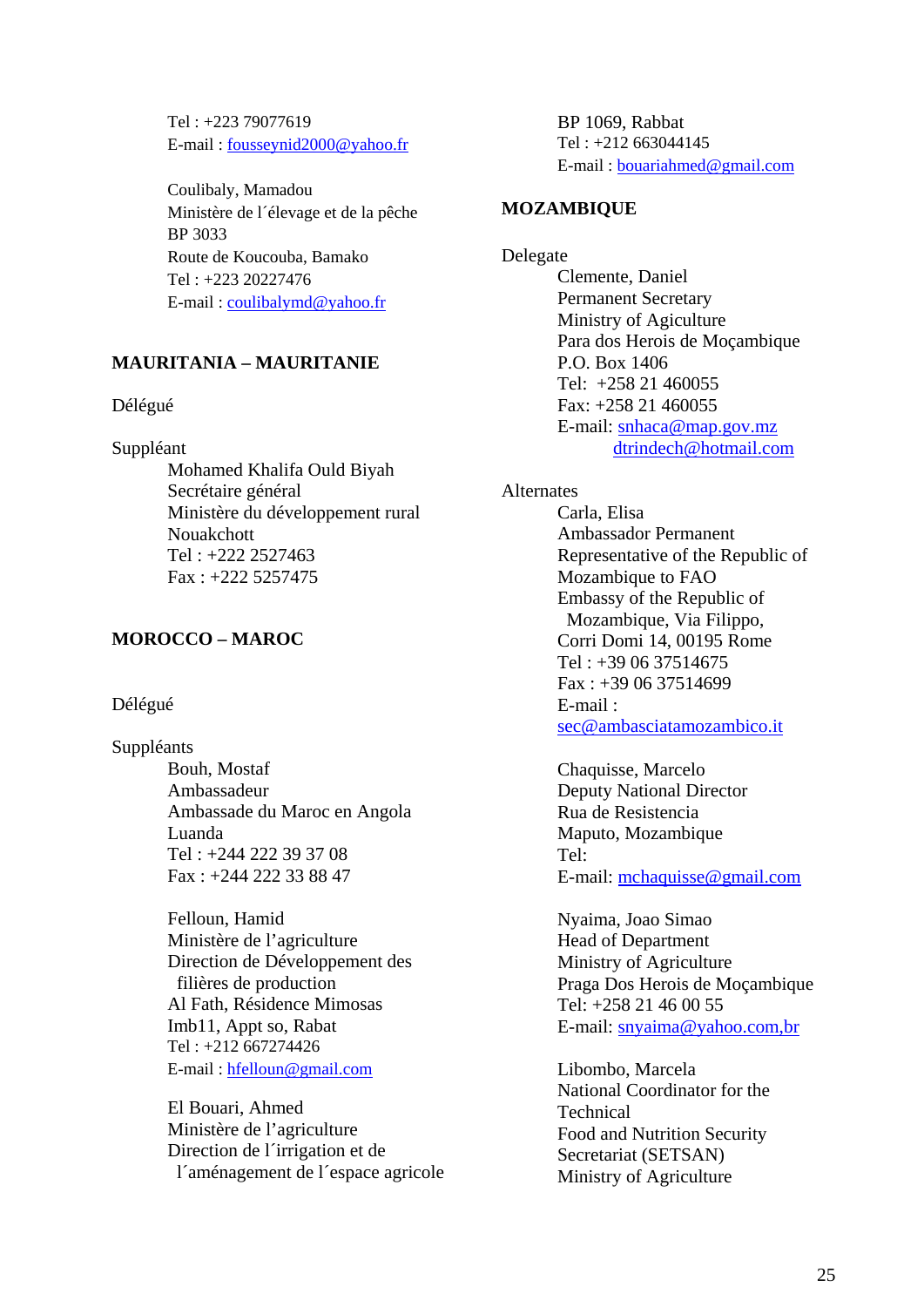Av. FPM 2658 Tel: +258 21 461 873 Email: mlibombo@setsan.org.mz

Libombo, José Augusto M. Deputy National Director of Veterinary Service Ministry of Agriculture Praga Dos Herois, Maputo Tel: +258 21 460082 Email: jlibombojr@yahoo.com.br

## **NAMIBIA – NAMIBIE**

#### Delegate

Tshikesho**,** Desiderius Raimund Under Secretary for Agriculture Ministry of Agriculture, Water and Forestry P/Bag 13184, Windhoek, Namibia Tel: + 264 61 2087694 Fax: + 264 61 208 7787 Email: tshikeshod@mawf,gov.na

#### Alternates

Mboti, Lineekala J. Ambassador Embassy of Namibia in Angola Rua da Libertade no. 20 Villa – Alice, Luanda Tel: +264 912 340 339 Email: josephos@whoever.com

Shaanika, Gabriel First Secretary Embassy of Namibia in Angola Rua da Libertade no. 20 Villa – Alice, Luanda Tel: + 244 9236 43309 Email: kakeke@gmail.com

Dunaisky, Puis Minister Counselor Embassy of Namibia in Angola Luanda Tel: + 244 92 432 8572 Email: piusdunaiski@hotmail.com Kavari, Tjipee Agricultural Economist International Cooperation Unit Ministry of Agriculture, Water and Forestry P/Bag 13184 Windhoek, Namibia Tel: + 264 61 2087767 Fax: + 264 61 208 7725 Email: kavarit@mawf,gov.na

#### **NIGER**

Délégué Sadelhec, Malik Ministre de l'agriculture et de l'élevage Ministère de l'agriculture de l´élevage B.P. 12091 Niamey Tel : +227 20 733541 Fax: +227 20 732008 Email: malik\_mansouri@yahoo.fr

#### Suppléant

Agarya, Moussa Conseiller du Ministre Ministère de l'agriculture et de l'élevage BP 10908, Niamey Tel : +227 20 733541 Fax: +227 20 732008 Email: agarya@yahoo.com

# **NIGERIA**

Delegate Olaniran, Yaya Adisa Olaitan Minister Permanent Representative of the Federal Republic of Nigeria to FAO Permanent Representation of the Federal Republic of Nigeria to FAO Via Orazio, 14-18 00193 Rome, Italy Tel: +39 06 683931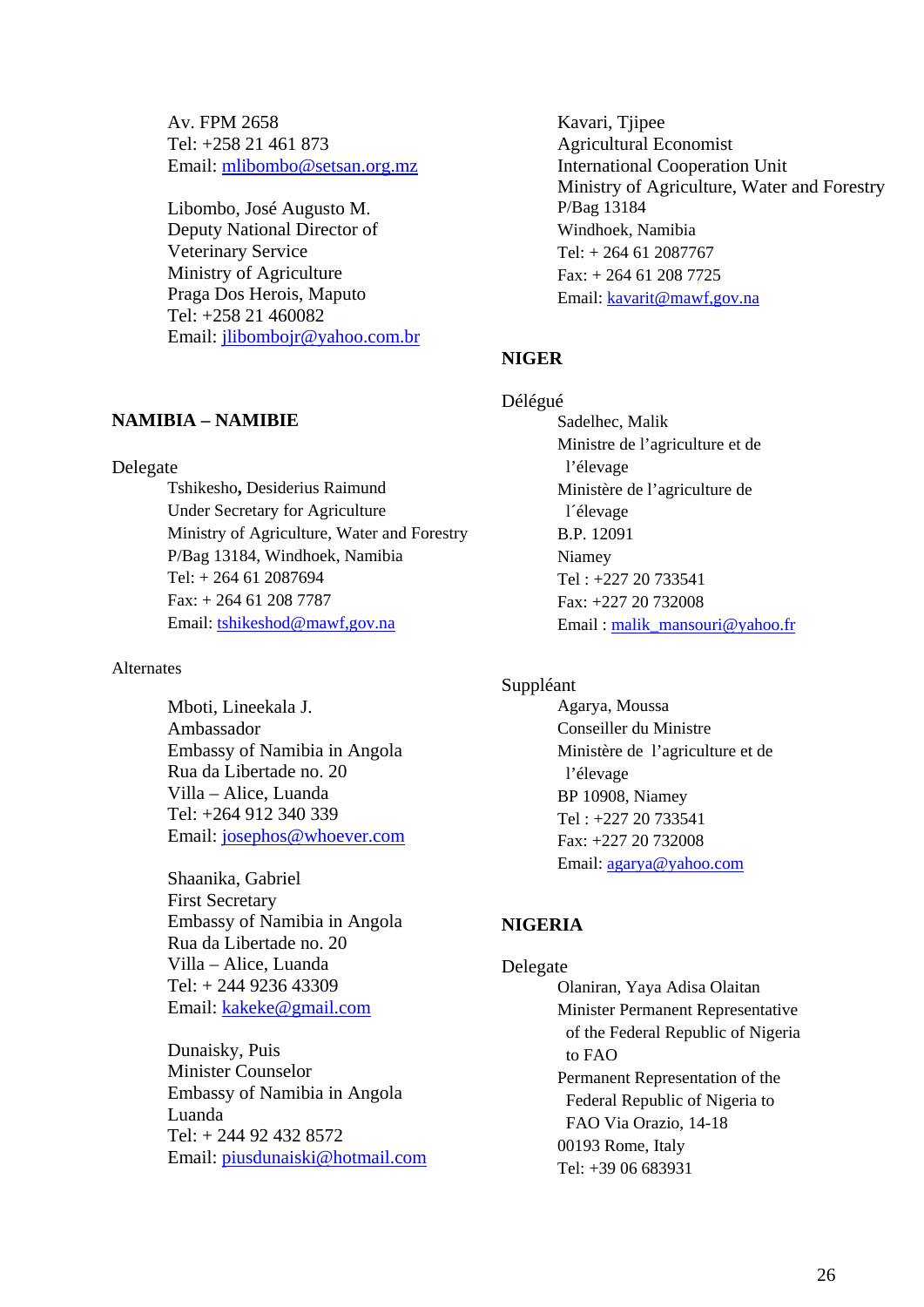Fax: +39 06 6832528 Email : nigeriapermrep@email.com

#### **Alternates**

Akilapa, Funso **Director** Federal Ministry of Agriculture and Water Resources PMB 135, Garki Area 11, Abuja Tel: + 234 80 33 49 52 58 Email: flakilapa@yahoo.com

Tijani, Bukar National Coordinator National Programme for Agriculture and Food Security Federal Ministry of Agriculture and Rural Development Abuja, Nigeria Tel: +234 803 701 2886 Email: bukartijani@yahoo.com

Oyebanji, Oyesola Olumide Chief Technical Adviser National Programme for Agriculture and Food Security Federal Ministry of Agriculture and Rural Development 127, Adetokunbo Ademola Crescent Wuse II, Abuja, Nigeria Tel: + 234 803 590 9268 Email: oyebanjioyesola@yahoo.co.uk

Akoroda, Malachy Professor in Seed – Production (Cassava) University of Ibadan Tel: + 234 803 582 9286 Email: m-akoroda@yahoo.com

### **RWANDA**

#### Delegate

Alternate

 Rvzindaza**,** Ernest Permanent Secretary Ministry of Agriculture BP 621, Kigali Tel: + 250 252 534644 E-mail: ruzindazaernest@gmail.com

#### **SAO TOME AND PRINCIPE – SAO TOMÉ ET PRINCIPÉ**

#### Délégué

 Xavier Mendes, José Luis Ministre de l'agriculture, développement rural et pêche Ministère de l'agriculture, développement rural et pêche Avemde Marginal 12 de Julho C.P. 47 Sao Tel: + 239 932 298 Fax: + 239 222 2347 Email: jxaviermendes@hotmail.com

#### Suppléant

 De Souza Powtes, Arnaldo Assessor de Ministro de Agricultura Ministère de l'agriculture, développement rural et pêche Avemde Marginal 12 de Julho C.P. 47 Sao Tel: + 239 932 298 Fax: + 239 222 2347 Email: arnaldospowtes@hotmail.com

# **SENEGAL - SÉNÉGAL**

#### Délégué

Fall, Papa Cheikh Saadibou Ambassadeur du Sénégal en Italie Via della Camelluccia 759, Rome Tel: + 39 066 821 0342 Email : saadibouFall@hotmail.it

#### Suppléants

Diene, Ndiobo Conseiller Technique du Ministre Ministère de l'agriculture 3ème étage du Building Administratif BP 4005, Dakar Tel: + 221 77 5093 807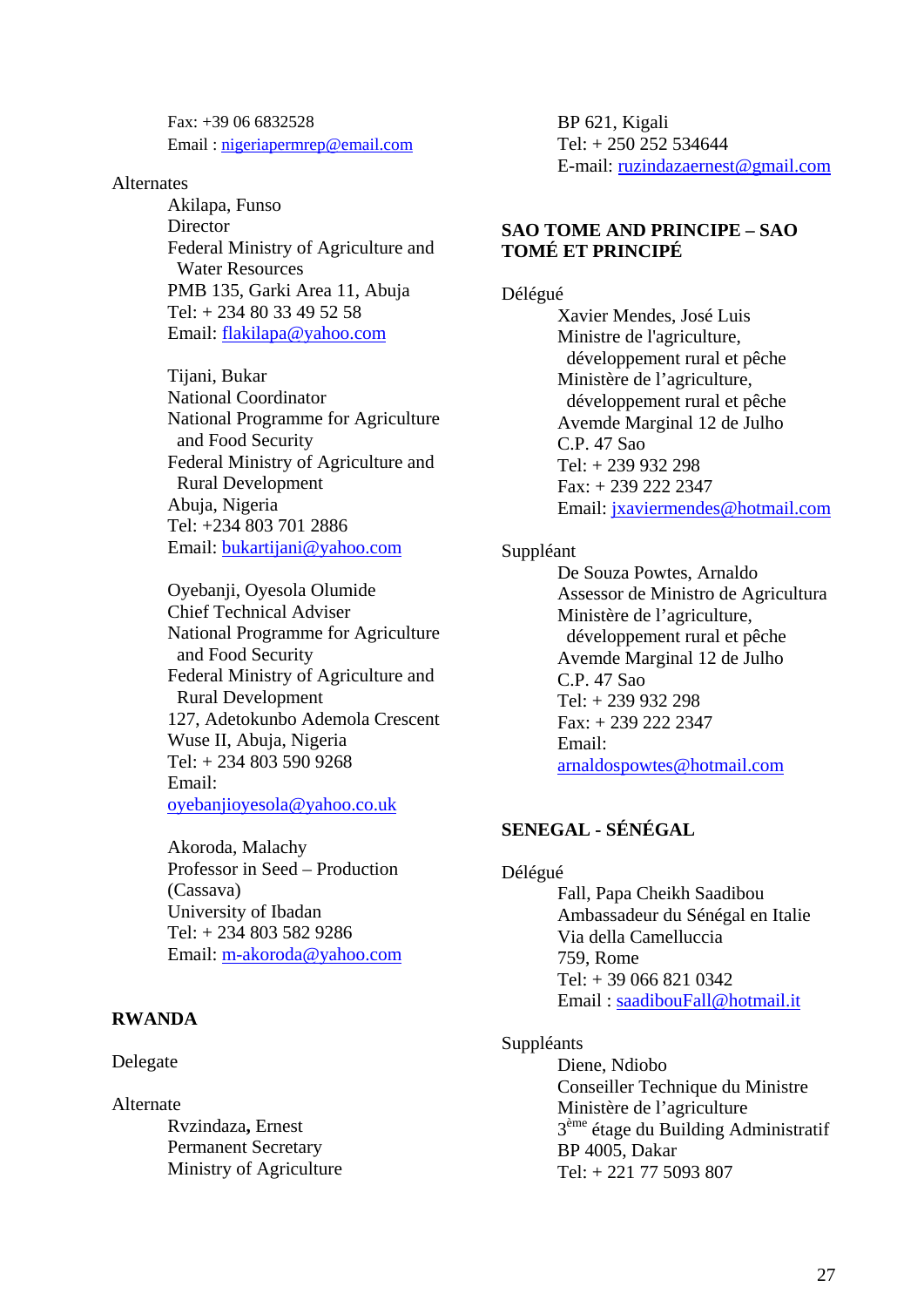Fax: + 221 77 8196 136 Email : ndiabodiene@yahoo.fr

#### **SOUTH AFRICA – AFRIQUE DU SUD**

#### Delegate

 Mtintso, Thenjiwe Ethel Ambassador/Permanent Representative of the Republic of South Africa to FAO Embassy of the Republic of South Africa Via Tanaro, 14 00198 Rome Tel: +39 06 852541 Fax: +39 06 85254258/24 Email: mtintsot@foreign.gov.za

#### Alternates

Sebefelo, Duncan Moopelo Counselor Multilateral Affairs Embassy of the Republic of South Africa Via Tanaro, 14 00198 Rome Tel: +39 06 852541 Fax: +39 06 85254258/24 Email: sebefelod@foreign.gov.za

Chipeta, Sebuewa Chief Director Policy, Regulation and Oversight 125 Schoeman's street Pretoria 0001 Tel: 27 12 336 7460 Email: chipetas@dwa.gov.za

Mdaka, Busisiwe Executive Manager Department of Rural Development and Land Reform Cnt Jacob Mare and Paul Kruger Street, Pretoria Tel: +27 825 772 969 +27 123 128 272 Email: DBMdaka@ruraldevelopement.gov. za

## **SWAZILAND, KINGDOM OF – SWAZILAND, ROYAUME DE LA**

Delegate

Dlamini, Clement Minister for Agriculture Ministry of Agriculture Building Cnr. Sozisa & Mlilo Roads P.O. Box 162, Mbabane H100 Tel: + 268 404 2731 Fax: +268 404 1733 Email: minister\_agriculture@gov.sz

Alternates

Msibi, Sibusiso L. Counselor Permanent Mission of Swaziland Plot 861 de Pregny-Chambésy 51, Chemin William-Barbey - 1292 Chambésy Geneva - SWITZERLAND  $Tel·+410227589410$ Fax: +41 022 7589424

E-mail: swazimission-geneva@dslnets.ch

Ndlangamandla, George M. Director of Agriculture Ministry of Agriculture P.O. Box 162, Mbabane Tel: +268 404 9414 Fax: +268 404 1733 Email: ndlangamandlag@gov.sz

# **TANZANIA, UNITED REPUBLIC OF – TANZANIE, RÉPUBLIQUE UNIE DE LA**

Delegate Ngirwa, Wilfred Joseph Ambassador, Permanent Representative to FAO Embassy of the United Republic of Tanzania Cortina Da Pezzo, 00185 Rome Tel: +39 06 33485801 Fadx: +39 06 33485828 Email: wilfredngirwa@yahoo.com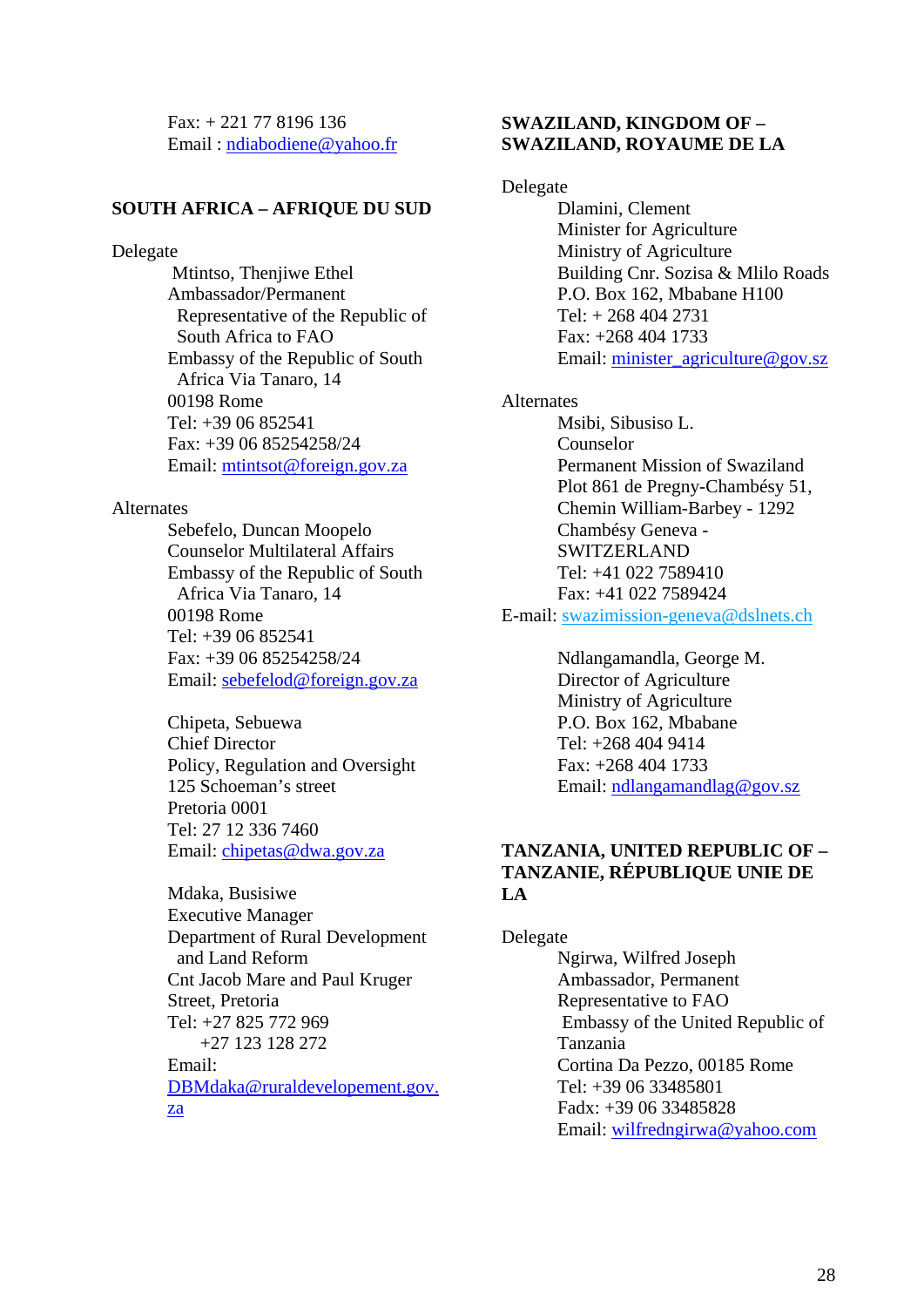### **TOGO**

#### Délégué

Suppléant

 M'Baw, Arokoum Akla-Esso Directeur de l'agriculture Ministère de l'agriculture, de l'élevage et de la pêche. BP 1263, Lomé Tel : + 228 222 61 05 Fax : + 228 222 61 05 Email : arkoum2003@yahoo.fr

# **UGANDA – OUGANDA**

#### Delegate

 Mwesigye, Hope Minister for Agriculture, Animal Industtry and Fisheries Ministry of Agriculture, Animal Industry and Fisheries P. O. Box 102, Entebbe Tel: +256 4320752 Fax: +256 4321047 Email: minmaaif@infocom.com

## Alternates

Sabiiti, Robert Agricultural Attaché Embassy of the Republic of Uganda Via Lungotevere dei Mellini, 44 00193 Rome, Italy Tel: + 39 06 322 5220 Fax: + 39 06 321 3688 Email:

ugandaembassyrome@hotmail.com

# **ZAMBIA – ZAMBIE**

#### Delegate

Mbewe, Allan Deputy Minister for Agriculture and Cooperatives Ministry of Agriculture and Cooperatives P. O. Box 50197, Lusaka  $Tel: + 026 25 34 89$ 

#### Email: mbewe@yahoo.com

#### Alternates

Trevor, Sichombo First Secretary Embassy of the Republic of Zambia Via Ennio Quirino Visconti, 8 00193 Rome Tel: +39 06 36088824 Fax: +39 06 97613035 Email: tsichombo@yahoo.com

Mbozi, Green Director of Agri-business and Marketing Ministry of Agriculture and Cooperatives Mulungushi House P. O. Box 50595 15100 Ridgeway, Lusaka Tel: + 260 211 250 417 Fax: + 260 211 250 417 Email: gmbozi@maff.gov.zm

Mwale, Moses Deputy Director Ministry of Agriculture and Cooperatives MT Makulu CR STN, P/B 7, Chkanga Tel: + 260 1 278 130 Fax: + 260 966 766 395 Email: mwalemp@yahoo.com

Kanyemba, Mathias Chief Field Crops Agronomist Ministry of Agriculture and **Cooperatives** Mulumgushi house Box 50291, Lusaka Tel: +260 211 256 756 Email: mmkanyemba@yahoo.com

 Phiri, John Chief Agricultural Economist and CAADP Focal Point Person Ministry of Agriculture and Cooperatives P. O. Box 50197, Lusaka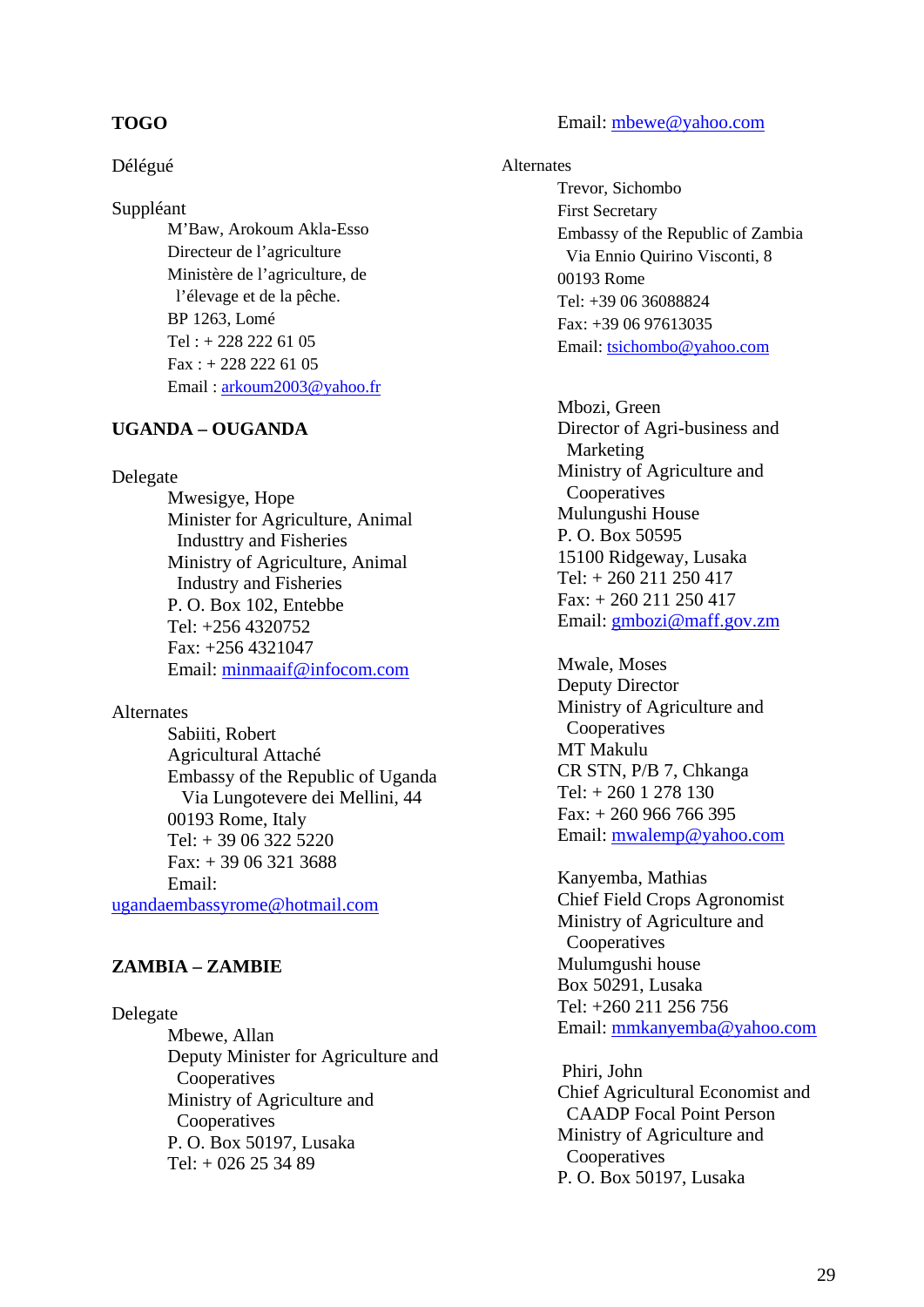#### Email: jphiri@maff.gov.za

Daka, Alick Deputy Director Crops Production Branch Ministry of Agriculture and **Cooperatives** (FAO Consultant) Tel: + 260 211 256 756 Email: alick\_daka@yahoo.com

# **ZIMBABWE**

Delegate

Alternates

 Manzou, James Ambassador Tel: +244 222 310 125 Email: jamanzou@yahoo.com Musingar, Thomas Counsellor Embassy of Zimbabwe in Angola Luanda Tel: +244 923 792 590

Nyamukapa, Anesu Arthur Chief Economist Ministry of Agriculture 1 Borrowdale Road Harare Tel: +263 4 797 443 Email: aanyamukapa@yahoo.com

Gata, Ntombana Principal Director Ministry of Agriculture Harare Tel: +263 479 7406 Email: drgata@yahoo.com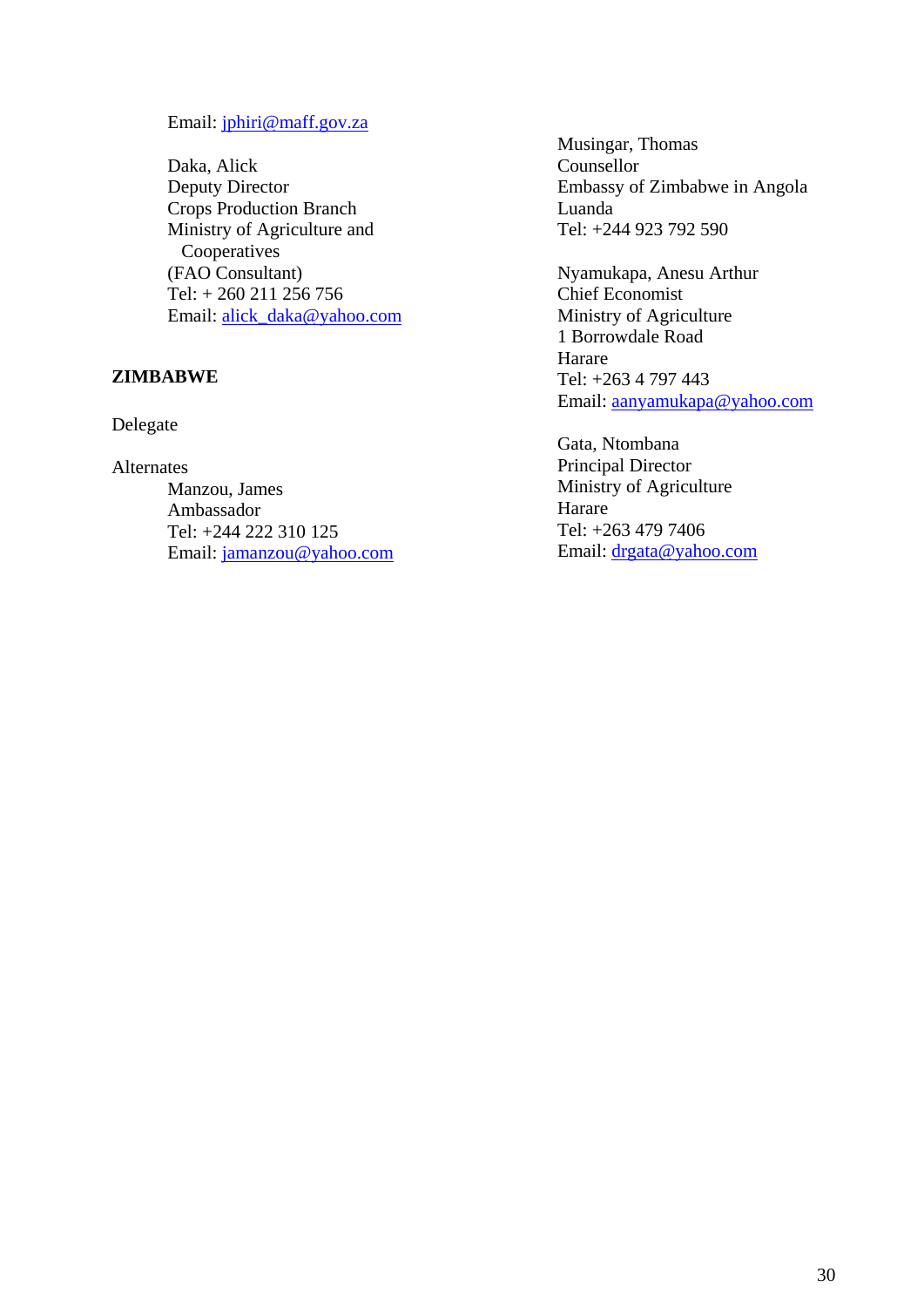#### **OTHER OBSERVERS/AUTRES OBSERVATEURS**

## **HOLY SEE - SAINT-SIÈGE**

Msgr. Volante, Renato Permanent Observer of the Holy See to FAO Fotungu, Piatta San Calisto16, Rome Tel: + 39 335 127 3303  $Fax: + 39,06,698,272,234$ Email: osserfao@nhsfao-ve

# **REPRESENTATIVES OF THE UNITED NATIONS AND SPECIALIZED AGENCIES REPRÉSENTANTS DES NATIONS UNIES ET DES INSTITUTIONS SPECIALISÉES**

#### **OBSERVERS FROM INTERGOVERNMENTAL ORGANIZATIONS (IGOs) OBSERVATEURS DES ORGANISATIONS INTERGOUVERNEMENTALES**

### **SADC SECRETARIAT**

Chaura, Bentry Patrice Senior Programme Officer P/Bag 0095, Gaborone Botswana Tel: + 267 3951863 Email: bchaura@sadc.int

Banda, Alex Miston Senior Programme Officer, Environment and Sustainable Development P/Bag 0095, Gaborone Botswana Tel: + 267 36 41 742 Fax: + 267 72 93 97 26 Email: abanda@sadc.int

## **ECONOMIC COMMUNITY OF CENTRAL AFRICAN STATES (ECCAS) COMMUNAUTE ECONOMIQUE DES ETATS DE L'AFRIQUE CENTRAL (CEEAC)**

Beassem, Joel Coordinateur, Programme Régional Sécurité Alimentaire. **CEEAC** BP 2112, Libreville – Gabon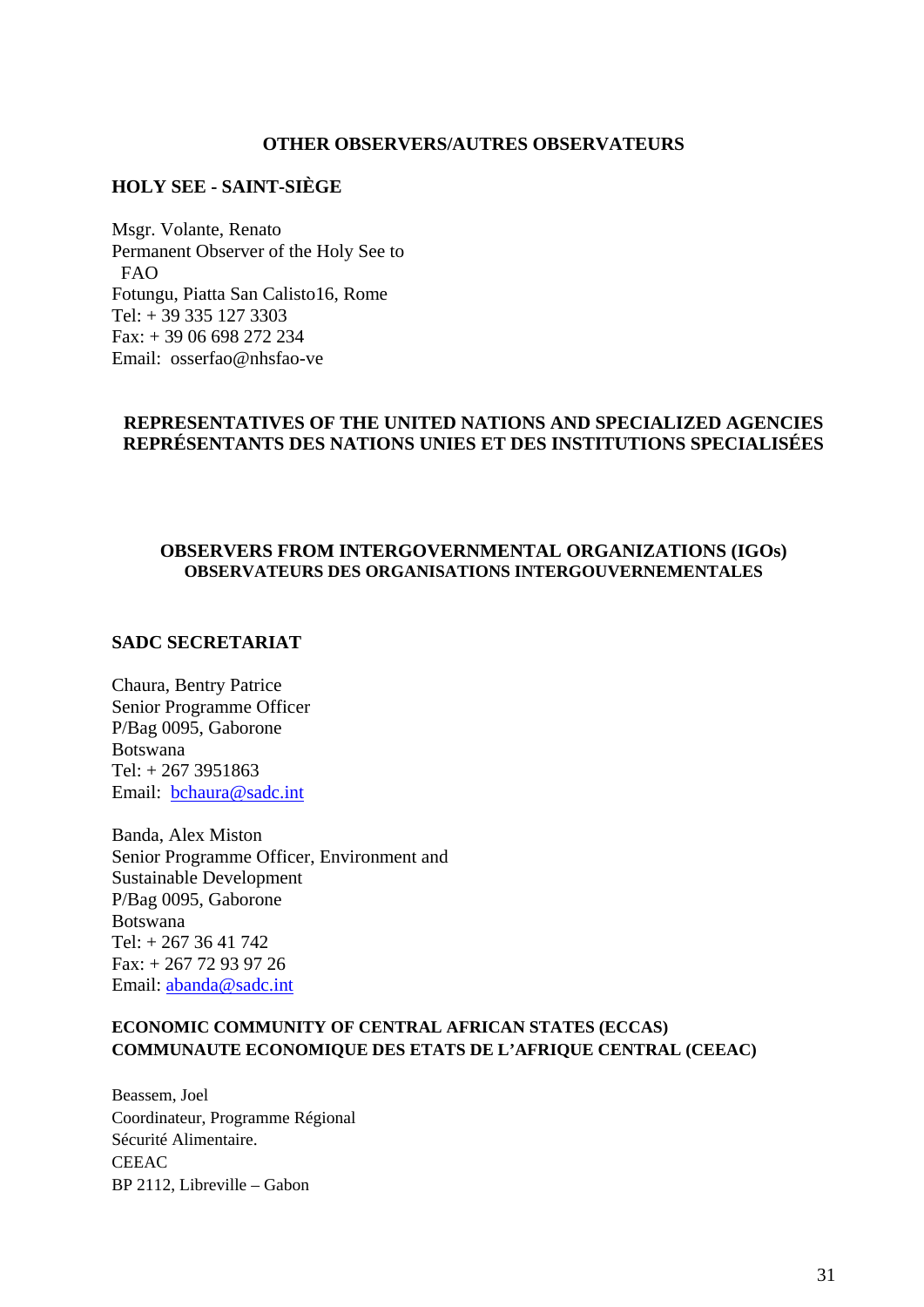Tel : + 241 44 47 31  $Fax : + 241444732$ Email : joël\_beassem@yahoo.fr

Mba-Asseko, George H. Expert Ecosystèmes Marins côtiers et Ressources Halieutiques CEEAC – ECCAS BP 2112, Libreville - Gabon Tel : + 241 06 61 11 40

# **NEPAD SECRETARIAT**

Bwelya, Martin Senior Specialist Head – CAADP Tean Box 1234 Halfway House, Midrand South Africa Email: bwalyan@nepad.org

# **ORGANISATION MONDIALE DE LA SANTÉ ANIMALE – WORLD ORGANISATION FOR ANIMAL HEALTH (OIE)**

Samake, Yavouba Adjoint au Représentant Regional de l'OIE pour l'Afrique BP 2954, Bamako Mail Tel: + 223 20 24 15 83 Email: y.samake@oie.int

# **OBSERVERS FROM INTERNATIONAL NON-GOVERNMENTAL ORGANIZATIONS/ OBSERVATEURS DES ORGANISATIONS INTERNATIONALES NON GOUVERNEMENTALES**

## **ALLIANCE FOR A GREEN REVOLUTION IN AFRICA (AGRA)**

Attere, Adeyemi Special Assistance to the President of AGRA  $#5<sup>th</sup>$  floor Eden Square Block I, Westlands Box 66773 -00800, Nairobi, Kenya Tel: + 254 20 3750 653 Fax: + 254 73 7021 549 Email: fattere@agra-alliance.org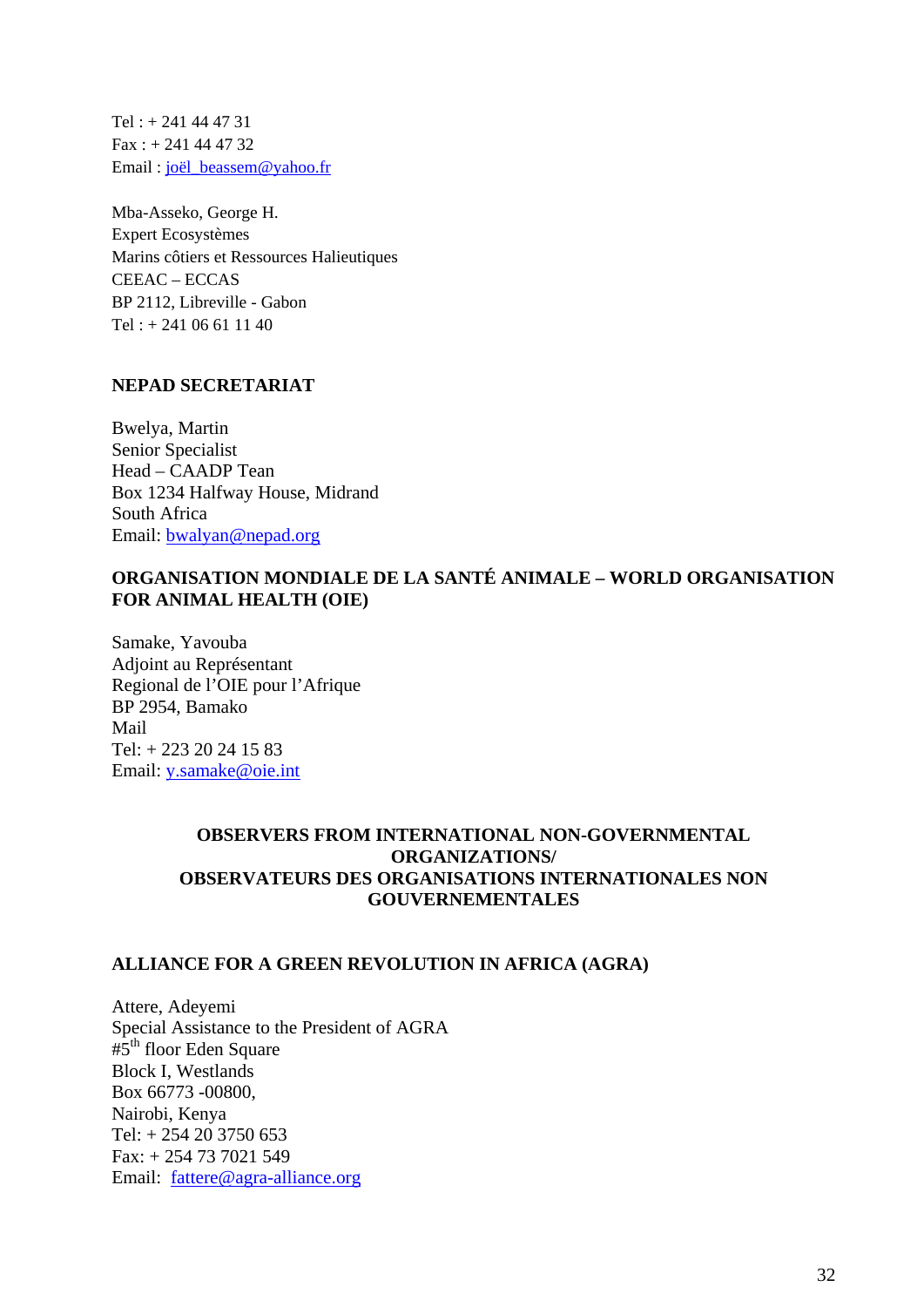# **INTERNATIONAL CENTRE FOR AGRICULTURAL RESEARCH IN THE DRY AREAS (ICARDA)**

Geletu, Gebre Mariam P. O. Box 5689, Addis Ababa Ethiopia Tel: + 251 116 17 2281  $Cell: + 20054562$ Fax: + 251 116 17 2001 Email: g.bejiga@cgiar.org

### **INTERNATIONAL FEDERATION FOR HOME ECONOMICS**

Washi, Sidiga Vice President, Regional Africa P. O. Box 17555 Alain-United Arab Emirates Email: sidiga@gmail.com

# **BIOVERSITY INTERNATIONAL**

Baidu-Forson, Joseph Jojo Regional Director, Sub-Saharan Africa P O Box 30677, Nairobi 00100 Tel : 00254 20 7224507 E-mail : j.baidu-forson@cgiar.org Fax : 00254 20 7224501

### **REGIONAL NON-GOVERNMENTAL ORGANIZATIONS/ORGANISATIONS REGIONALES NON-GOUVERNEMENTALES**

# **AFRICAN CAPACITY BUILDING FOUNDATION (ACBF)**

Guvheya, Gibson Programme Officer ACBF P. O. Box 1562, Harare Zimbabwe Tel: + 265 4 700208 Email: g.guvheya@acbf-pact.org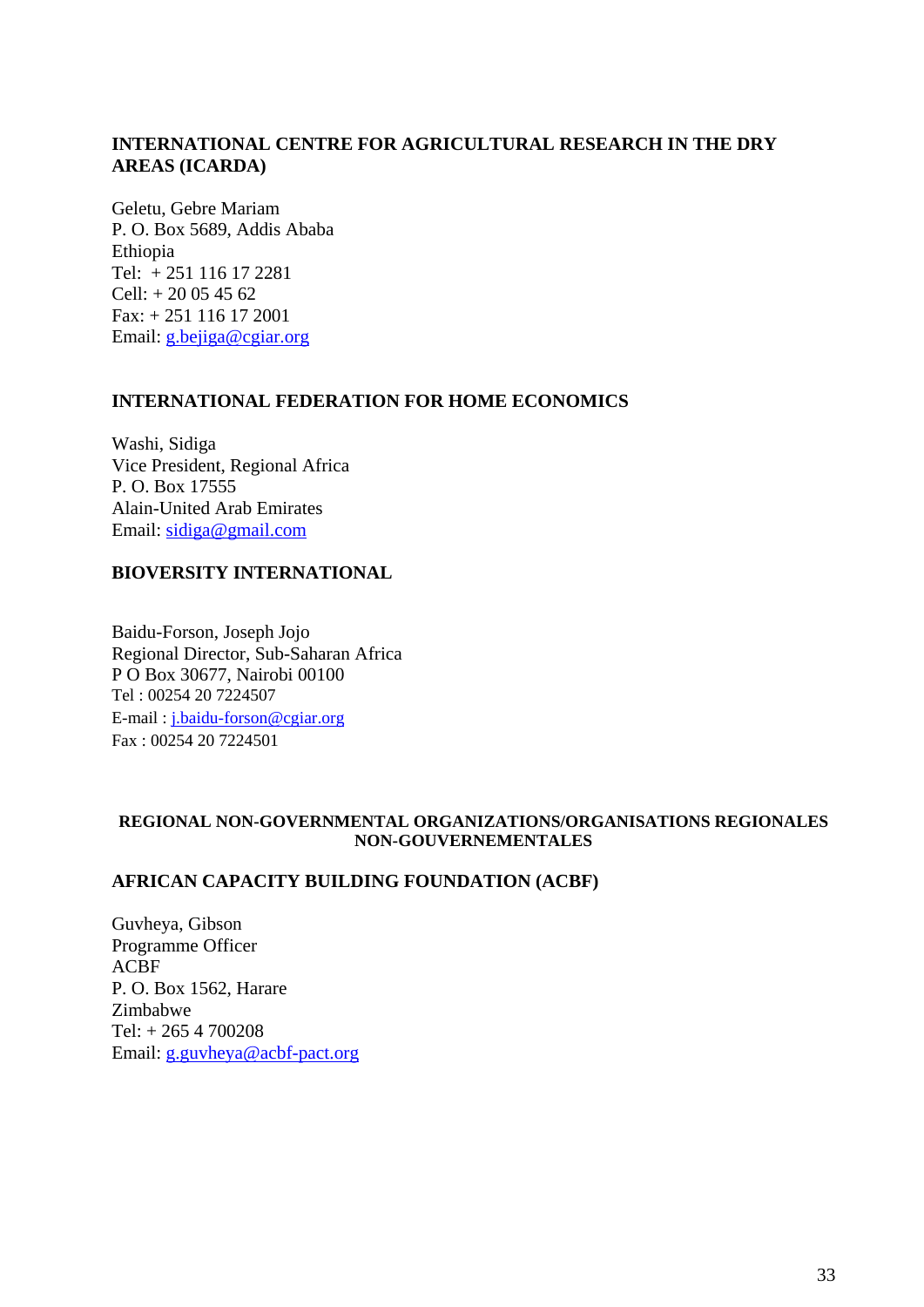# Mr. Jacques Diouf Director-General Ms. Maria Helena Semedo Assistant Director-General/Regional Representative for Africa, RAF, Accra Mr. Mafa Chipeta Sub-regional Coordinator for Eastern Africa, SFE, Addis Ababa Mr. Gaoju Han Sub-regional Coordinator for Southern Africa, SFS, Harare Ms. Musa S. Mbenga Sub-regional Coordinator for Western Africa, SFW, Accra Mr. Benoit Horemans Sub-regional Coordinator for Central Africa, SFC, Libreville Mr. Suffyan Koroma Economist (Trade), ESTT, FAO Rome Mr. Boyd Haight Director, OSP Mr. Daud Khan Principal Officer, OSD Mr. Weldeghaber Kidane Senior Agric. Officer, TCSP Ms. Susan Minae Agribusiness Officer, SFE, Addis Ababa Mr. Sourahata Bangoura Water Development Officer, SFC, Libreville Ms. Diana Tempelman Senior Gender and Development Officer, RAF, Accra Mr. Fernando Salinas Senior Forestry Officer, SFW, Accra Mr. Francisco D. Chimuco Economist, TCD Mr. Paulo Vicente Assistant FAO Representative/Administration, Nairobi Mr. Yossef Tadesse Consultant, FAO-Angola

#### **FAO STAFF/PERSONNEL DE LA FAO**

#### **SUPPORT STAFF/PERSONNEL D'APPUI**

Ms. Ami Kumapley, RAF, Accra Ms. Stella Monteiro, FAO-Angola Ms. Francisca Penuku, SFW, Accra Ms. Rose Sah, RAF, Accra

Ms. Ruby Agyei, RAF, Accra Ms. Fatima Pinho, FAO-Angola Mr. Koffi Honouga, RAF, Accra Mr. Wilson Boaventura, FAO-Angola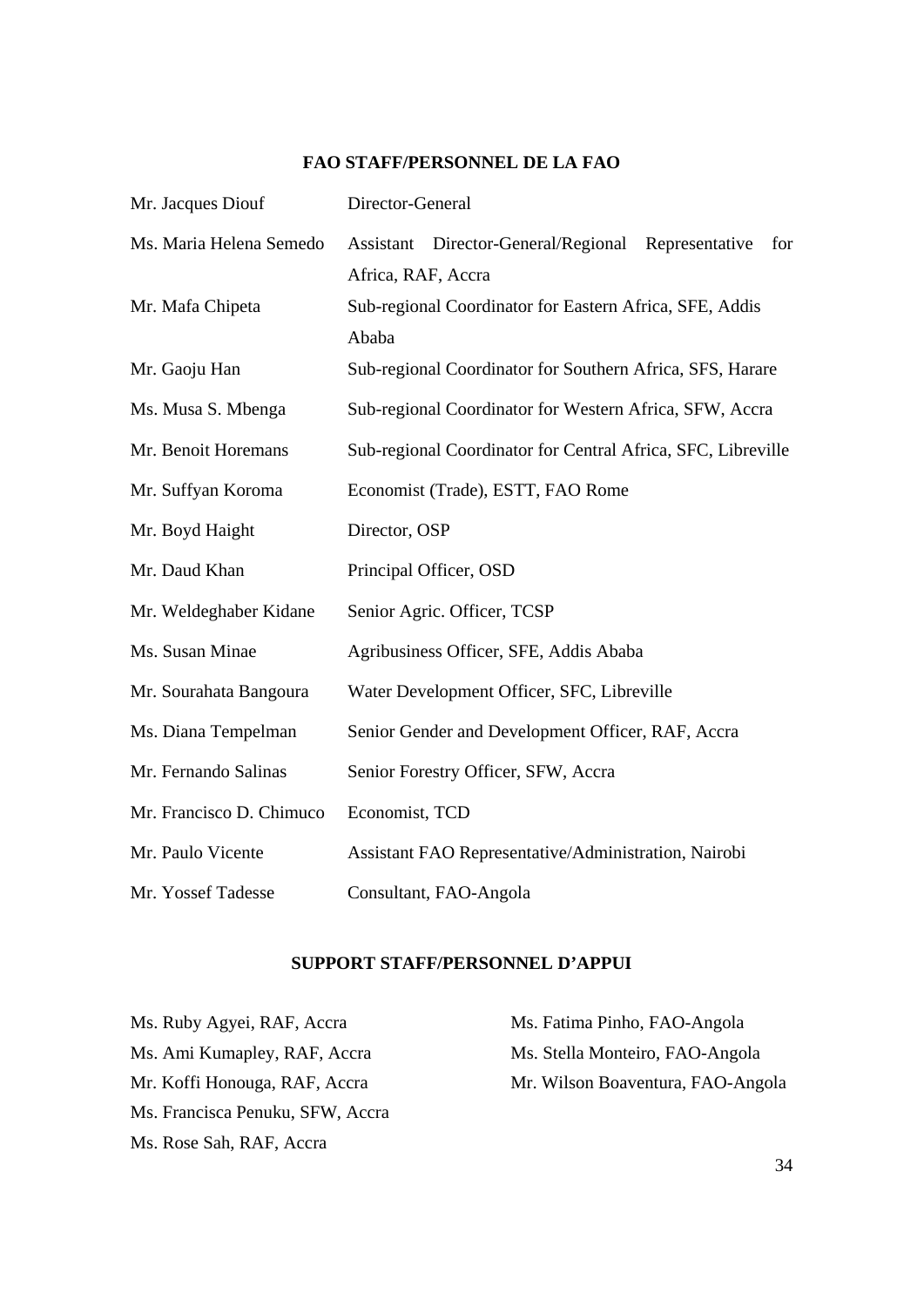## **CONFERENCE SECRETARIAT / SECRETARIAT DE LA CONFERENCE**

Conference Secretary Mr. Alhaji Jallow RAF, Accra Conference Documents Officer Mr. Attaher Maiga, RAF, Accra

Conference Affairs Officer Mr. Mamoudou Diallo, FAOR/Angola Reports Officer Ms. Hannah Clarendon, RAF, Accra Information Officer Mr. Justin Chisenga, RAF, Accra Information Technology Officer Mr. Michael Normatey, RAF, Accra

#### **INTERPRETERS / INTERPRÈTES**

Mr. Pierre Fournier Interpreter, KIC, Rome (Team Leader)

Ms. Kathryn Watson Interpreter

Mr. Mohamed Ali Ben Yedder Interpreter

Mr. Louis Keil Interpreter

Ms. Christel Pierson Interpreter

Mr. Jonathan Clements Interpreter, Rome

Mr. Amr El Guindi Interpreter

Interpreter

Ms. Patricia Roman

Ms. Carole Akiki Interpreter

Ms. Dany Najjar Interpreter

Mr. Reem Owais Interpreter

Ms. Marina Costa Interpreter

Ms. Jorge Leao Interpreter

Ms. Maria Rosario Moreira Interpreter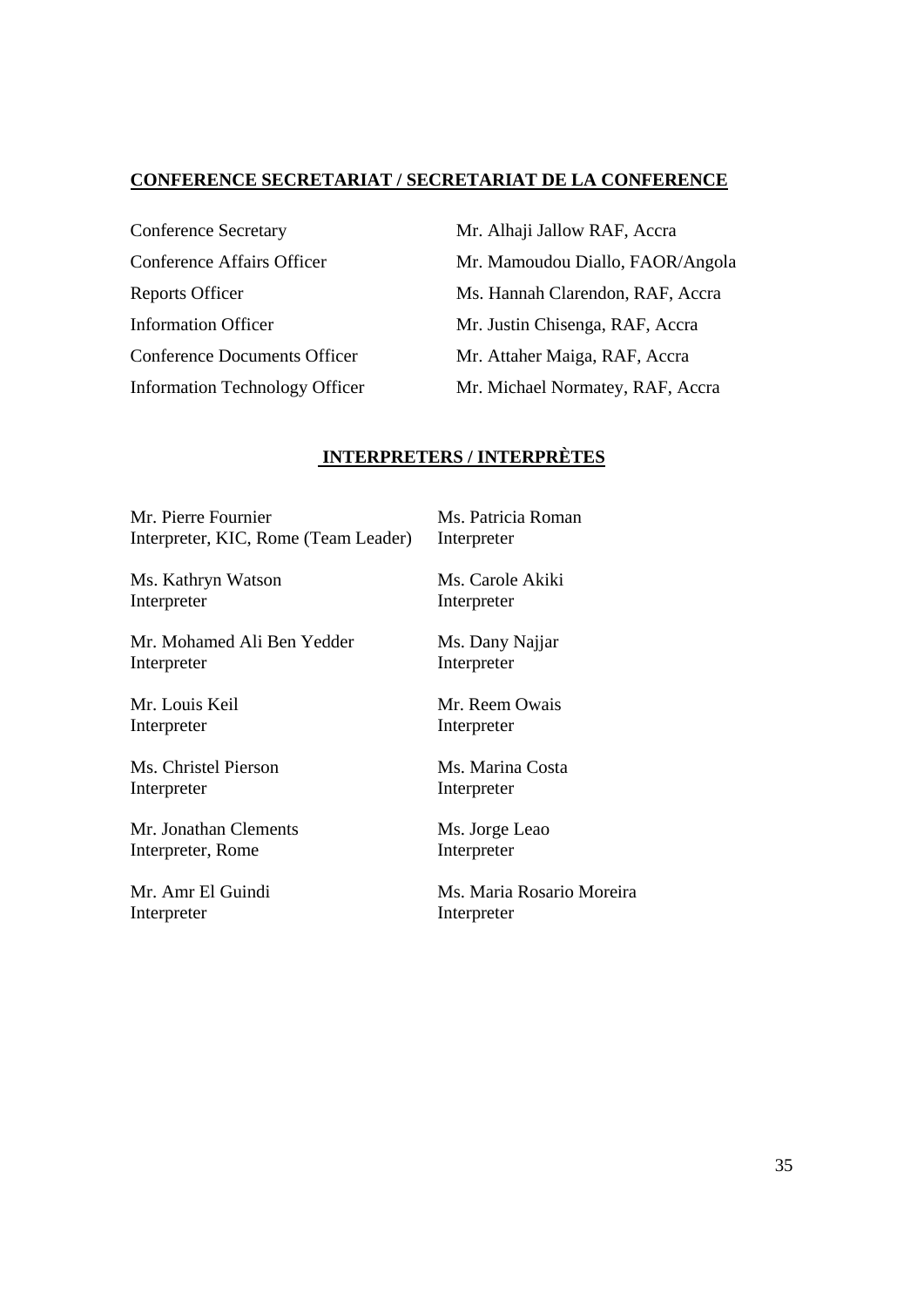# **APPENDIX C**

# **LISTE OF DOCUMENTS**

| ARC/10/1             | <b>Provisional Annotated Agenda</b>                                                                                                                                                                            |
|----------------------|----------------------------------------------------------------------------------------------------------------------------------------------------------------------------------------------------------------|
| ARC/10/2             | Matters arising from the World Summit on Food Security and the 36th<br>Session of FAO Conference, notably Implementation of the Immediate<br>Plan of Action (IPA), including the Decentralized Offices Network |
| ARC/10/2<br>Addendum | Towards a New Vision for the Decentralized Offices Network                                                                                                                                                     |
| ARC/10/3             | Reform of the Committee on World Food Security (CFS)                                                                                                                                                           |
| ARC/10/4             | Report on FAO Activities in the Region (2008-09) and actions taken on<br>the main recommendations of the 25 <sup>th</sup> FAO Regional Conference for<br>Africa                                                |
| ARC/10/5             | Implementation of the Programme of Work and Budget 2010-11 and<br>Areas of Priority Actions for the Africa Region in the following biennium                                                                    |
| ARC/10/6             | <b>Establishment of One Global Shared Services Centre</b>                                                                                                                                                      |
| ARC/10/7             | FAO Support to the Accelerated implementation of CAADP                                                                                                                                                         |
| ARC/10/8             | Climate change implications for food security and natural resources<br>management in Africa                                                                                                                    |

#### **INF SERIES**

| ARC/10/INF/1 | <b>Information Note</b>                                                                                               |
|--------------|-----------------------------------------------------------------------------------------------------------------------|
| ARC/10/INF/2 | <b>Provisional Timetable</b>                                                                                          |
| ARC/10/INF/3 | <b>Provisional List of Documents</b>                                                                                  |
| ARC/10/INF/4 | <b>Statement by the Director-General</b>                                                                              |
| ARC/10/INF/5 | High food prices and food security – threats, opportunities and budgetary<br>implications for sustainable agriculture |
| ARC/10/INF/6 | Challenges and opportunities for bio-fuel production in the African<br>countries                                      |
| ARC/10/INF/7 | Summary report of recommendations of FAO regional bodies                                                              |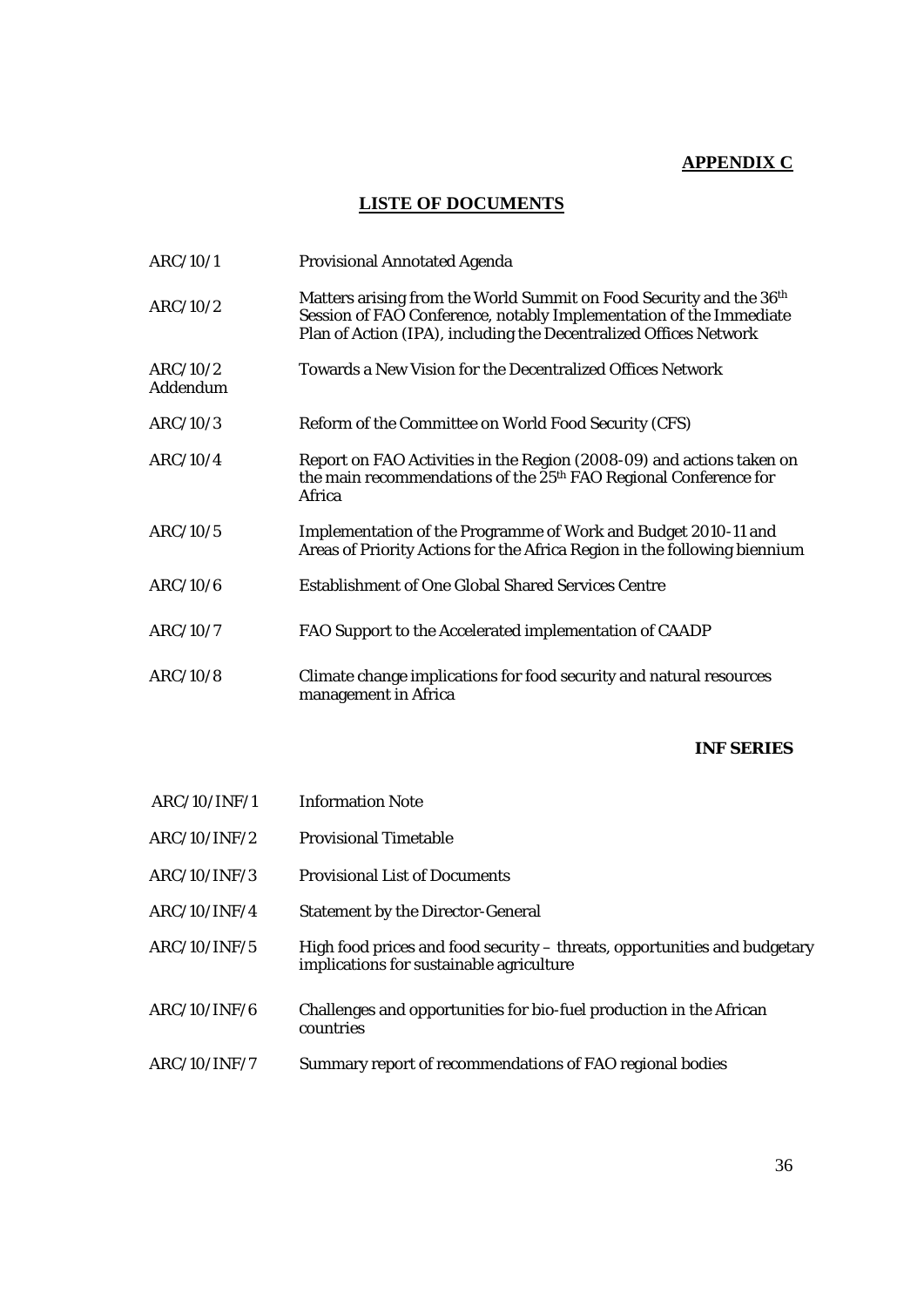## **APPENDIX D**

## **Statement by the Director-General of FAO Luanda, Angola, 06 May 2010**

*Mr Chairperson, Mr Chairperson of the Council, Distinguished Ministers, Honourable Delegates, Excellencies, Ladies and Gentlemen,* 

It is an honour and a great pleasure to be here with you today in this beautiful city of Luanda for the Twenty-sixth FAO Regional Conference for Africa.

On behalf of the Organization and all of you, I should like to express our gratitude to the President of the Republic of Angola, His Excellency José Eduardo Dos Santos, to his Government and to the people of Angola for hosting this Conference and for their generous hospitality.

#### **State of food insecurity in the world and in the region**

The work of this Regional Conference takes place while the serious financial and economic crisis is not yet over. It has led to economic recession in many countries, affecting the poorer countries and populations in particular. The world population is expected to reach 9.1 billion in 2050. Food production will have to increase by 70% worldwide and to double in the developing countries if we are to meet food requirements. But we now have more than 1 billion people in the world who are suffering from hunger, which is 105 million more than in 2008. As a result, one-sixth of humanity is hungry and malnourished.

In sub-Saharan Africa, since 2009, over 269 million people are malnourished and 30 percent of the population suffers from hunger. This situation clearly demands our urgent undivided attention.

The World Summit on Food Security organized by FAO in Rome in November 2009 pledged to eradicate hunger in the world.

The developing countries are more integrated into the world's financial and commercial activities because of economic globalization. This has raised their exposure to shocks in international markets, resulting in widespread reductions in their financial and trade flows and in funds available for development programmes.

The crisis has however placed agriculture and food security at the heart of national and regional development policies and programmes, which allows us to look to the next decade with greater optimism. This new order of priorities should be an opportunity to support small producers and strengthen family farming.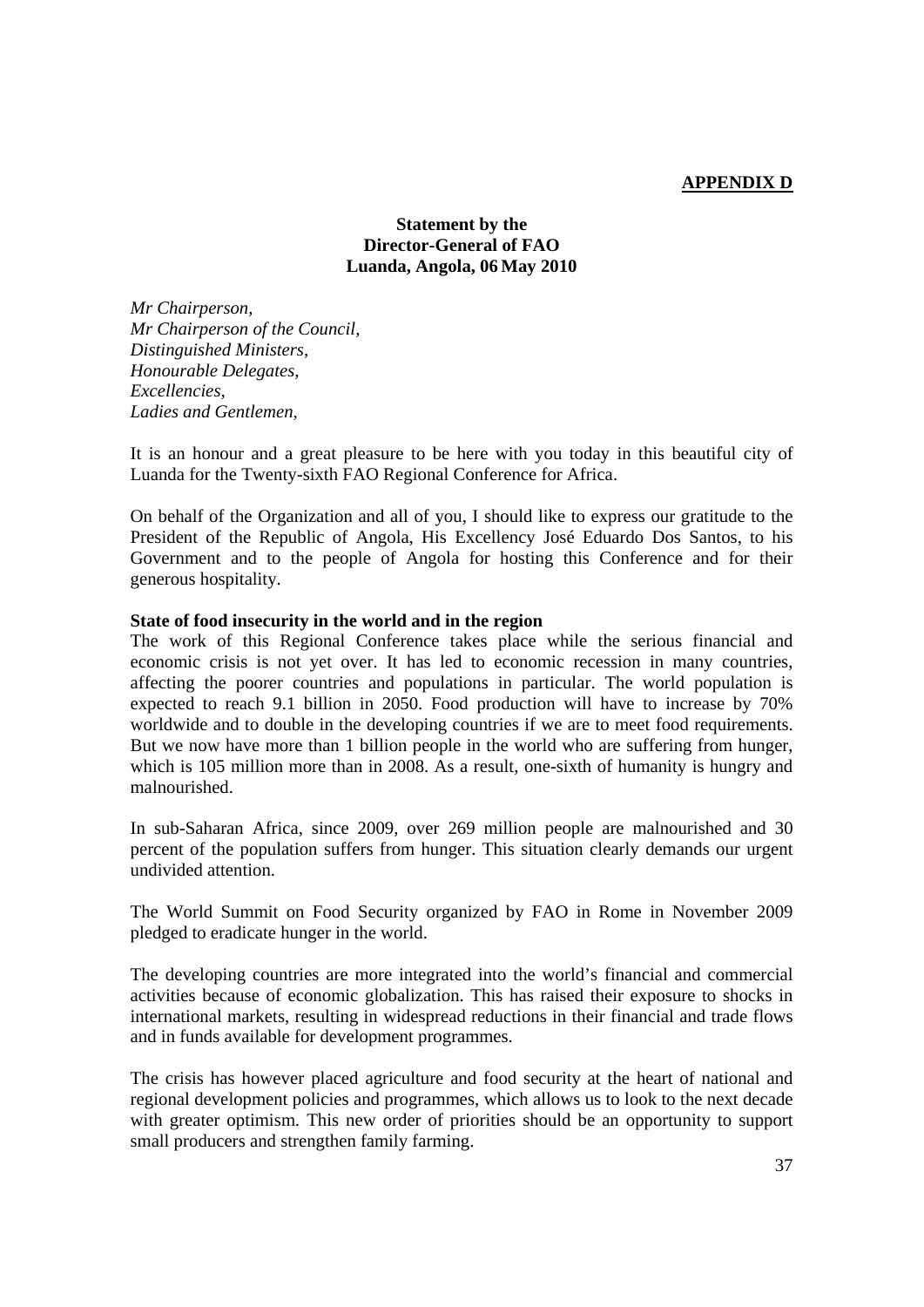#### **Agricultural development in the region in 2008-2009**

Africa is rich in arable land, water and labour. With appropriate policies, it could increase its agricultural production, its income and its food security. Africa accounts for 2 to 3% of world Gross Domestic Product (GDP); its agricultural GDP accounts for just over 5% of the world total; its trade in agricultural commodities is less than 2% and declining. Agriculture is not always a regional priority, even though it employs 57% of the region's workforce and accounts for 20% of its GDP and 11% of its exports.

Agriculture remains the key to future industrialization and poverty reduction. It also has a strong multiplier effect on economies of between 1.5 and 2.7%. Agricultural production in the region has increased mainly on account of more cropland, which has expanded at 7 to 20% per year during the past 20 years.

Since the 1970s, agricultural imports have continued to outpace exports. Africa is becoming a larger net importer of food commodities. Each year it spends 33 billion US dollars on agricultural imports, mostly foodstuffs, while its exports have stood still at 14 to 15 billion US dollars.

## *Crops*

In 2008, Africa produced 152.3 million tonnes of cereals, up 12% from the previous year. Forecasts for 2009 are that Africa's cereal production could reach 160 million tonnes.

## *Livestock*

Livestock represents 35% of the region's GDP, or 4.4% of the global value of livestock products. Annual growth in meat, milk and egg production remains between 2 and 3%, while the corresponding developing country average is over  $4\%$ .

Although Africa is the continent with the most forage resources, its livestock development has lagged behind the other continents. Its growth has not matched population growth, especially in sub-Saharan Africa.

## *Fisheries and aquaculture*

African fisheries production has levelled off at some 8 million tonnes per year, with 90% of this coming from small producers. Fish is the main source of protein for the bulk of the African population but *per capita* fish consumption is only 7.6 kg per year, which is half the world average. Africa is also the only region in the world in which fish consumption is decreasing.

Historically, aquaculture has only contributed modestly to food security and economic development in the region. However, the sharper investment focus on African aquaculture has produced a much greater availability of farmed fish on local markets.

## *Forestry*

Africa has about 674 million hectares of forest, or 17% of global forest cover. However, the region also suffers extensive losses. In the ten years between 2000 and 2010 the region's forest cover diminished by 3.4 million hectares each year (or 0.49%).

There is therefore an urgent need for appropriate strategies and new mechanisms to combat forest degradation and deforestation in the region.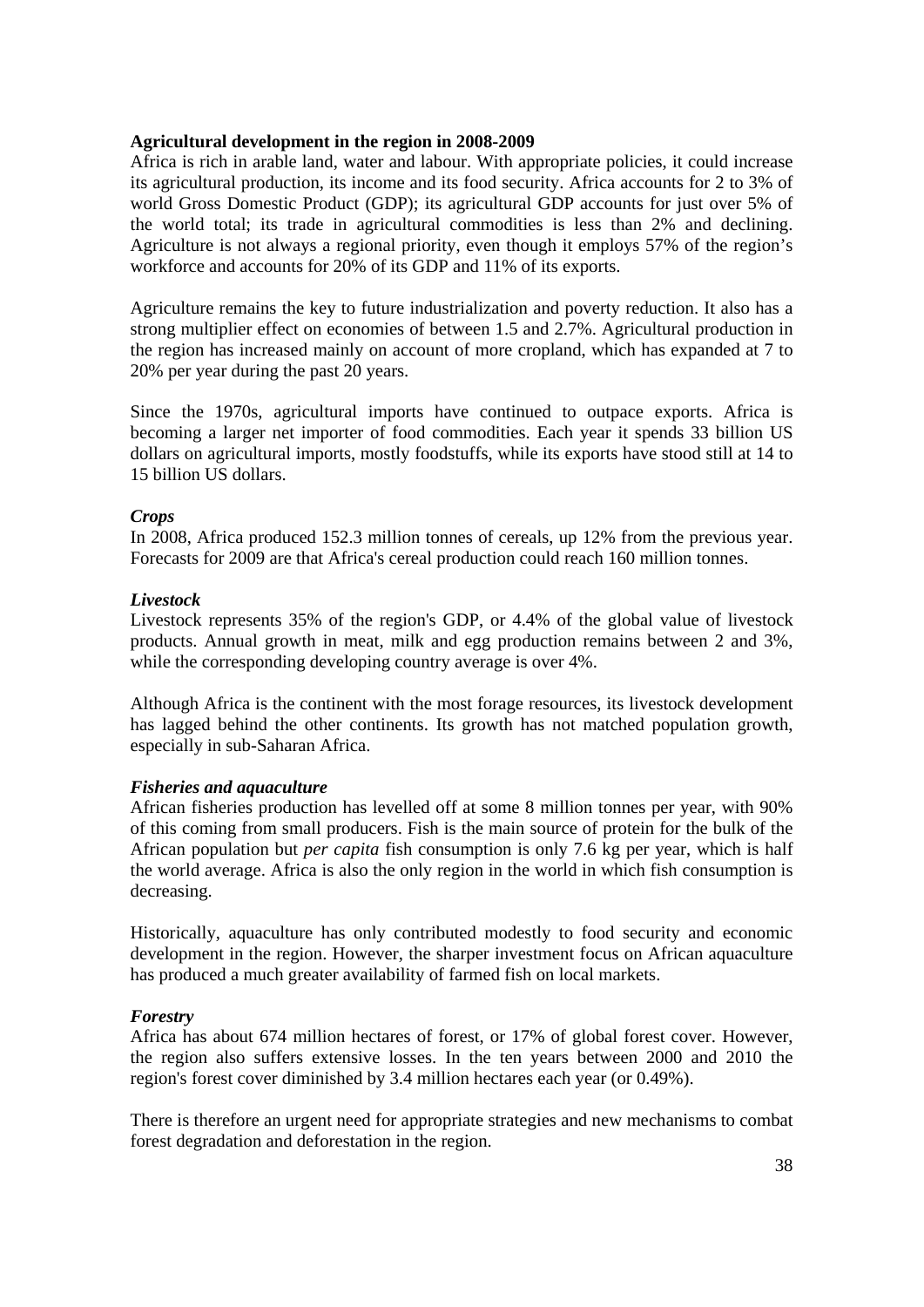*Mr Chairperson, Excellencies, Ladies and Gentlemen,* 

#### **Main challenges for the region**

The causes of food insecurity in Africa remain the same as those I mentioned at the last Regional Conference in 2008 in Nairobi. Water control is the determining factor for securing production and rapidly raising agricultural productivity in Africa, where less than 4% of renewable water resources are used, compared to 20% in Asia. Ninety-three percent of Africa's arable land is dependent on unpredictable rainfall, with a greater risk of drought because of climate change.

The use of modern inputs is very inadequate. Africa applies only 16 kilos of fertilizer per hectare, compared to 152 kilos in South America and 162 kilos in Asia. The level is even lower in sub-Saharan Africa which only applies 9 kilos per hectare. The improved seeds that fuelled the Green Revolution in Asia and Latin America are rarely used in Africa, where only one-third of seeds are systematically controlled and certified. Transport infrastructure and storage and packaging facilities are lacking. Rural roads are comparable to those of India in the early 1970s. Harvest losses can amount to 40%, even 60% for certain products. And transboundary animal and plant pests and diseases pose a serious threat to Africa's food security.

Underinvestment in agriculture is the core reason for underdevelopment of the sector and hunger in Africa. The share of worldwide Official Development Assistance (ODA) devoted to agriculture, forests and fisheries has fallen from 19% in 1980 to 5% today. In response to the Maputo Declaration in 2003, only nine countries currently allocate at least 10% of their national budgets to agriculture and rural development. It is however encouraging to note the policy change at the G8 meeting in L'Aquila in July 2009 which advocated greater production from small farmers in the food-deficit developing countries, a change that was echoed at the FAO World Summit on Food Security last November. The Heads of State and Government pledged to boost the share of ODA allocated to agriculture and food security, on the basis of requests from individual countries.

*Mr Chairperson, Excellencies, Ladies and Gentlemen,*

#### **The Comprehensive Africa Agriculture Development Programme**

I am pleased to note that the Comprehensive Africa Agriculture Development Programme of NEPAD, the CAADP, for which we have all worked so tirelessly, is being adopted by a growing number of countries. In this context, FAO helps update national strategies for the development of agriculture and food security. Implementation of the CAADP requires an annual investment of some 25 billion US dollars. CAADP round tables have so far led to the signature of Compacts for 18 African countries. FAO helped prepare those Compacts. FAO is also providing assistance to several countries in the drafting of corresponding investment plans. It will reply favourably to requests from other countries seeking FAO assistance in their post-Compact process.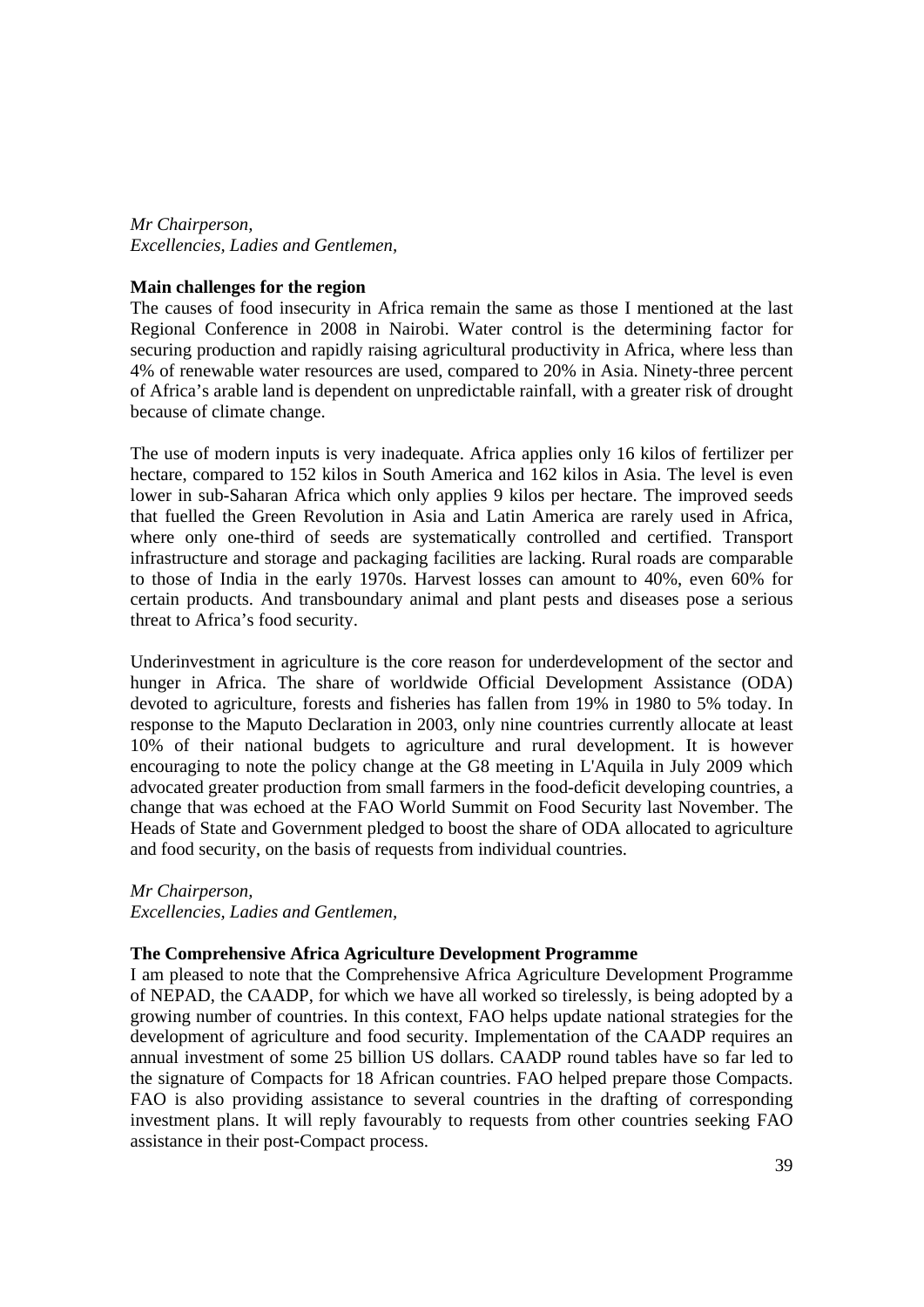#### **Global and regional challenges**

Food security faces many new challenges: climate change, increased demand in terms of quantity and quality, competition from biofuels whose production tripled between 2000 and 2008. There is also rapid population growth, urbanization and migration, animal and plant disease and volatility of agricultural prices.

## *(Climate change and bioenergy)*

Mitigating the impacts of climate change will largely depend on progress in producing plant varieties and animal breeds that are better adapted to changing ecosystems and on greater investment in irrigation, rural and communication infrastructure and sustainable resource management. FAO is promoting the use of conservation farming techniques which enrich soil with organic matter, raise soil humidity and increase carbon sequestration.

The production of bioenergy under appropriate conditions could help raise rural income, provided prudent policies and regulations are adopted that can balance food security and large-scale biofuel production.

At the Copenhagen Summit on climate change in December 2009, the developed countries pledged an additional 30 billion US dollars in the period 2010-2012 for developing countries, small island states and Africa, divided equally for adaptation and mitigation. The agreement calls for the establishment of a "Copenhagen Green Climate Fund" as the operating arm of the Accord's financial mechanism. The fund will support projects, programmes, policies and other activities in developing countries related to mitigation, adaptation, capacity building, development and transfer of technology.

## *(Soaring food prices)*

The spectacular rise in food prices in 2007-2008 and the global recession have exacerbated poverty and food insecurity in many African countries, where more than 50% of household income is spent on food. The latest assessment of countries facing food emergencies identifies 33 such countries, with 22 in Africa.

In the framework of FAO's Initiative on Soaring Food Prices launched in December 2007, 35 African countries have received technical and financial assistance from the Organization's own resources, for a total of 15.7 million US dollars. The European Union's Food Facility has contributed 317.5 million US dollars to improve small farmer access to inputs and quality services. A number of African countries should be beneficiaries of this initiative.

*Mr Chairperson, Excellencies, Ladies and Gentlemen,* 

#### **Agenda of the Conference**

This Twenty-sixth Regional Conference will be informed of FAO activities and will be examining issues that impact on millions of people in the region. The Conference will also discuss priority themes, including:

• FAO support for accelerated implementation of the Comprehensive Africa Agriculture Development Programme;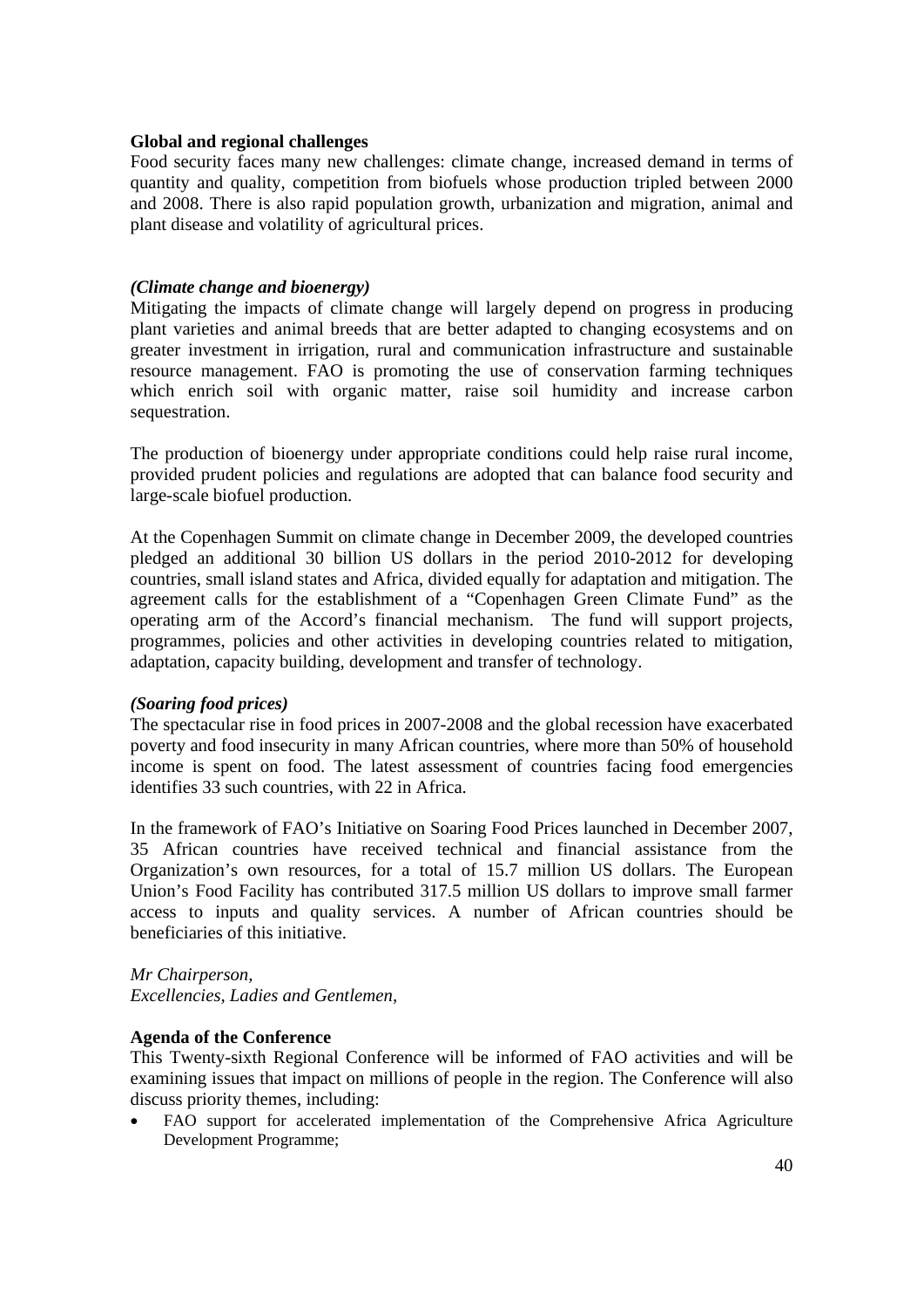- implications of climate change for food security and natural resource management in Africa;
- implementation of the Immediate Plan of Action for FAO Renewal in relation to the issue of FAO's decentralized offices network;
- reform of the Committee on World Food Security (CFS)

A Forum on Investment in African Agriculture has been organized as a side event of the Conference. You will also be briefed on the results of regional processes including the work of the commissions on agricultural statistics, fisheries and forestry.

# **FAO reform**

FAO is currently undergoing the most profound process of reform to take place within the United Nations system. It is renewing all its work arrangements and the way it performs its mandate and delivers its services to member countries.

Implementation of the Immediate Plan of Action has been the primary objective of both the Member Nations and the Secretariat since it was adopted at the Special Session of the FAO Conference in November 2008. The main elements of the Immediate Plan of Action are:

- adoption of a planning framework and a new results-based culture;
- decentralization and greater delegation of authority;
- organizational streamlining;
- improved management of human resources;
- more effective governance.

Since January, the regional offices have been responsible for overseeing the budget and programme for technical officers in the region. They will gradually assume leadership of the substantive work of country offices. In addition, the staff of regional offices have been trained to take responsibility for the Technical Cooperation Programme.

To facilitate the alignment of our administrative structure with a results-based framework, a comprehensive restructuring of FAO Headquarters was initiated in 2009 and is due for completion in 2012. A key element of this exercise has been the elimination of 40 Director-level positions to produce a flatter Organizational structure and hierarchy.

The Independent Chairperson of the Council will explain these activities in more detail, especially at the level of Representatives of the Member Nations.

# **Reform of the Committee on World Food Security (CFS)**

Last November, the 36th session of the FAO Conference approved another significant reform, that of the Committee on World Food Security (CFS). The purpose of CFS reform is to improve governance of world food security, using existing structures and programmes and creating effective partnerships.

The renewed CFS has the following important characteristics:

- it is a global forum for discussion to foster a convergence of views on the causes and consequences of food insecurity and on the modalities of necessary action;
- it is a mechanism for the global coordination of efforts to eliminate hunger and ensure their long-term coherence and effectiveness;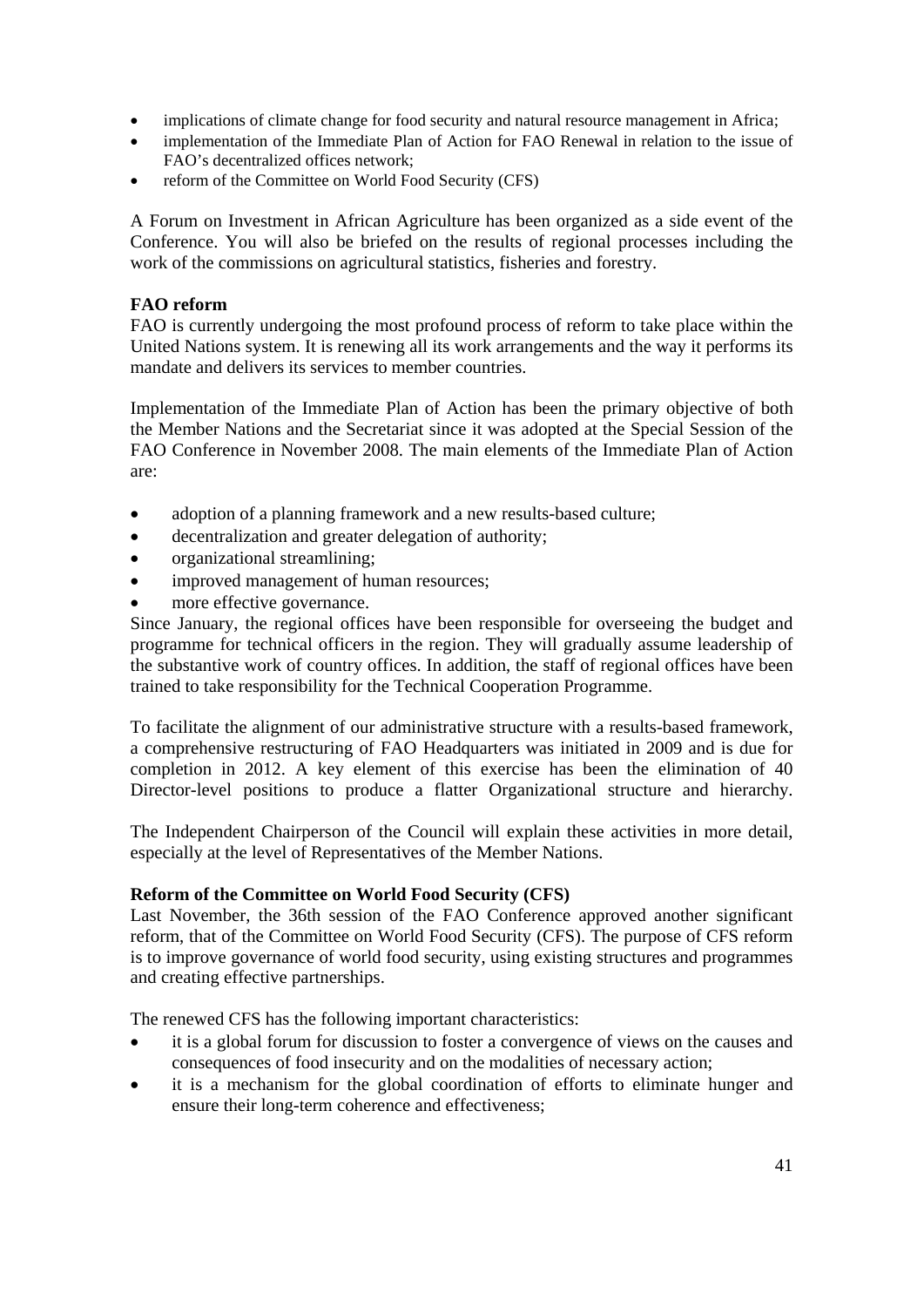- it operates on a solid scientific basis and includes a High-Level Panel of Experts that will help it make the right decisions by providing objective and impartial research and analysis;
- it is open to all stakeholders and includes representatives of governments, regional and global institutions, economic and financial partners, farmer organizations, the private sector, non-governmental organizations, foundations and civil society.

But if the CFS is to serve as a platform for high-level intergovernmental decision-making and thus to acquire political credibility, governments must be represented at ministerial level at its meetings. Equally important, in addition to the line ministries and their technical departments, ministers of cooperation and development must also participate in discussions on key economic and financial issues.

At the national level, it is essential to establish partnerships involving Food Security Thematic Groups and National Alliances Against Hunger, which will need to be strengthened. These two mechanisms should support the national authorities in ensuring a rational allocation and utilization of budgetary resources, Official Development Assistance, domestic private investment and foreign direct investment.

Thus the new Committee on World Food Security, its High-Level Panel of Experts and the national mechanisms will provide the cornerstone of the Global Partnership for Agriculture, Food Security and Nutrition.

# **Conclusion**

#### *Mr Chairperson, Excellencies, Ladies and Gentlemen,*

Only five years separate us from 2015, the date by which the 192 member governments of the Organization pledged, in 1996, to halve the number of people suffering from hunger. I remain convinced that with the political will and good governance, Africa will be able to develop its agriculture in order to adequately feed its population. This political will was expressed in the Maputo Declaration of 2003, reiterated in the Abuja Declaration on Food Security of 2006 and subsequently reaffirmed in different plans for implementation of the CAADP. It must now translate into coherent, realistic programmes that can be rapidly implemented to achieve the objectives that have been set.

The problem of food insecurity is a political issue. It is the decisions of governments that determine the allocation of resources between sectors. I welcome the vision of the serving Chairman of the Assembly of the African Union, His Excellency Mr Bingu Wa Mutharika, President of the Republic of Malawi, as expressed in his investiture speech. He challenged his peers to step from words to deeds by focusing on agriculture and food security so that, five years from now, no African child will be dying of hunger and malnutrition.

With your support and true to its mission, FAO will continue to provide technical assistance to its member countries in formulating and implementing policies, strategies and programmes aimed at overcoming the challenge of food insecurity in Africa and elsewhere.

I thank you for your kind attention and wish you every success in your work.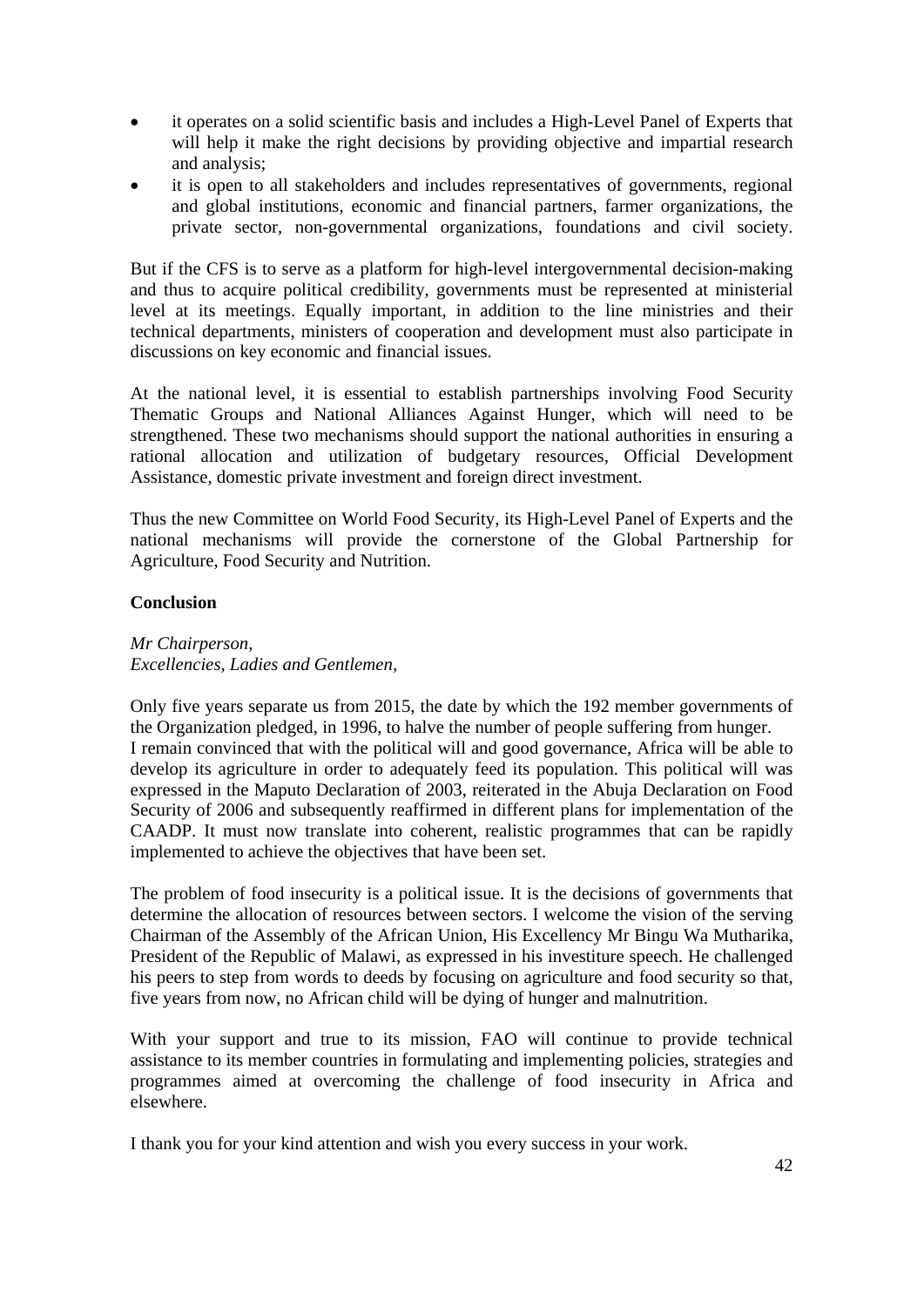# **APPENDIX E**

# **Statement by the Independent Chairman of the Council Luanda, Angola, 6 May 2010**

*Your Excellency the Representative, Mr Chairperson of the Conference, Distinguished Ministers and Heads of Delegation, Mr Director-General, Madam Representative of the FAO Regional Office for Africa, Honourable Delegates and Observers, (Civil Society, Regional Organizations, as appropriate…) Ladies and Gentlemen,*

#### **Introduction**

May I be permitted, on behalf of the Council of FAO, to express my warmest thanks to the Government of the Republic of Angola for having organized this Regional Conference and for having put in place all the necessary facilities. I should also like to thank the Angolan people for their wonderful welcome and their generosity which I was able to experience during visits yesterday.

It is an honour and a pleasure to take part in this Regional Conference**.** Our session in Luanda is the second of five Regional Conferences in 2010. Last week I was in Panama for the Regional Conference for Latin America and the Caribbean, and I can confirm to you that these meetings are now of critical importance given the new role that the member countries have given them under the reform plan adopted in 2008, and for which the Basic Texts were amended in 2009.

The 2010 cycle of Regional Conferences is a landmark in the institutional life of the Organization as it constitutes the first biennium of implementation of the reform plan, the Immediate Plan of Action**.** Its implementation, financed from the regular budget, is under our collective responsibility and calls for sustained efforts on the part of the member countries, the Secretariat in Rome and the decentralized offices.

As we approach the  $139<sup>th</sup>$  Session of the Council in May, I wish to take this opportunity:

- 1. to brief you on the unfolding of my mandate as Independent Chairperson of the Council and to report to you on the accomplishment of the mission that you have entrusted to me;
- 2. to provide a progress report on implementation of the reform plan, in my capacity as Chair of the Committee on Reform, and on the functioning of the Open-Ended Working Group on Measures Designed to Increase the Efficiency of Governing Bodies (OEWG), which I also chair;
- 3. to envision developments for these different bodies.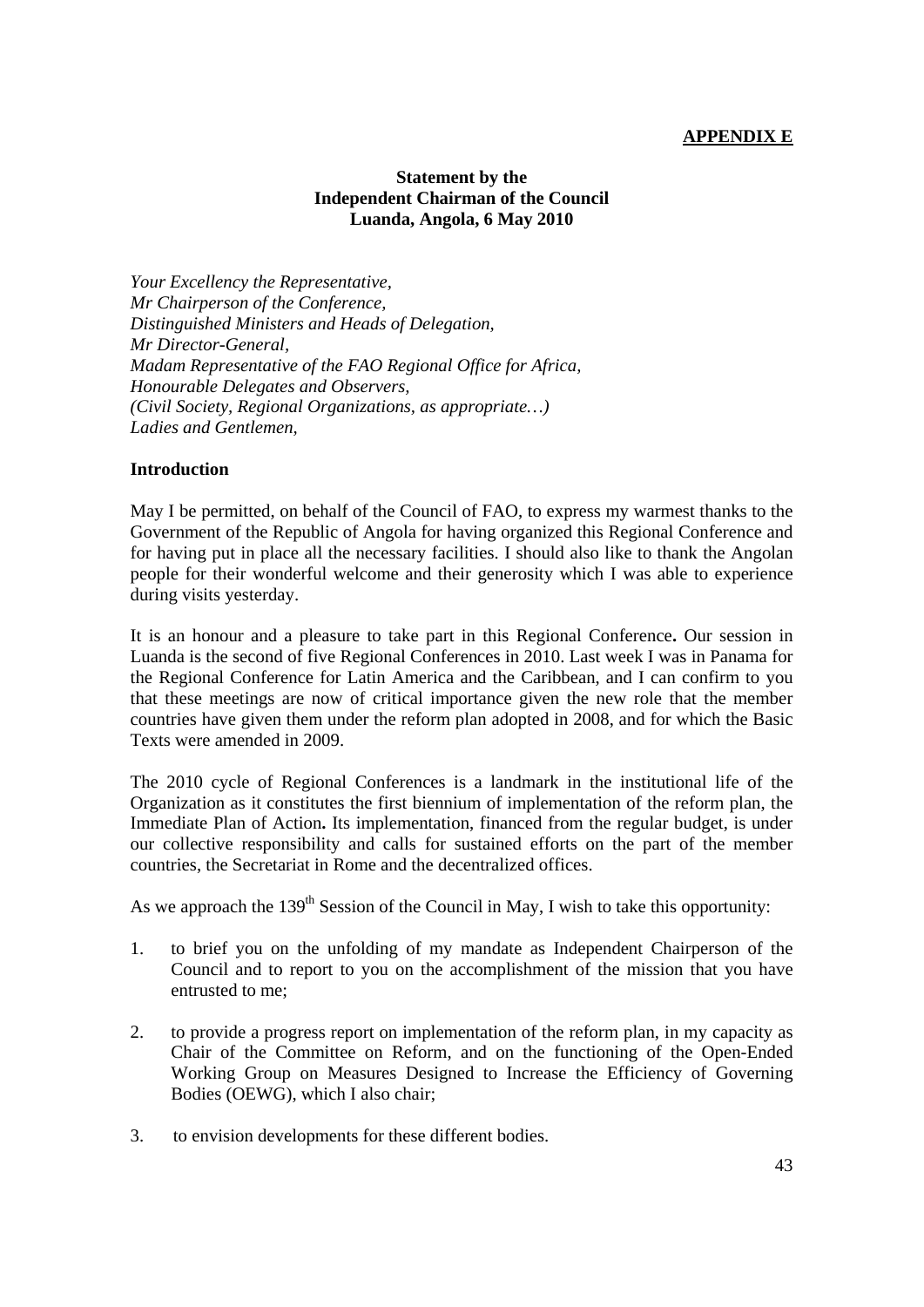## **First, the unfolding of my mandate**

You elected me in November. My work is guided by **five principal axes** which I should like to share with you:

- 1. **Collegiality:** I have introduced a process of **informal coordination** of the Chairs of the Committees with limited membership and the Vice-Chairs of the Committee on Reform whose first meeting was on 9 March. I think the best option is to adopt a consensual and cross-cutting approach to the tasks that lie before us. Regular meetings of this group should facilitate communication and the search for a common vision in order to address the time limits set for our agenda. Broader consultation to involve the Chair of the CFS (Committee on World Food Security) and the Technical Committees of the Council is programmed for early June.
- 2. **Subsidiarity:** It is essential that the governing bodies maximize the coordination of their actions to avoid duplication and repetition. As we proceed from one level to the next, each level needs to have its added value. I make sure that what is dealt with at one level is not dealt with again at a higher level. In this connection, **intersessional work** is essential and reflects the spirit of reform. Positive initiatives have been taken in this sense. They go in the right direction in that they permit indepth preparation of the formal sessions.
- 3. **Ownership:** Essential dialogue within and with the **Regional Groups** must draw upon regular meetings so that each group can express its concerns and proposals. I therefore invited the Chairs of the Regional Groups to working meetings on 15 March, 22 March and 21 April to deal in particular with the topic of **field visits**. I take this opportunity to thank the Chair of the Africa Group, Egypt, and the Vice-Chair, Tanzania, for their active collaboration.
- 4. **Independence:** Each of you knows that it is important to maintain this criterion, both in relation to the Members and to the Secretariat and the Office of the Director-General, with whom changes are under way in a constructive atmosphere. Rest assured that I view the observance of this independence as crucial to the success of my mission. I strive each day to maintain it, especially in view of the important looming deadlines, including the election of the Director-General in 2011 at the Thirty-seventh Session of the Conference.
- 5. **Partnership:** Partnership is essential to our mission and we need to find ways of developing it in all its forms: other UN agencies, States, civil society, NGOs and private enterprise.

## **Second, what is the state of progress of reform?**

Reform is under way. The time is ripe for collective action and we need to help maintain the momentum of the reform process, which is still fragile. Together we must counter all forms of inertia, making best possible use of the Organization's human resources, which we all know to be top quality. **Internal communication** is essential for it is the staff who handle the everyday implementation of reform. **External communication** is also essential and each country should play its part.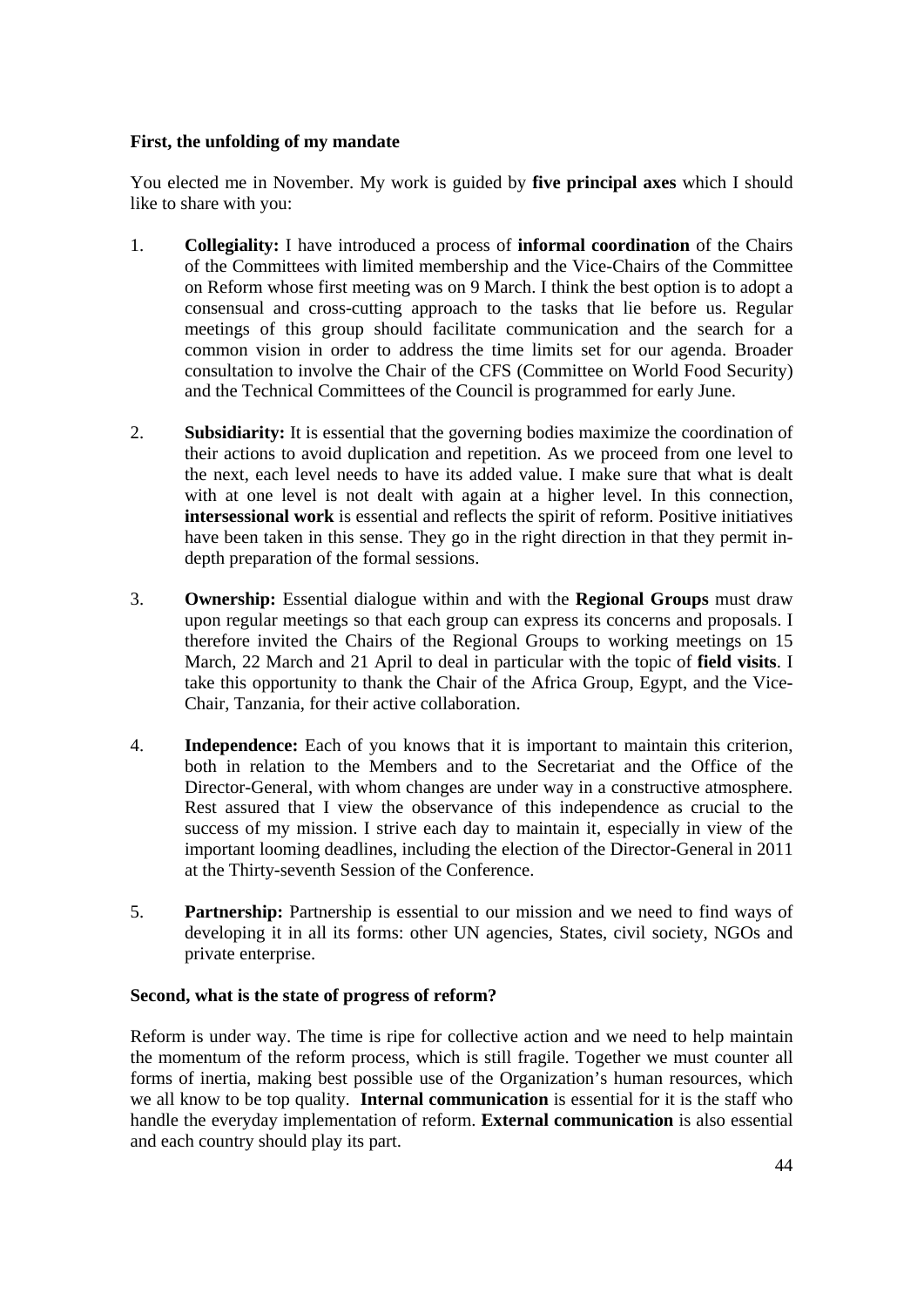That is how we can expect concrete results, both in Rome and in your region. The new methods of work and preparation of the Committees with limited membership will lead to even more precise recommendations for the Council in May. And as you know, the Council has been given added responsibilities in planning, establishing priorities, control, oversight and monitoring the implementation of governance decisions. The session of the Council in May will directly benefit from the conclusions of the Regional Conference that gathers us today in Luanda.

The schedule of meetings of the Committee on Reform has been revised so that two can be held before the summer. Following our first meeting of 8 April, I wish to take stock with you on four core processes of our road map:

- 1. The open-ended working group on the efficiency of the governing bodies: This was formally initiated on 9 April and its tentative work schedule adopted. Intersessional work has been anticipated given the sensitivity of the topic of Representation on the Council.
- 2. The process of preparation of the informal meeting on the integration of extrabudgetary funding: On 14 April, the joint session of the Finance and Programme Committees underlined the need to define the preparatory conditions for this meeting, scheduled under the IPA. We should address this issue and take decisions at our next meetings on the monitoring of reform.
- 3. Preparation for election of the Director-General: The address of candidates to the Council and Conference was on the agenda of the session of the Committee on Constitutional and Legal Matters which was held last week in Rome. Proposals have been put forward by the Secretariat, mainly on the basis of a comparative analysis of rules and practices in effect in other UN agencies. Recommendations to be transmitted to the Council will be discussed in May. A vacancy announcement for the office of Director-General has recently been posted on the FAO website.
- 4. Status of the Regional Conferences: The reform of governance introduced significant change at the regional level, with the Regional Conferences now having full governing body status. Henceforth they will be hierarchically linked to the Conference and to the Council, to which they will also report:
	- in the first case, on aspects relating to policy and regulation;
	- in the second case, on matters relating to programme and budget. In this regard the Programme Committee requested that your attention be drawn to the evaluation of FAO's role and work related to water, so that your recommendations can be taken into account when determining the Organization's priorities.

This is a remarkable step towards the consolidation of governance at regional level.

Moreover, as the CFS reports to the Council on programme and budgetary matters, I should like to comment on the work of the Bureau of this Committee, which I consider to be extremely positive. The significant advances that have emerged can only benefit the relationship between the CFS and the Council. This liaison will also facilitate the establishment of the Global Partnership for Agriculture, Food Security and Nutrition, involving the specialized agencies in Rome - FAO, IFAD, WFP and Bioversity - as well as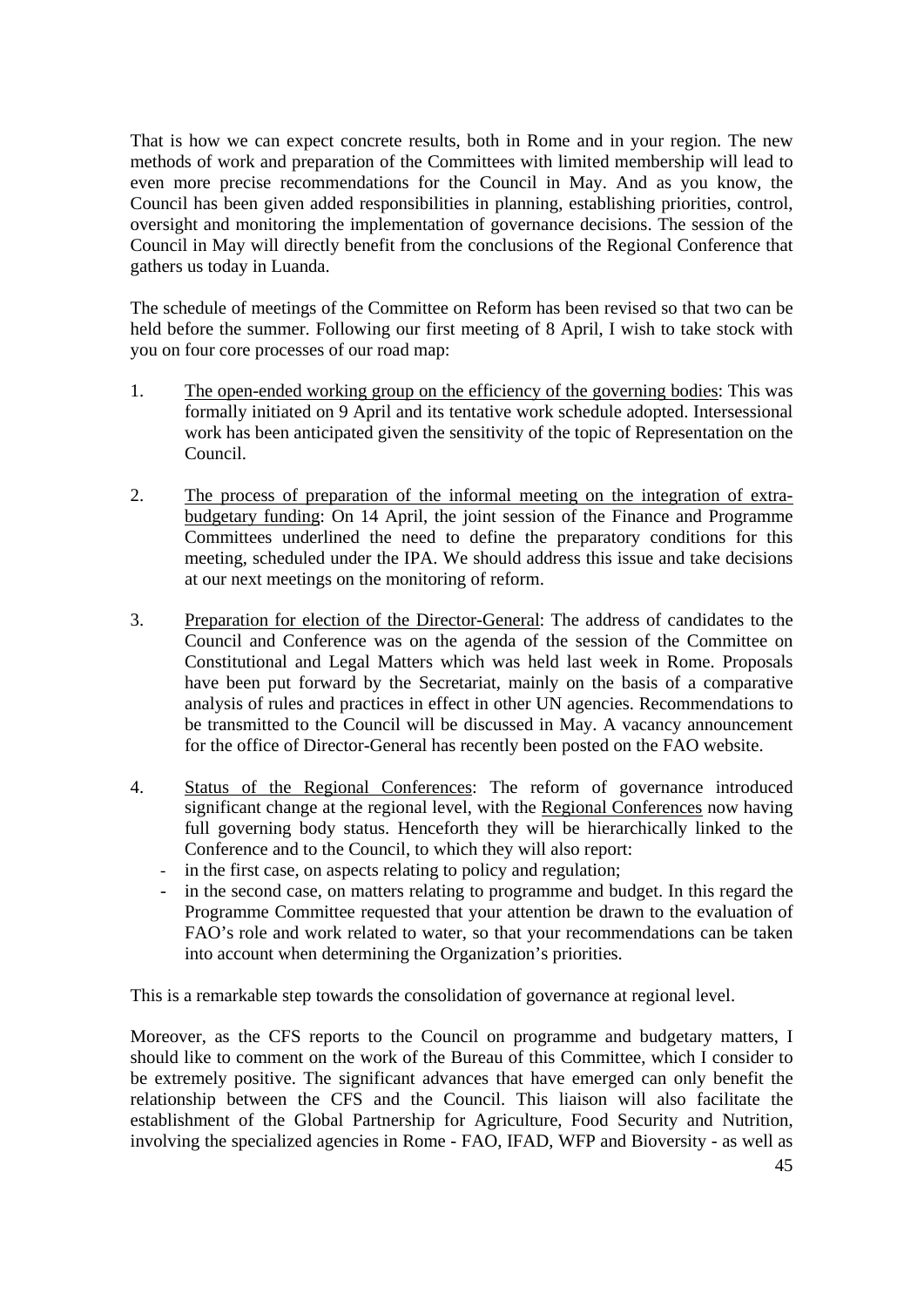the civil society which I met in Rome and here in Luanda for Africa. This Conference will be examining this issue in detail, as there is a corresponding item on its agenda, in the presence of the Chair of the CFS Bureau.

## **What is the short-term outlook?**

The entry into effect of the new scheduling for the Conference, now to be held in June, will shorten this current biennium by some six months. The agenda is therefore heavy and we will have to make best possible use of the time available.

In this regard, work conducted in informal groups is a good approach, on condition that is transparent, open and compatible with the formal sessions of the governing bodies, whose decisions it must not pre-empt. This approach provides for early and careful preparation of important events, such as the election of the Director-General or consideration of extrabudgetary funding in the preparation of the Programme of Work and Budget 2012-2013. But it must remain coordinated and aligned with the work of the Committee on Reform, the Council and other formal or informal bodies.

The next meetings of the Committee on Reform will be dealing with the **decentralized offices and staff rotation policy**. These are important issues for **decentralization**, whose discussion could be enlightened by the views and recommendations of the Regional Conferences that will be taking place in the meantime. My meetings with you and with the FAO Country Office in Luanda and the Regional Office for Africa have reassured me that we share the necessary interest in this topic. I will facilitate consideration of the inputs of the Regional Conferences in the decision-making processes, particularly during deliberations of the Council.

The Committees have examined issues of direct relevance to **decentralization**, such as progress in implementing the Technical Cooperation Programme. The Programme Committee specifically recommended that, with support from the Secretariat, I take measures for the **Regional Conferences** to be in a position to formulate precise recommendations to the Council on the priority areas of regions. Mr Chairman, you and your counterparts at the other Regional Conferences have a new role to play for the next conference.

I will implement this recommendation, particularly in the formulation of the next Programme of Work and Budget.

You will also know that my mandate calls for continued contact with institutions dealing with subjects falling within FAO's remit, so that the Council is kept abreast of corresponding developments. In this regard, I wish to inform you that I intend to attend, in July, the 33<sup>rd</sup> Session of the Codex Alimentarius Commission and no doubt ECOSOC, and in September the Summit on the Millennium Development Goals (MDGs), where I shall be meeting other international agencies. I shall also be pursuing my contacts with staff representatives and stepping up my meetings with representatives of civil society, particularly NGOs, and of course WFP and IFAD. I shall make sure that the Council is kept abreast of debates of interest to FAO in other fora, and that dialogue is pursued with other governing bodies, notably those of the other Rome-based institutions dealing with food and agriculture. A specific item on this matter is in fact on the agenda of the Council session taking place in two weeks' time in Rome.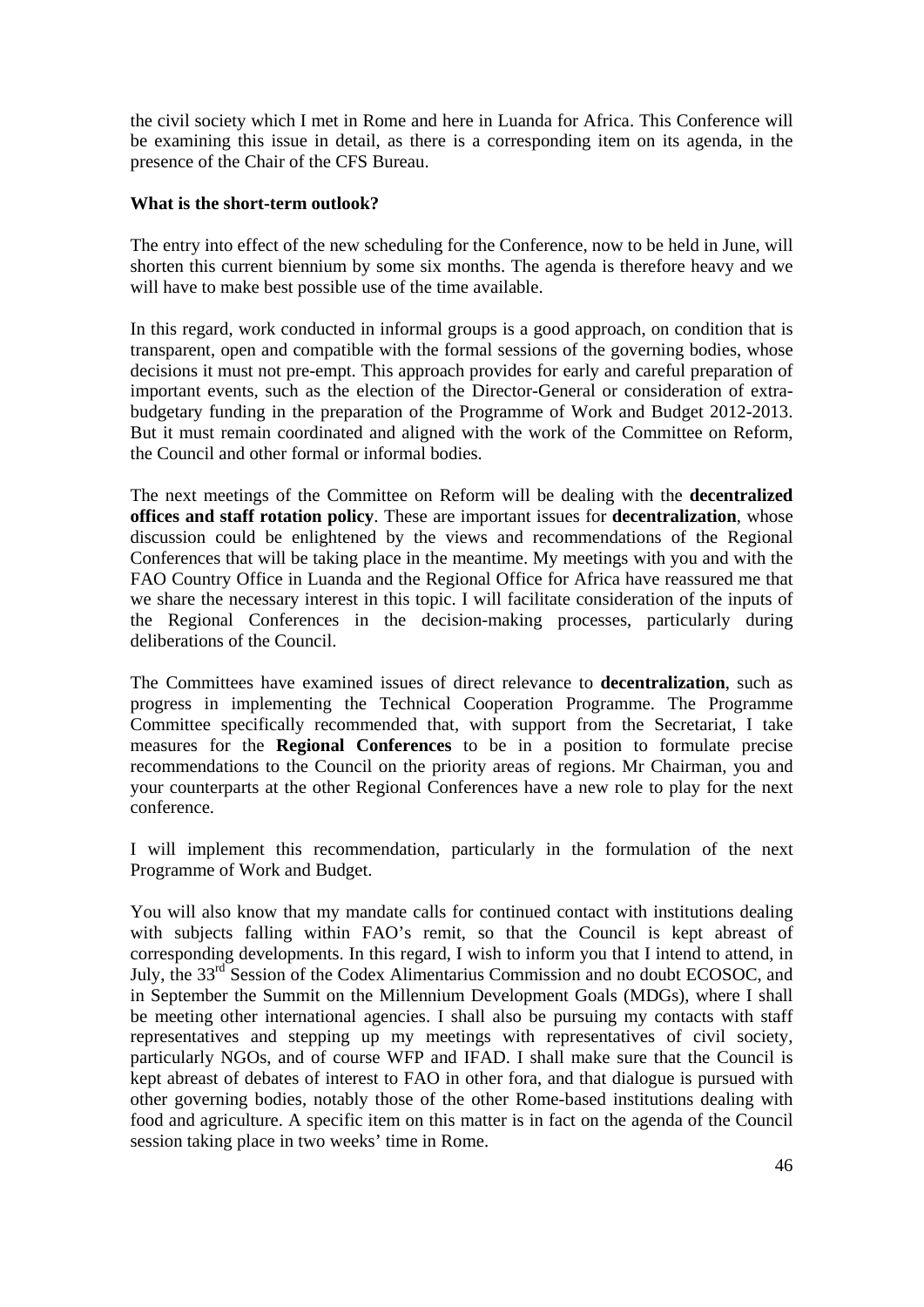Finally, I have planned several missions to the field to coincide with the Regional Conferences, so that I can meet the beneficiaries of FAO's work and assess the impact of reform. Such is the case this week in Angola. I wish to thank you Mr Minister, your administration and the FAO Representatives for having permitted my first-hand contact with the field.

# **CONCLUSION**

To conclude, I wish to assure you of my complete availability for the mission you have entrusted to me, both in Rome and in the field. I wish to hear your concerns which I am ready to pass on to all Member Countries, whenever necessary.

We need to remain focused on the implementation of reform, homing in on the essentials without reopening settled issues. The road is long and strewn with obstacles. The process is still fragile. We must remain united and committed to make FAO more effective and more responsive at different levels, and we must strengthen the Members' accountability permanently and not just during the Conferences to achieve our primary goal of fighting better against hunger.

Everyone is well aware of the primary role of agriculture in African economies and society. For most African countries, agriculture is the key sector of the economy, including for exports, and has a prominent social impact. African agriculture nevertheless continues to face multiple constraints and challenges that also concern FAO. This Conference is therefore called upon to examine the Programme of Work and Budget for 2010–2011, and also to formulate recommendations on areas of priority action for Africa during the course of the 2012–2013 biennium. In this regard, I note with interest the focus placed on the following regional priorities:

- promoting a sustainable increase and the diversification of agricultural production;
- promoting the sustainable management and utilization of natural resources, including land and water, as well as fishery and forest resources;
- promoting trade through easier market access and stronger sanitary measures;
- adopting and implementing effectual agricultural policies;
- enhancing the management of information and knowledge;
- building capacity to deal with emergency situations and to manage risk.

But I wish to assure you that reform is not an end in itself, but is rather a means of ensuring greater efficiency and effectiveness of FAO at all levels. The Secretariat and Management have already embarked on promising actions for culture change. The regions, including yours, are now better structured to respond to such change.

But also, the Governing Bodies, the Council, the Committees and indeed, I myself, have changed culture to bring each country delegation more closely into the everyday workings of FAO. This is essential if we are to perform our duties to the full, everywhere in the field, in all countries. It is equally important to promote FAO's influence and recognition among international bodies.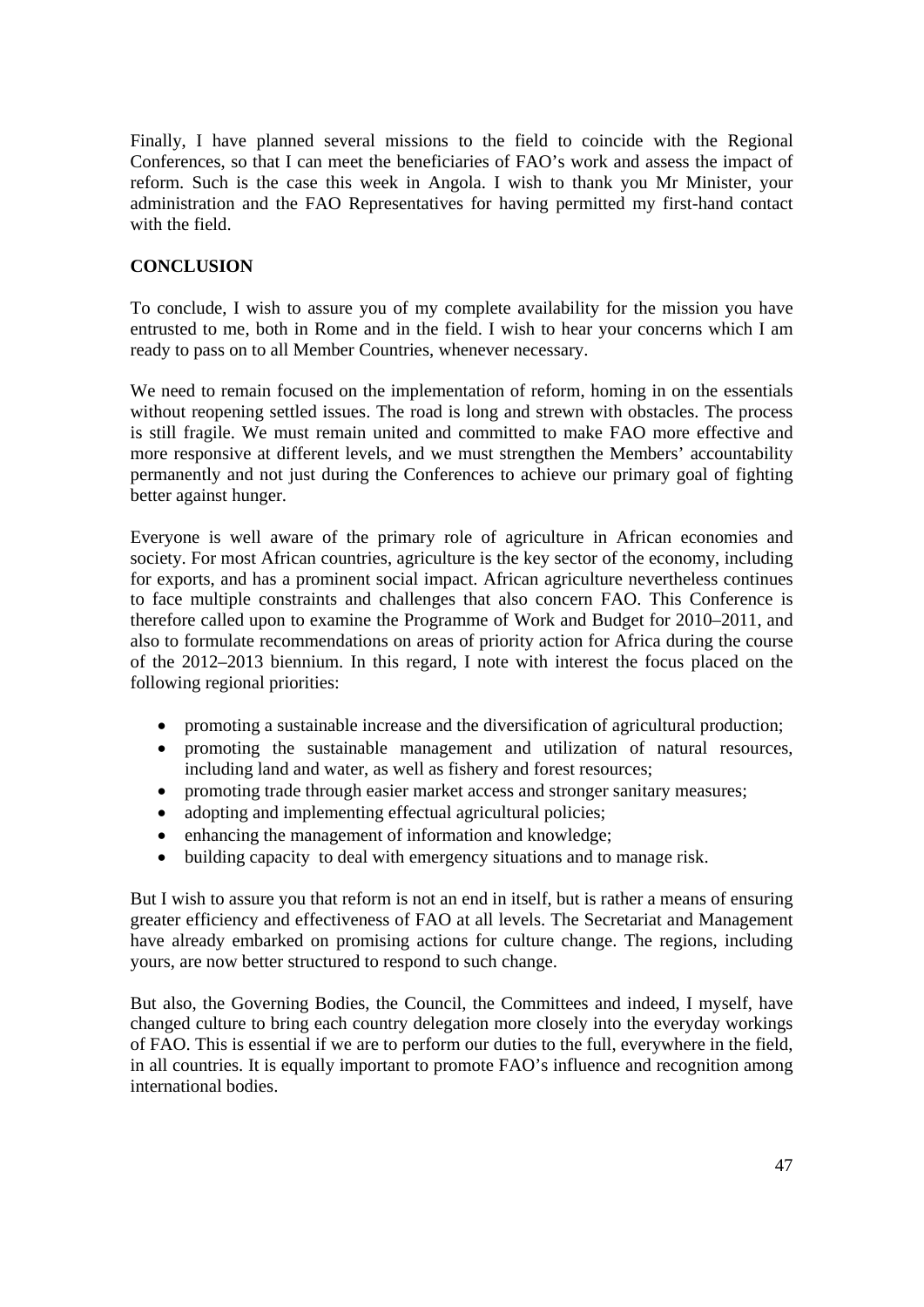Along the lines of action with the CFS (Committee on World Food Security), we have other platforms where stronger cohesion is required (Water, Land, Climate...). We need to be proactive players in this regard. That is the underlying thrust of FAO reform. And driving us all forward is our haste to eradicate world hunger, once and for all.

I wish you every success in your work and thank you for your kind attention.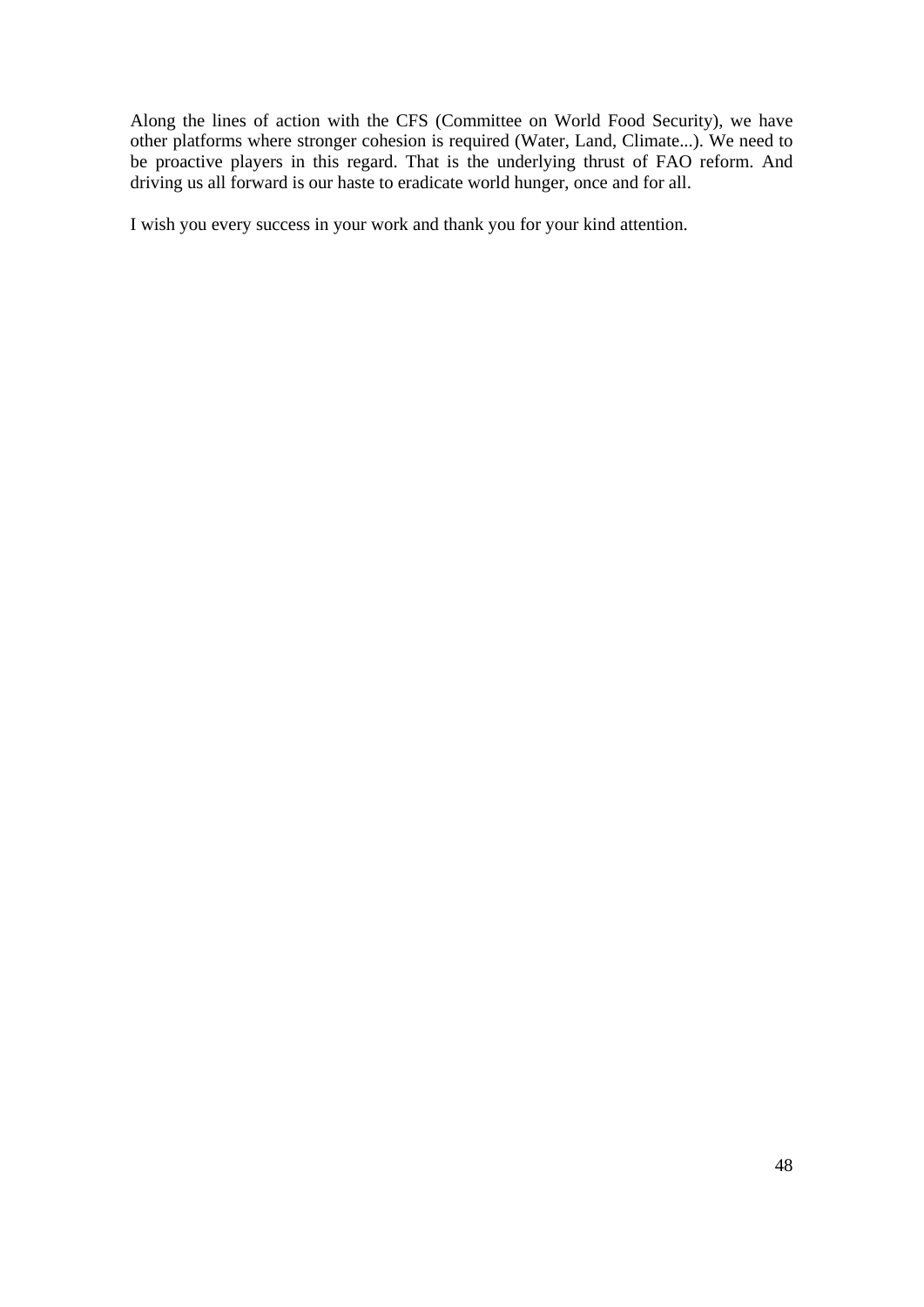## **APPENDIX F**

Statement by His Excellency Fernando da Piedade Dias dos Santos**,**  Vice-President of the Republic of Angola, at the opening ceremony Luanda on 06 May 2010

(1\*)

*HONOURABLE CHAIRMAN OF THE FAO INDEPENDENT COUNCIL; HONOURABLE FAO DIRECTOR GENERAL; HONOURABLE FAO REGIONAL DIRECTOR FOR AFRICA; DEAR MEMBERS OF THE GOVERNMENT; DISTINGUISHED MEMBERS OF PARLIAMENT; DISTINGUISHED INVITED GUESTS; LADIES AND GENTLEMEN,* 

It is with a great pleasure that Angola hosts the  $26<sup>th</sup>$  FAO Regional Conference for Africa and welcomes all the participants, especially the Ministers of Agriculture from the countries of our Continent, who have the responsibility to materialize and make the theme that we proposed for this conference **"Investment in agriculture to ensure food security in Africa"** effective, by finding the ways to develop agricultural production and, thus, guarantee the sustainable food security in Africa.

The international financial and economic crisis, which weakened the economies of developed countries and affected in a negative manner the economies of the developing, combined with the food crisis and the harmful effects of the climate change, aggravated the most vulnerable people's situation, especially in Africa.

The latest years were particularly difficult for the majority of our countries, in the economic, financial and food security domains.

For us, this Conference will be a great opportunity to share with you the progresses we have been achieving in the development of agriculture and the diversification of our economy, which was for many long years practically dependent on oil and diamonds.

With effective peace and stability obtained in 2002, it was just natural that the non-oil sector, in which agriculture is included, passed from below 5 percent to 58 percent of the Gross Domestic Product, leading to the creation of job posts and the improvement in the quality of living of the populations.

For this, it was necessary to resettle hundreds of thousands of displaced persons refugees and demobilized soldiers and respective families in their zones of origin, providing them with means for their immediate survival and re-launching of their productive activity; to demine the fields; to rehabilitate roads and bridges and to re-establish the normal circulation of persons and goods.

This result reflects the efforts that the Government is doing in order to reactivate and diversify the economy and develop actions in the rural sector which permit to increase the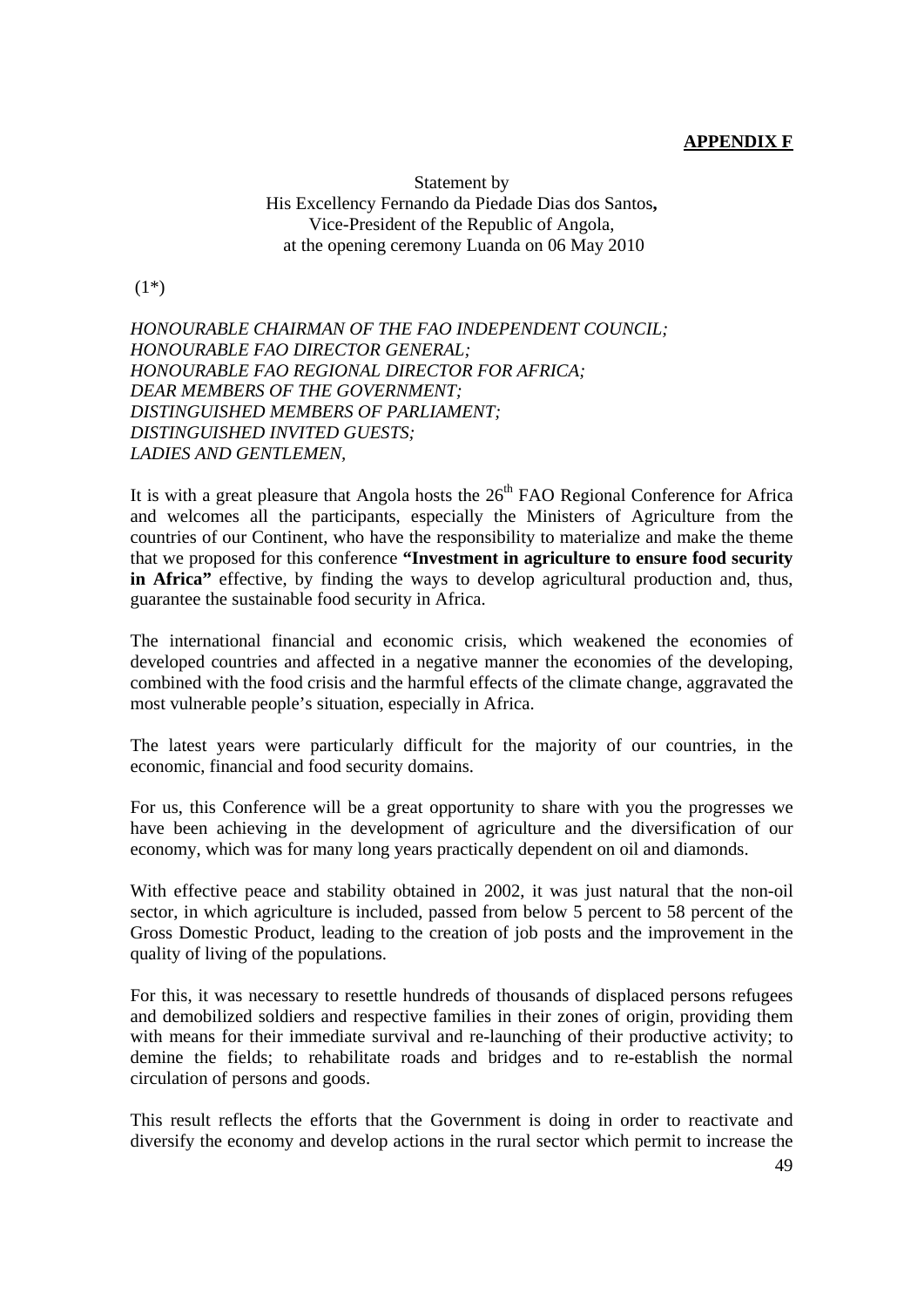agriculture production, reduce the external dependence in terms of agricultural and livestock products and to conduct an effective combat against hunger and poverty, preconditions that make sure that it is possible to reach the goals planned for this purpose up to 2015.

Angola has significant and important land resources for the development of agriculture. Out of a total surface of 124 million hectares that the country has, about 35 million are classified as potentially arable, of which 30 million are virgin lands and the remaining 5 million are cultivated lands. Associated to the land are the water resources represented by 47 hydrological basins.

Between 2005 and 2009 the agricultural and livestock production increased and the country already has production surpluses in crops such as cassava.

However, Angola still is in deficit in terms of production of cereals (rice, wheat and maize), meat and dairy products, what forces the country to resort to commercial imports to cover the deficit in terms of these products. But our objective is to reduce the deficits and the imports, increasing the domestic production of these products.

The need to increase the production and productivity in food and commercial crops poses a big challenge to the country. In this conformity, Angola is working in restructuring the Agricultural Research System, in the rehabilitation of the Zoo-technical and Agricultural Research Stations, in granting credits to the small and mid-level producers, in the incentive of the commercialization and the technical assistance to agricultural producers and fishermen, a credit line in the amount of US\$ 350 million having been approved for the purpose.

The government is promoting agro-industrial poles in various localities in the country and projects for the resettlement of the populations to increase the agricultural production, both family and commercial production.

Along with this, the Government is committed to guarantee, in the framework of its "Water for all" programme, the supply until 2010 of potable water not only to the towns and peri-urban areas, but also to the rural zones, and to rationally use the country's water resources in support to the agricultural and industrial activity.

In this context, plans are already identified for the development of the hydrological basins, such as, the Cunene, the Okavango, in the Cubango River, in addition to other projects in other Provinces, and more one hundred million US dollars are earmarked with a view to invest in the irrigated perimeters.

Thus, the Government's strategy continue to materialize as it is defined in the Rural Development and Poverty Reduction Programme and in the National Food and Nutritional Security Strategy, which have the objective tot promote a sustainable combat against hunger and the external poverty, guaranteeing the harmonious and integrated development of the communities, contributing to stop the rural exodus.

This way, it becomes possible to improve the payment balance and contribute o the macroeconomic stabilization and reduce the vulnerability of the country's economy to the international fluctuations in the oil prices.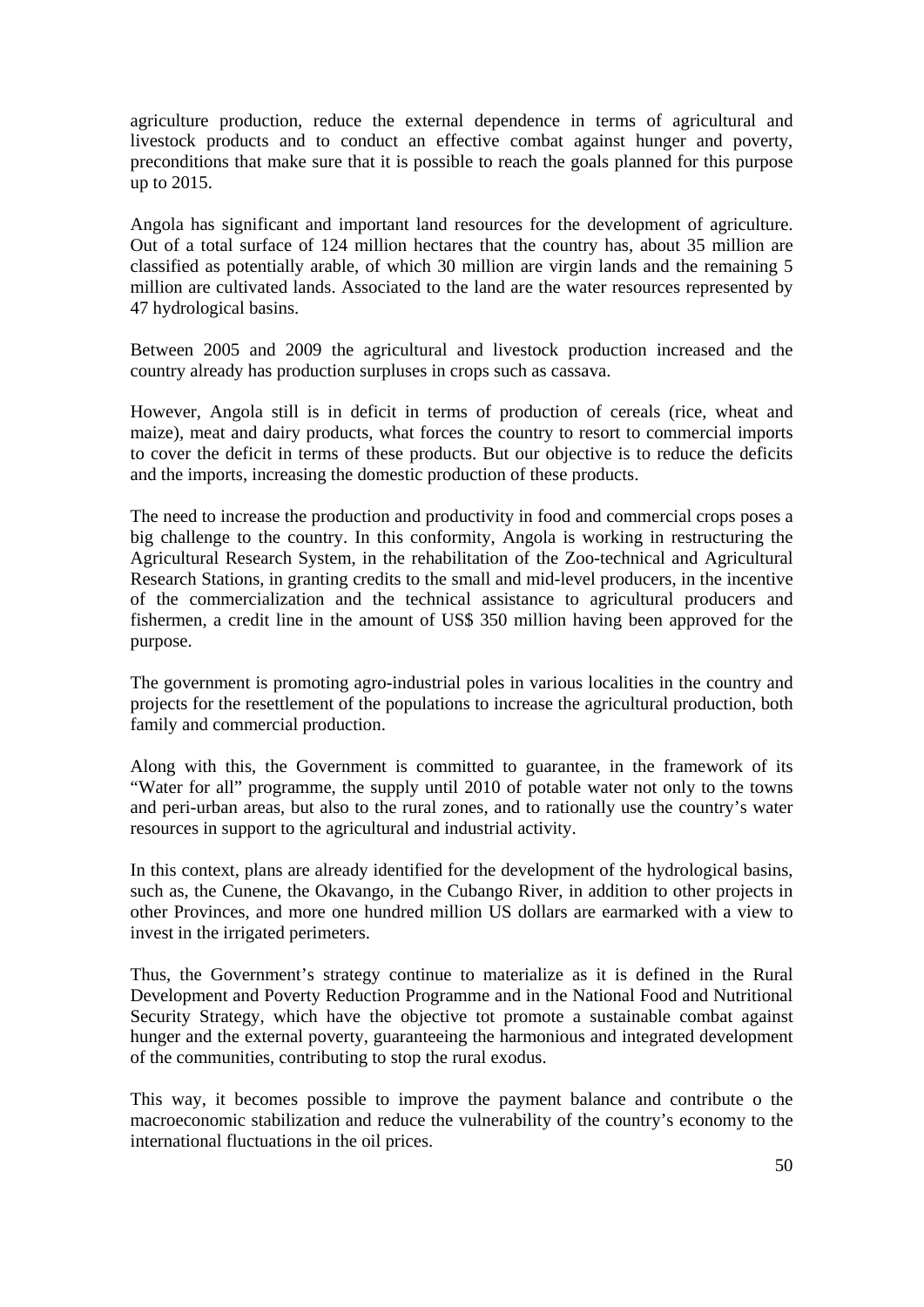#### *Dear Participants, Ladies and Gentlemen,*

Few days ago, the President of the Republic promulgated the Biofuels Law, approved by the National Assembly (Angolan Parliament), which takes into account the potentialities of the country in the production of agricultural goods, not only for food, but also for the production of biofuels and for the generation of electrical power.

Inn its general principles, this law establishes that the rational concession of lands for this purpose should be promoted outside the limits of lands with fertile soils, in order to avoid the competition and land conflicts between food production and biofuels production, which should occur on lands of poor agricultural capacity, that is, on marginal lands.

Thus, despite the need to adapt ourselves to the new technologies and integrate other energy sources to the energetic matrix of the country, our highest priority continues to be the production aimed at the satisfaction of the population's food diet.

During this Conference, you will have the opportunity to discuss the red hot issues related to the climate change, which demand to take adequate measures to prevent and attenuate the harmful effects.

You will also address issues related to Food Security stemming from the Last World Summit, held last year in Rome; the Comprehensive African Agriculture Development Programme in the framework of NEPAD, the reform of the Food Security Committee, examine the level of fulfilment of the recommendations adopted in Nairobi, Kenya, and define the Action Plan for 2010/2011.

It is a difficult and ambitious work plan, but I am sure that, with your knowledge and competence, it will be possible to identify funding sources for the agricultural production, both internal and external, in order to ensure the maintenance and enhancement of the agricultural productive capacity in our countries.

It is important that we work in order to, at the level of our countries, create mechanisms for the exchange of technical and scientific knowledge, experiences, including traditional knowledge. We think that FAO might play a fundamental role for the concretization of this purpose.

We must also work towards the adoption of national and regional strategies and programmes in the domains of agriculture, commerce, water and training which can be implemented with the support and experience of FAO and other United Nations Agencies.

Only with the active and interested contribution of all of us, we can achieve the ambitious goals of reducing to half hunger and poverty towards their total eradication from the face of the earth.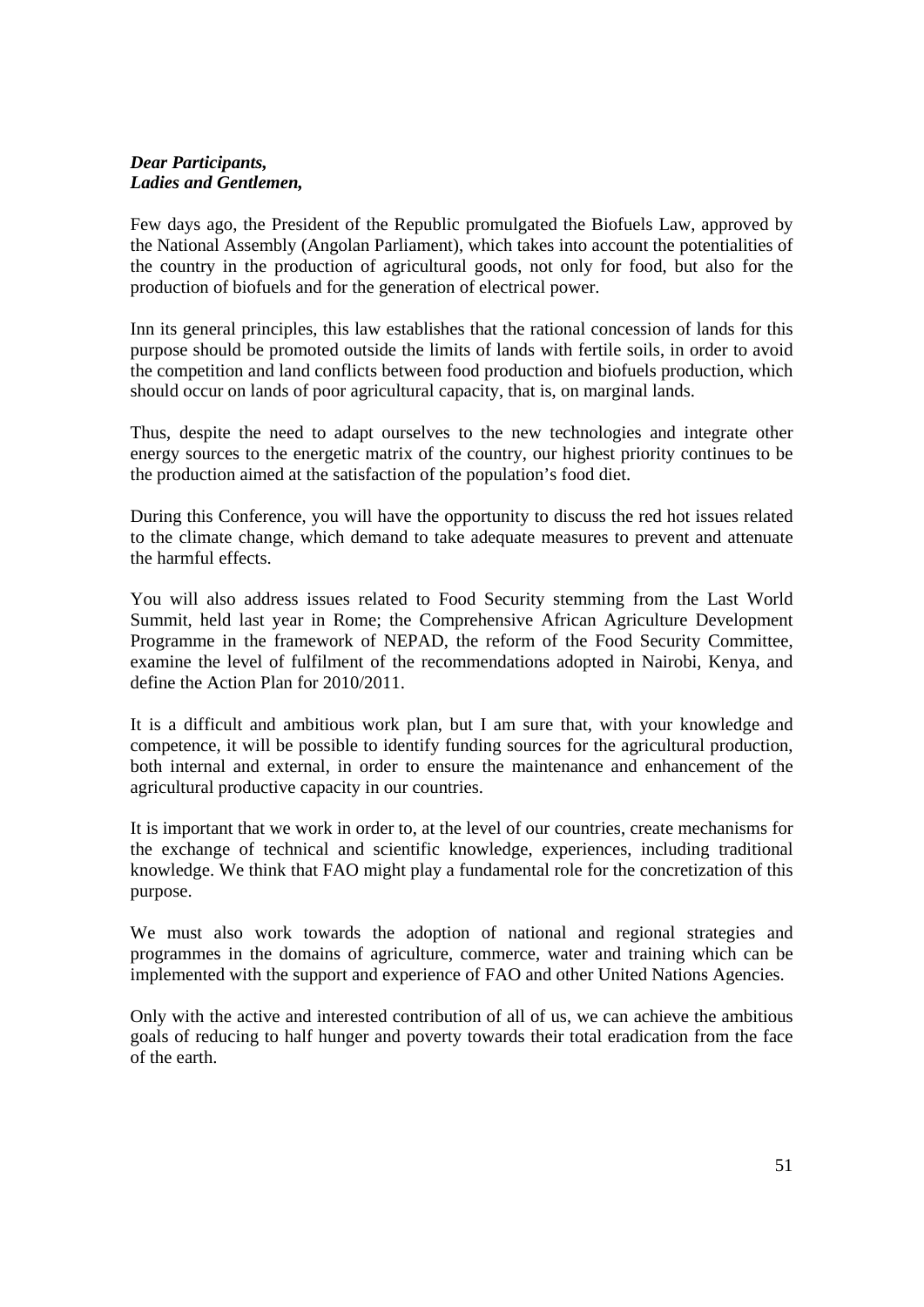# *Dear Participants Ladies and Gentlemen,*

Allow me to avail myself of this solemn occasion to address a word of recognition for the efforts developed along decades by FAO in favour of the development of agriculture in the world and in Africa, in particular.

I equally address a word of appreciation to Dr, Jacques Diouf for the commitment and dedication to the organization and his constant concern with the problems of the eradication of poverty and hunger in the world.

I, therefore, declare the  $26<sup>th</sup>$  FAO Regional Conference for Africa open.

I wish you many successes in your work!

Long live Africa!

Thank you very much for your attention.

*(1\*) Before his speech, His Excellency Vice-President of the Republic requested the participants present at the Conference to observe a minute of silence in memory of the deceased President of Nigeria,* **Umaru Yar'Adua**.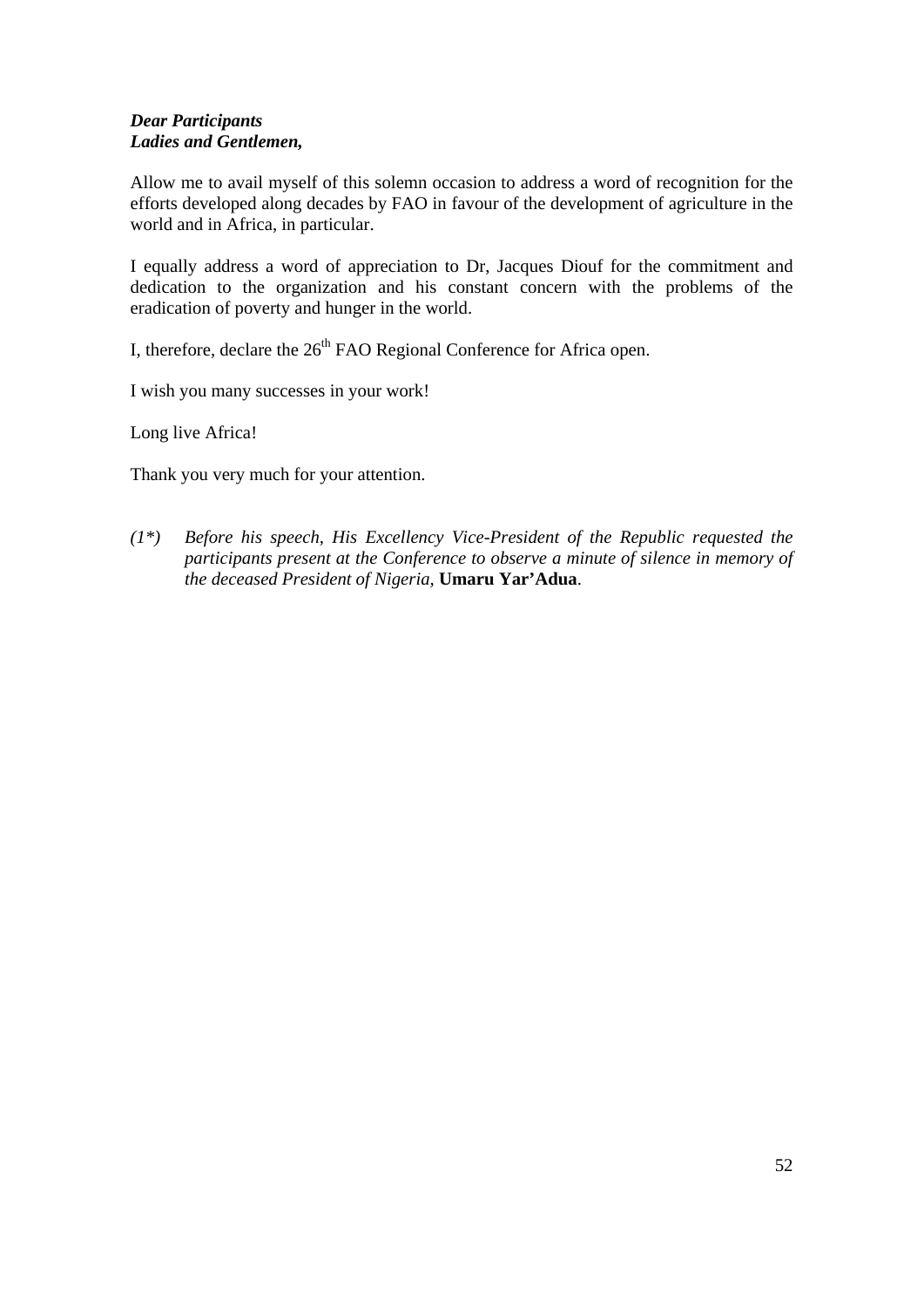# **APPENDIX G**

# Statement by the Outgoing Chairman Assistant Minister for Agriculture of the Republic of Kenya

**Your Excellency, Hon. Jose' Eduardo dos Santos, President of the Republic of Angola Director General of FAO Distinguished Ministers Excellencies Distinguished Delegates Ladies and Gentlemen** 

I would like to take this opportunity to first thank the organizers and the people of the Republic of Angola for the warm welcome and reception accorded to me and my delegation since our arrival in Luanda for the  $26<sup>th</sup>$  FAO Regional conference.

#### **Distinguished Delegates, Ladies and Gentlemen**

We still recall the meeting of the 25<sup>th</sup> Regional Conference held in Nairobi, Kenya and it is my honour to convey warm greetings from His Excellency Hon Mwai Kibaki, the President of the Republic of Kenya and his wish for successful deliberation.

As you will recall, the last conference was held at a time when the world and in particular Africa was experiencing harsh economic times which led to serious food crisis.

Many of our member countries witnessed stagnation in agricultural productivity, high fertilizer and fuel costs for farm operations, as well as effects of climate change. The situation caused increase in food prices and hence affecting survival of our people especially the most vulnerable in the societies. Many of our people are still living below the poverty line i.e. less than a dollar a day.

The Delegates at the last conference made practical recommendations to resolve the food crisis and indeed looked at the more lasting solutions to the situation in the future. It is my hope that the delegates will be informed about the various measures the member countries are taking to address the situation.

#### **Ladies and Gentlemen**,

I wish to highlight a few of Kenya's achievements on some of the critical areas agreed upon during the last conference:-

Food security remains a critical issue in Kenya since the population living below the poverty line continues to rise and now is estimated at 56% and this may rise to 66% by 2015 if not checked.

Various programmes and projects have been launched and revived over the last few years aimed at achieving this overall goal. Key among these are efforts such as *Njaa Marufuku Kenya* (NMK) programme, and the National Accelerated Agricultural Inputs Access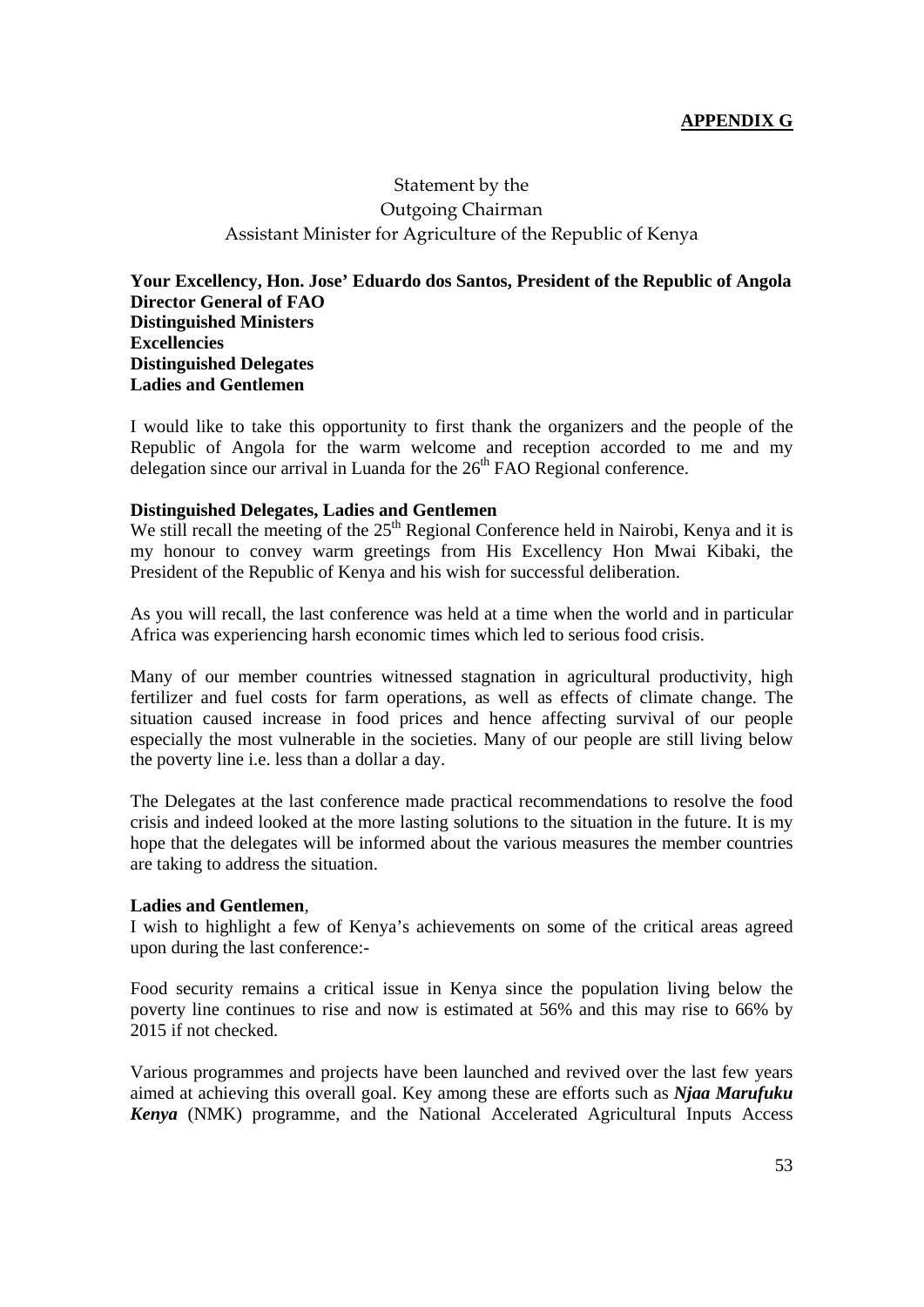Programme (NAAIAP) amongst other Government-led interventions to mitigate against hunger and food insecurity.

In an effort to enhance Public-Private Partnerships, the Government is also partnering with various financial institutions to avail affordable credit to farmers in order to facilitate food production under a programme named KILIMO BIASHARA which means 'FARMING AS A BUSINESS'.

#### **Ladies and Gentlemen**,

With regard to policy, the agriculture sector ministries did complete the comprehensive National Food and Nutrition Policy which now awaits Cabinet approval. The policy is expected to address the challenges we face in attainment of food security for all.

The Government has also reviewed various policies that affect agricultural production and formulated the National Agriculture Sector Extension Policy (NASEP) to help in addressing all the concerns of technology transfer, food adequacy, nutritional status, monitoring, storage and distribution of food in the country.

#### **Ladies and gentlemen**

In its continued efforts to boost food security, the Government initiated The Economic Stimulus Programme in 2009. One of the major objectives of this programme was to achieve in the long term food self sufficiency for all Kenyans through the rehabilitation and development of irrigation schemes as Kenya uses only one-fifth of its total irrigation potential.

The first phase of the project focused on rehabilitation of infrastructure and optimization of crop production in existing public irrigation schemes under implementation by our Ministries of Agriculture, Water and Irrigation, Regional Development, Youth and Sports. In the first season, the project targeted to produce 329,000 metric tons of maize from 5,640 ha and 565,650 metric tons of rice from 8,380 ha.

So far 3,336 ha. of maize and 12,260 ha. of rice have been planted the latter having surpassed the set target.

Harvesting is going on in the in all the 5 schemes growing maize and in the 5 schemes growing rice.

The Government has so far released over 19 million USD out of the project budget of USD 26 million to the implementing ministries

During the current season, the government has committed itself to support this programme to the tune of USD 11 million for the production of 4,800 ha. of maize and 12,900 ha. of rice. This is in addition to the schemes already in operation

In preparation of phase II, 98 irrigation projects have been identified for consideration which will comprise large scale and smallholder irrigation projects. Preliminary designs are being prepared and will be completed by June 2010.

#### **Distinguished Delegates, Ladies and Gentlemen**

The Government has not forgotten that to achieve the above, concern must be given to environmental conservation and sustainable agriculture. The current forest cover is below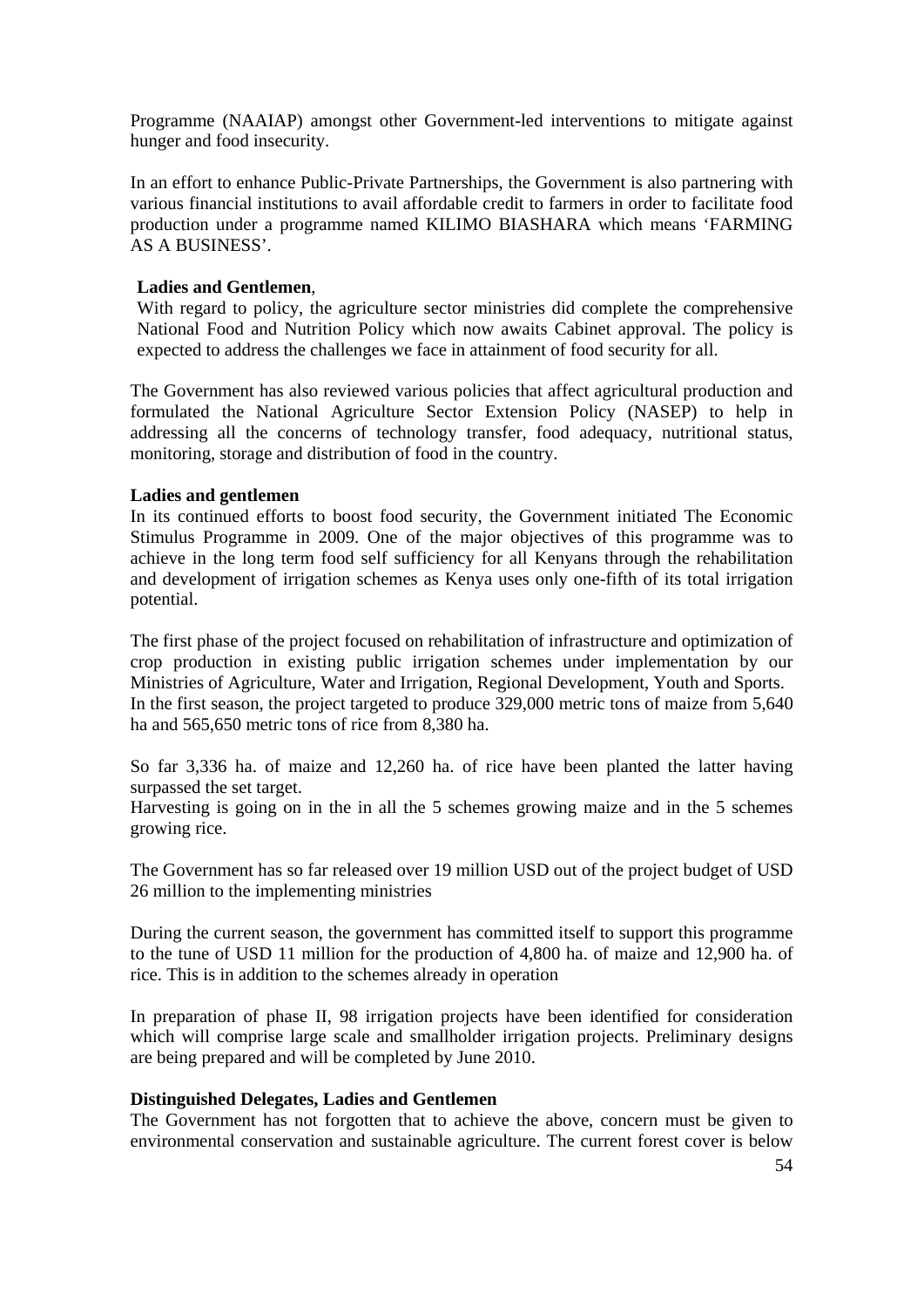2% which is way below the recommended world standard of 10%.This has led to degradation and consequently the adverse effects of climate change. The Government has formulated Farm Forest Rules for Sustainable Forest Management which when implemented through a Legal Notice under the Agriculture Act will ensure all agricultural land attains a cover of 10%.

With Africa's population growing fast, the demand for food and energy is set to intensify. Despite best efforts, agricultural practices are still compromising the natural resource base that is relied upon for food production. As in the past, science and technology will offer some solutions to this energy crisis and this will require significant policy changes

The future of agricultural policy is complicated by the emerging potential for large scale bio-energy production. In some developed economies, one path to energy dependence lies in the development of renewable energy technologies and policy, such as those that promote the expansion of bio-fuel production.

Other challenges that remain include those of increasing budgetary allocation to agriculture in line with the Maputo declaration and dealing with the vagaries of climate change.

## **Ladies and Gentlemen**

Kenya is committed to the implementation of the Comprehensive Africa Agriculture Development Programme (CAADP) under the New Partnership for Africa's Development of the African Union (NEPAD) which was launched in 2006.

In preparation for the signing of the Memorandum of Understanding of CAADP compact, necessary preliminary actions have been accomplished. The Country has further developed Agriculture Sector Development Strategy (2009-2020), Medium Term Plan in the aspirations of Millennium Development Goal No.1 and the Compact. The Agriculture Sector Development Strategy will be launched during the signing of the CAADP Compact and this will enable implementation of the activities to achieve the objectives of the CAADP.

#### **Ladies and Gentlemen**

During the last conference in Nairobi, you accorded us the opportunity to serve as the conference chairman which we indeed took with great honor. You recall we discussed important issues geared towards addressing Agriculture and more specifically food security. Four main recommendeations emerged from our meeting in Nairobi touching on water management, trade and investment in Agricultural production, post harvest, and more importantly that the conference recommendations be condensed into a statement to be presented to the African Union and the G8. I am pleased to say that the recommendations of the Nairobi meeting have or are being addressed in various fora.

To mention briefly, FAO, in close collaboration with the African Union, African Ministers' council on water, Africa development bank, hosted the ministerial conference on Water and for Agriculture and energy in Africa: the challenge of climate change in December 2008 in Sirte Libya. Most of the African Nations were represented and you all know the conference underlined promotion of investment in water for Agriculture. Water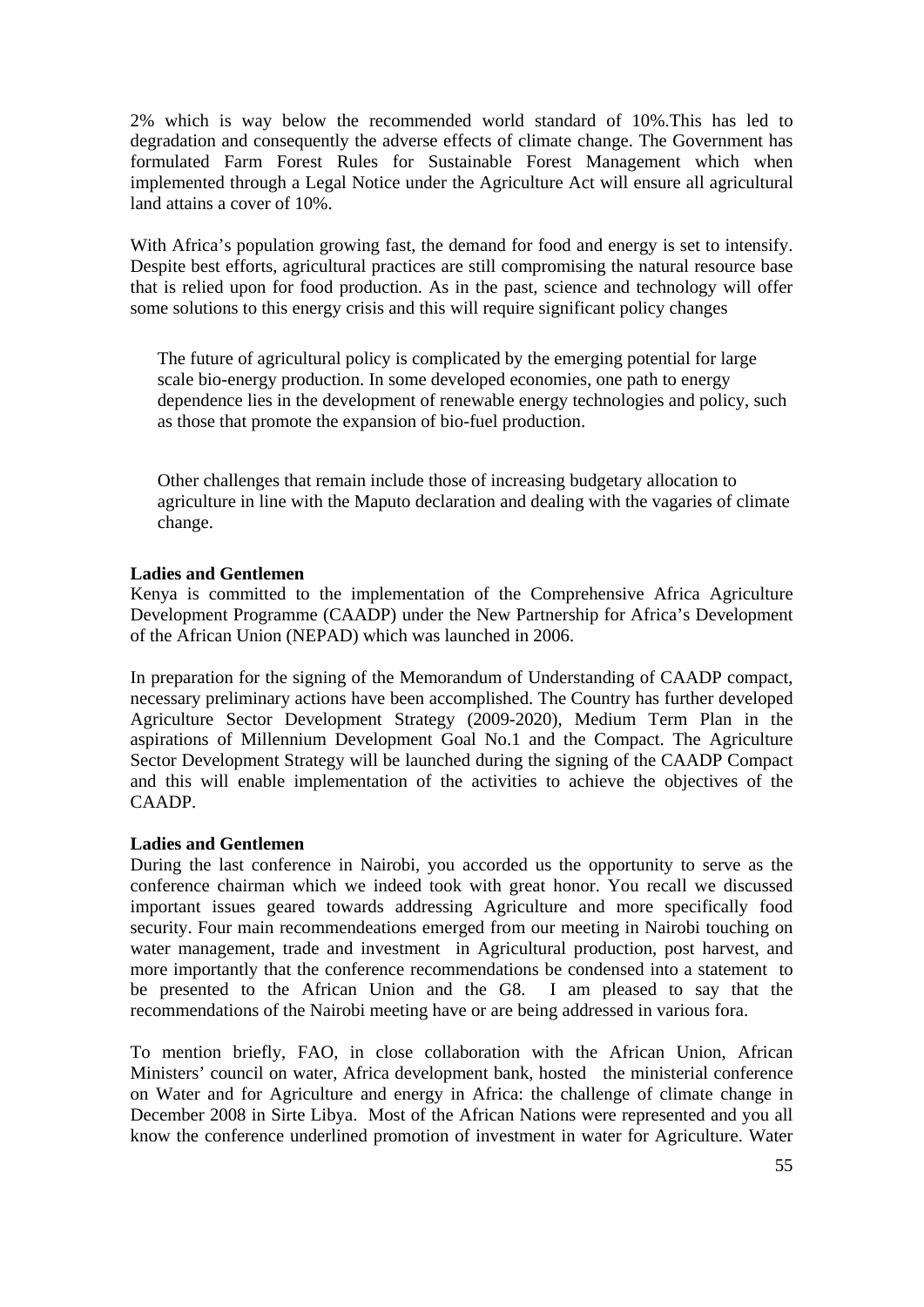for agriculture programs are at various levels of implementation in our respective countries.

With reference to addressing trade and increased investment to agriculture, FAO and member countries are working together within the frame work of the regional economic to enhance trade capacities. Post harvest activities have also intensified in the region. Enhancement of, and support to food security information system in the region has continued to be a major priority. This includes improved crop quality market price data, and sharing of essential food security information in a more timely manner. I wish to also inform that the summarized recommendations and resolutions were presented at the AU Summit in Sharma el Sheikh in June 2008 and ultimately to the African Union, and subsequently to the G8 Summit held in July 2009 in L'Aquila Italy.

We have learned a lot during our tenure as chair from sharing country experiences and in particular global issues on how each of our countries is coping with the challenges of feeding our nations. We all need to turn these challenges into opportunities and continue to seek partnerships and collaboration while addressing them.

As I conclude we note that the  $26<sup>th</sup>$  FAO regional conference for Africa is the last with the current Director General H.E. Jacques Diouf. I wish to take this opportunity to thank him for his tireless efforts and support to member countries in their endeavor to meet their food security objectives through various FAO program. In particular we congratulate you for initiating the comprehensive reforms that are now beginning to enable FAO deliver services even more efficiently to member countries.

Lastly, let me thank our host the Government of Angola, the Food and Agriculture Organization, Development Partners present, and all UN agencies represented for hosting this successful conference. As we hand over the chairmanship of the regional conference to Angola we are aware that the many countries in Africa are still grappling with hunger and poverty at varying degree of severity and few in the process of recovery. Nevertheless we shall all continue with the hard work that is desperately needed.

It is now my pleasure to hand over the Chairmanship of the conference to Hon. Alfonso Pedro Canga, the Minister for Agriculture Rural Development and Fisheries from the Republic of Angola to steer you through the Conference.

## **Congratulations and Thank You**

Assistant Minister for Agriculture KENYA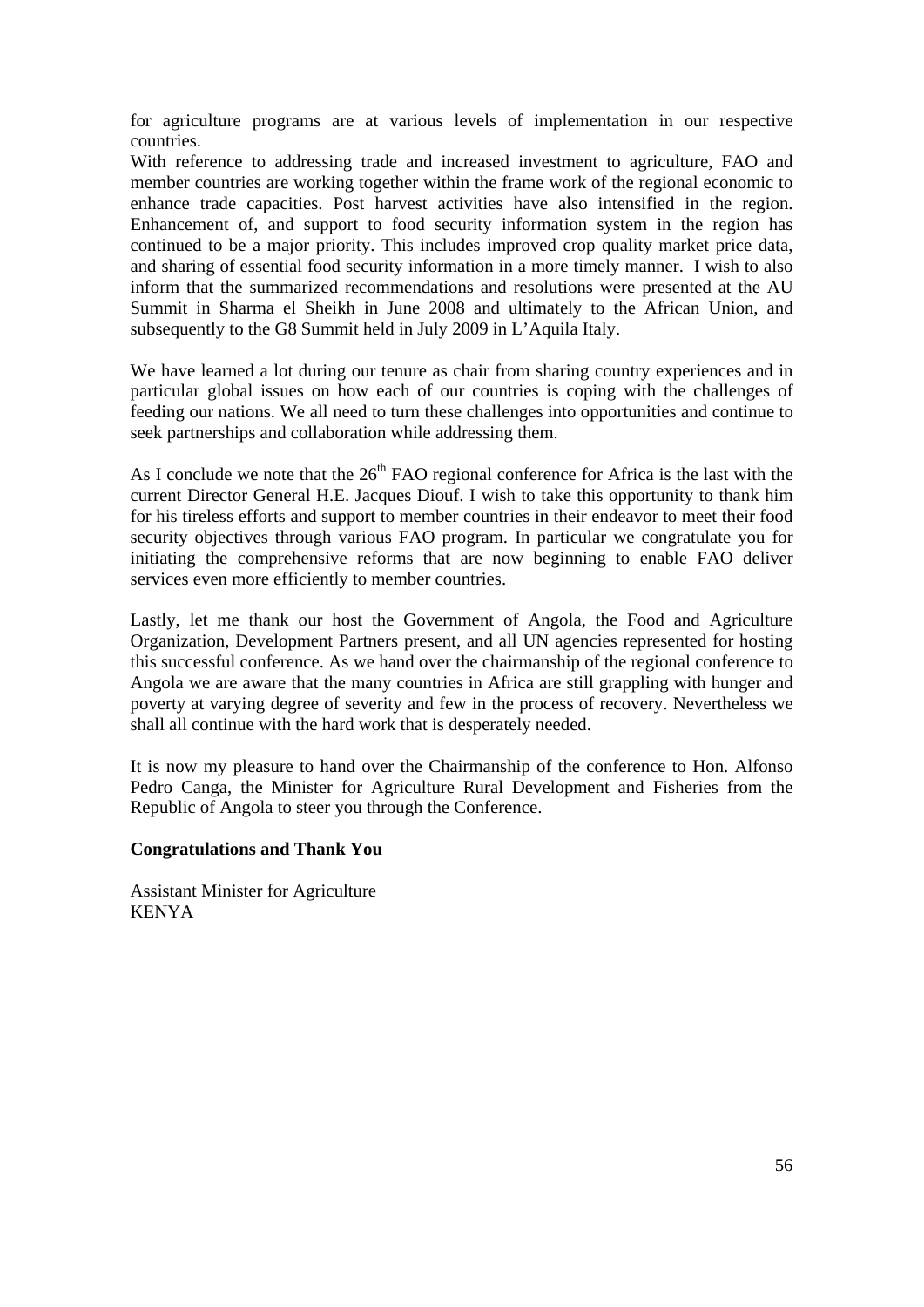# **APPENDIX H**

*Report of the Technical Committee* 03 – 04 May 2010

# **I. INTRODUCTORY ITEMS**

## **Organization**

1. The Technical Committee of the Twenty-Sixth FAO Regional Conference for Africa met from 03 to 04 May 2010, at the Belas Conference Centre in Luanda, Republic of Angola.

2. The Meeting was attended by 103 delegates from 35 Member Nations of the Africa Region, 1 observer from Member Nations outside the Region and 12 observers from intergovernmental and nongovernmental organizations. The list of delegates is given as Appendix B.

# **Opening Ceremony (Agenda Item 1)**

3. The FAO Assistant Director-General and Regional Representative for Africa, Ms. Maria Helena Semedo, welcomed the delegates on behalf of the Director-General of FAO, Mr. Jacques Diouf. She expressed FAO's appreciation to the Government of the Republic of Angola for hosting this Conference and for putting at their disposal the excellent facilities at the Belas Conference Centre in Luanda. She also thanked the National Organizing Committee for the diligence and commitment with which they accomplished their assignment in collaboration with the FAO Conference Secretariat. She also highlighted the major topics to be discussed during the Conference and the opportunities given by the side events to discuss major items such as Direct Investment in Agriculture, Food Security and Production and Protection of Cassava.

4. She indicated that the  $26<sup>th</sup>$  Regional Conference for Africa is different from previous ones in that it has become part of the FAO Conference structure as that of the references made the Immediate Plan of Action of FAO. Moreover, the Chairman of this Conference will report the outcome to the  $37<sup>th</sup>$  Session of the FAO Conference in 2011. The outcome will also be communicated to the FAO Council through the Finance and Programme Committees.

5. Ms Semedo reminded the Conference of the important declarations such as the Maputo Declaration of July 2003 that ten percent of the total national budget would be allocated to agriculture and encouraged to ensure its implementation. Further emphasis was made on the Abuja Declaration which calls for the acceleration of the reduction of food insecurity. In her conclusion, she referred to the current Chairman of the African Union (AU) who asked Africa to share a dream that "in five years no African child should die of hunger and malnutrition and no child should go to sleep hungry".

6. The delegates were requested to rise to this challenge not only because it is noble but for safeguarding the dignity of Africa. Towards the end, she reiterated FAO's commitment to make available its experiences and technical information to the Region.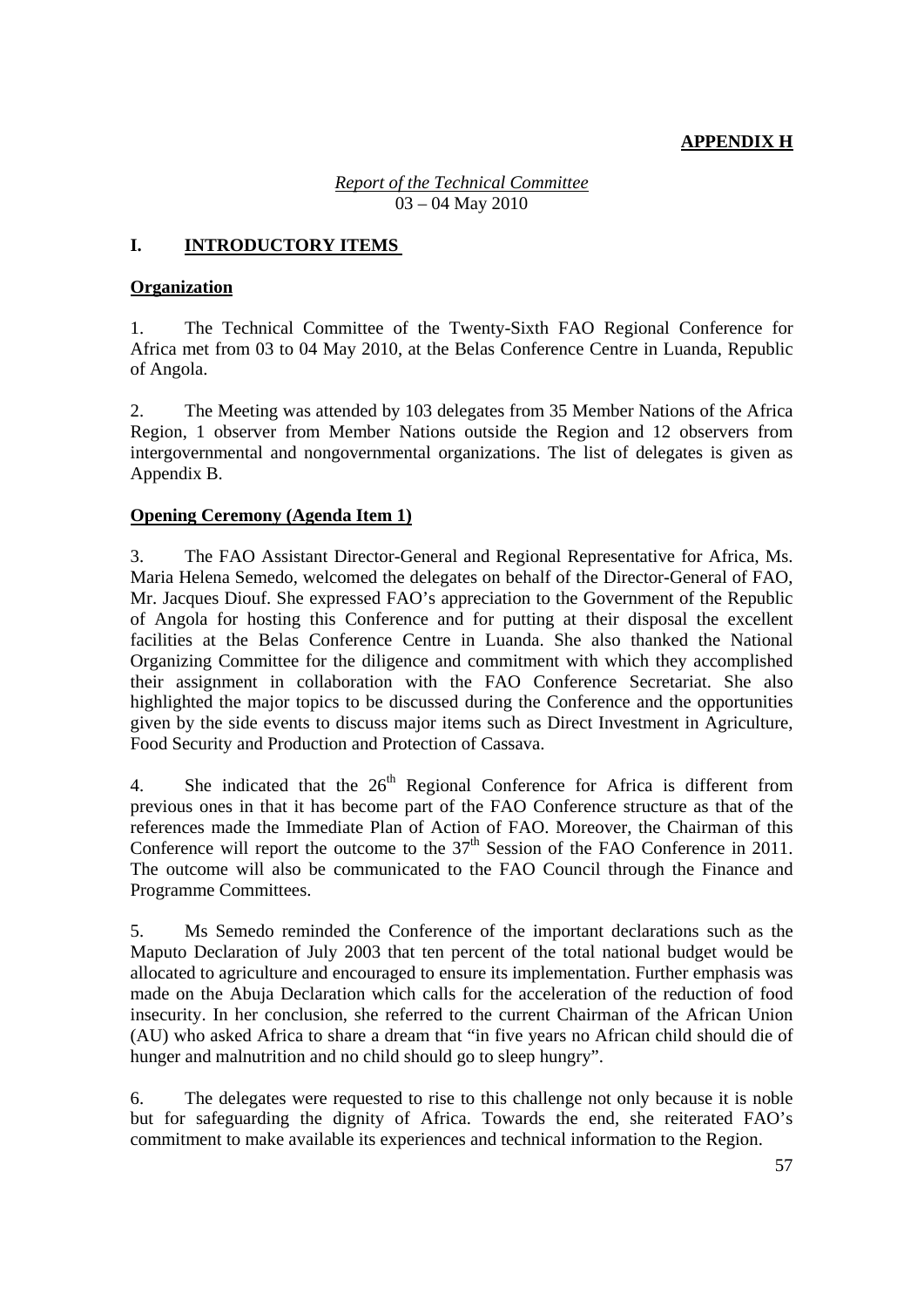7. Mr. Jose Amara Tati, Secretary of State of Agriculture of the Republic of Angola welcomed participants and opened the Twenty-Sixth Africa Regional Conference, on behalf of the Minister of Agriculture, Rural Development and Fisheries of the Republic of Angola, Mr Afonso Pedro Canga.

8. He spoke of the need to invest in agriculture and noted the issues to be dealt with during the Conference such as the incidence of Climate Change, Opportunities for biofuels in Africa, High Food Prices and Natural Resource Management. He urged the participants to draw conclusion from the discussion on specific issues that are relevant to the countries and to Africa in order to report to the Ministerial Meeting for consideration and adoption.

## **Election of Chairperson, Vice-Chairpersons and Appointment of Rapporteurs (Agenda Item 2)**

9. The Meeting unanimously elected Mr Jose Amaro Tati of the Republic of Angola, Ministry of Agriculture, as its Chairperson.

10. The Meeting then elected, also by acclamation, the rest of the bureau members as follows:

| First Vice-Chairperson:  | Equatorial Guinea: Crisantos Obama Ondo |
|--------------------------|-----------------------------------------|
| Second Vice-Chairperson: | Cape Verde: Jose Edardo Barbosa         |
| Rapporteurs:             | Cameroon: Andree Caroline Mebande Bate  |
|                          | Uganda: Robert Sabiiti                  |

## **Adoption of the Agenda and Timetable (Agenda Item 3)**

11. The Meeting adopted the Agenda and Timetable with amendments. The Agenda is given as Appendix A, while the list of documents is shown in Appendix C.

# **II. DISCUSSION ITEMS**

## **FAO Support to the Accelerated implementation of CAADP**

12. The Secretariat presented ARC/10/7. Support to the NEPAD agriculture agenda started in 2001, when the Director-General assured African Leaders of FAO's technical assistance. This assistance has since continued. FAO assisted in the formulation of CAADP and its Companion Document, assisted 51 counties to prepare National Medium Term Investment Programmes and Bankable Investment Project Profiles for a total investment of USD26.7 and USD10billion respectively, and organized or assisted to organize conferences, summits and meetings to popularize CAADP and mobilize resources. Since 2002 FAO continuously provided Senior Advisors to assist NEPAD in implementing its mandate.

13. The focus of ongoing and recent past FAO assistance is on the preparation of CAADP roundtable meetings (6 countries) and operationalizing the Compacts signed in 11 countries and one REC. The strategies for the delivery of FAO support include mobilization of its technical resources in HQ and its decentralized offices, and building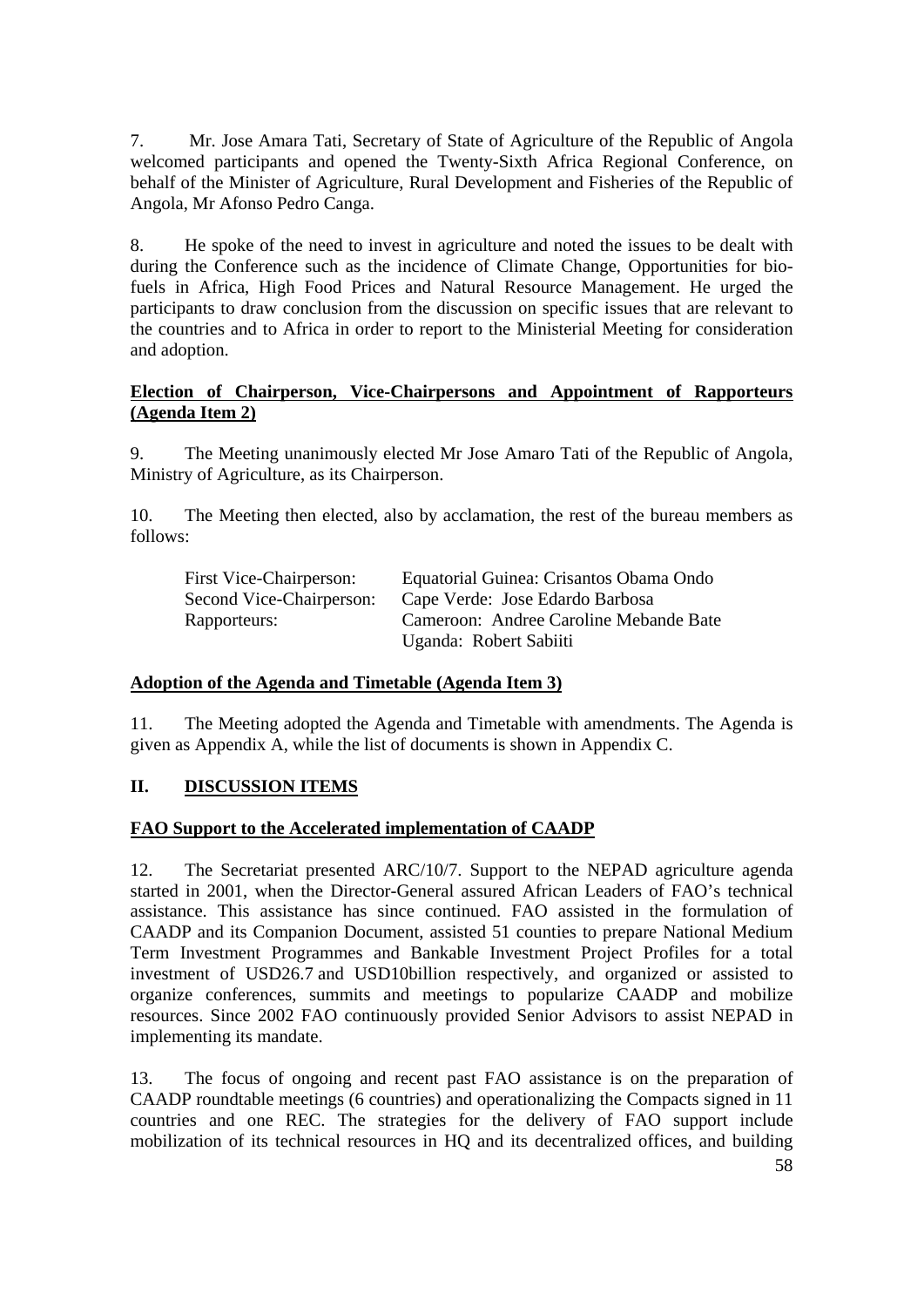partnerships and collaboration with Development Partners. The challenges ahead in the effective implementation of CAADP include: governments'ownership of CAADP; commitment to meet the 10 percent budget allocation to own the programme; inclusiveness in the CAADP agenda of all local stakeholders; and limitation of FAO capacity to meet requests satisfactorily if the requests are not received on time and appropriately spaced.

14. The conference recommended that FAO continues and intensifies its support to the African Union Commission, the NEPAD Planning and Implementation Agency, the Regional Economic Communities and the member countries to:

- Strengthens institutional and human capacity building especially in developing post-compact investment programmes and sector policies.
- Raise awareness about CAADP and the visibility of the related interventions at the national/regional level.
- Advocate for resource mobilization and follow-up to ensure that pledges already made are honored.
- Disseminate of new technologies, appropriate policies and strategies to ensure that the objectives of the CAADP are not compromised.
- Mainstream CAADP into national planning process and to reinforce gender concerns in both the CADP Compact and post-Compact processes.
- Ensure that the multiplicity of development initiatives at the national level are coordinated and streamlined with that of the overall CAADP objectives.
- Monitor and evaluate the achievement of CAADP targets including the Maputo 10% budgetary allocation to agriculture and rural development.
- Facilitate south-south cooperation to improve the post-compact interventions
- Provide clarity on the issues in its future support to CAADP Compacts as there seems to be a general misunderstanding of the relationship between the BIPPS prepared in 2004 and the post-CAADP investment plans.

# **Climate change implications for food security and natural resources management in Africa**

15. The Secretariat presented Document ARC/10/8. The key issues and challenges for African food security will arise from climate change. Proposed follow up actions by Africa's governments and possible FAO support in matters of adaptation and mitigation are paramount.

16. Africa has little time, for its already challenged agriculture to adjust and attain sustainable food and economic security. Africa will be more negatively impacted than other regions should global warming exceed 3 ºC and food production would fall everywhere. The overall effect of climate change will be to reduce productivity and increased vulnerability.

17. There is need for Africa to act on climate change without abandoning the often and even more urgent war against food insecurity and for its international partners to support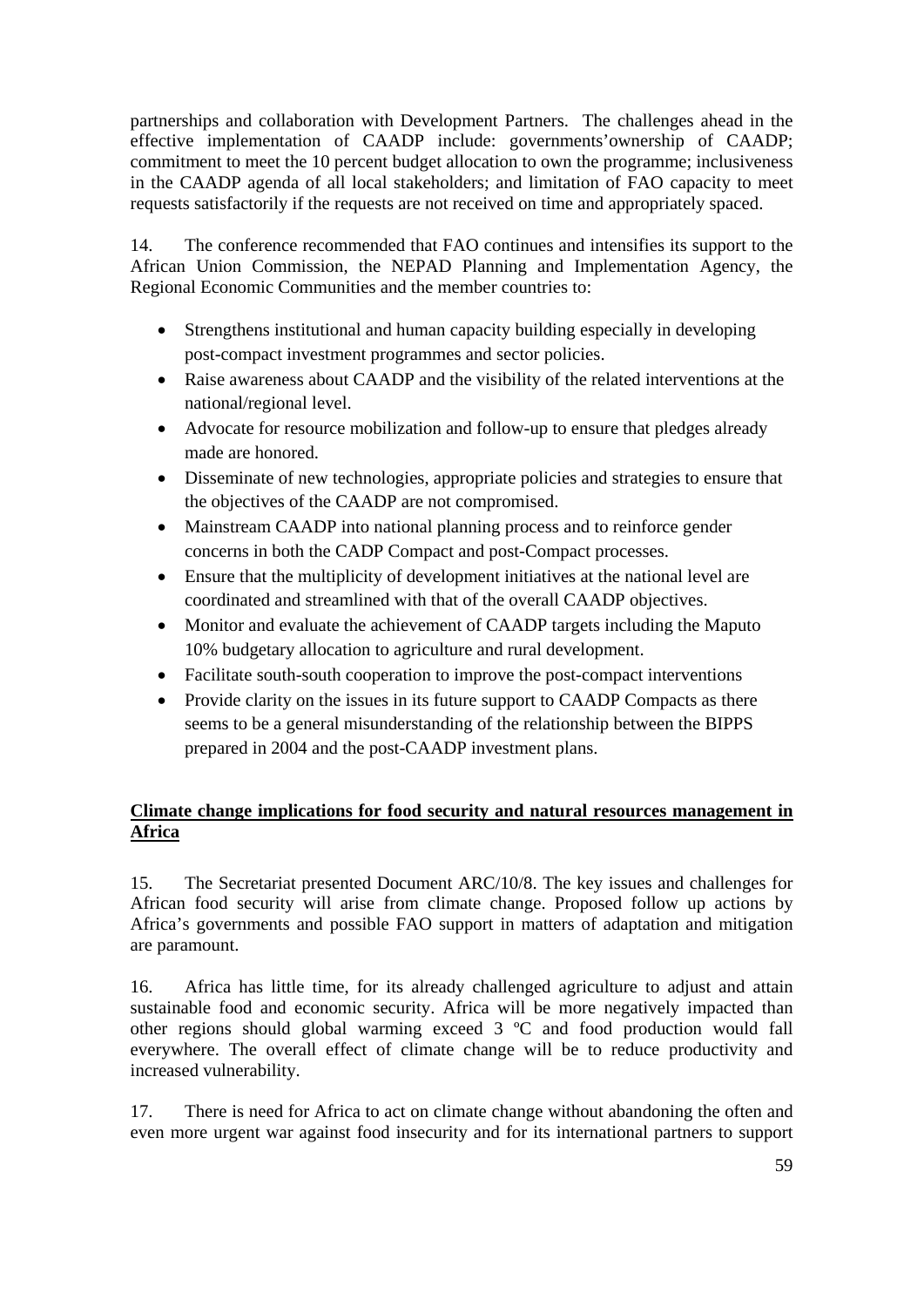climate change response alongside and not as a substitute for ongoing food security and development assistance.

18. Africa's forests can capture carbon credit and increase earnings for this facility from emerging markets. For this, forests must be protected from rapid clearing for farming due to low agricultural productivity. The 'best practices' for mitigation and adaptation are outlined in the document and what can be done to cope with the climate change arena and area where FAO can provide assistance to African countries is also highlighted.

- 19. The conference
	- noted: that climate change is a complex and important issue which has direct implications on food security and natural resource management.
	- noted :that Africa faces serious concerns from climatic change which are directly linked to food insecurity.
	- noted: that climate change needs to be addressed primarily at national level and at regional level alongside other crosscutting issues as a block. There are many links and consequences of climatic change to forest conservation, competition of natural resources especially between humans and animals, desertification with special reference to the Sahel for example the issue of the receding Lake Chad.
	- noted that impact could be mitigated through the efforts by the countries.
	- Recommended that FAO:
		- $\triangleright$  collaborates with national Governments in developing institutional capacity building programmes and creating awareness including integration of indigenous knowledge to assist rural communities understand and cope with climate change and as it relates to food security.
		- $\triangleright$  develops a programme of forecasting models, establishment of data monitoring systems, regional and national policy strategies in climatic change mitigation as well as in access available facilities such as carbon credit.
		- $\triangleright$  Reviews the possibility of providing technical support in capacity building in simplifying issues and technical support to apply effective technologies such as conservation agriculture and use of germplasm that is locally adapted as well as considerations of gender issues
		- $\triangleright$  Facilitates the convening of a Ministerial meeting to discuss the impact of climate change, adaptation and mitigation.

## **High food prices and food security – threats, opportunities and budgetary implications for sustainable agriculture**

20. The Secretariat presented Document ARC/10/INF/5. The major causes behind increasing food prices are associated with the underlining structural deficiencies within Africa's agriculture sector including poor productive capacity and weak market development. Government responses have ranged from price controls, export bans and interventions to support producers through input subsidies and training. The cost of the food crisis has been considerable, placing pressure on available government budget. Increasing official development assistance (ODA) from international donors to regional rural development has been welcomed as evidence of a renewed and heightened policy shift towards agricultural development in Africa.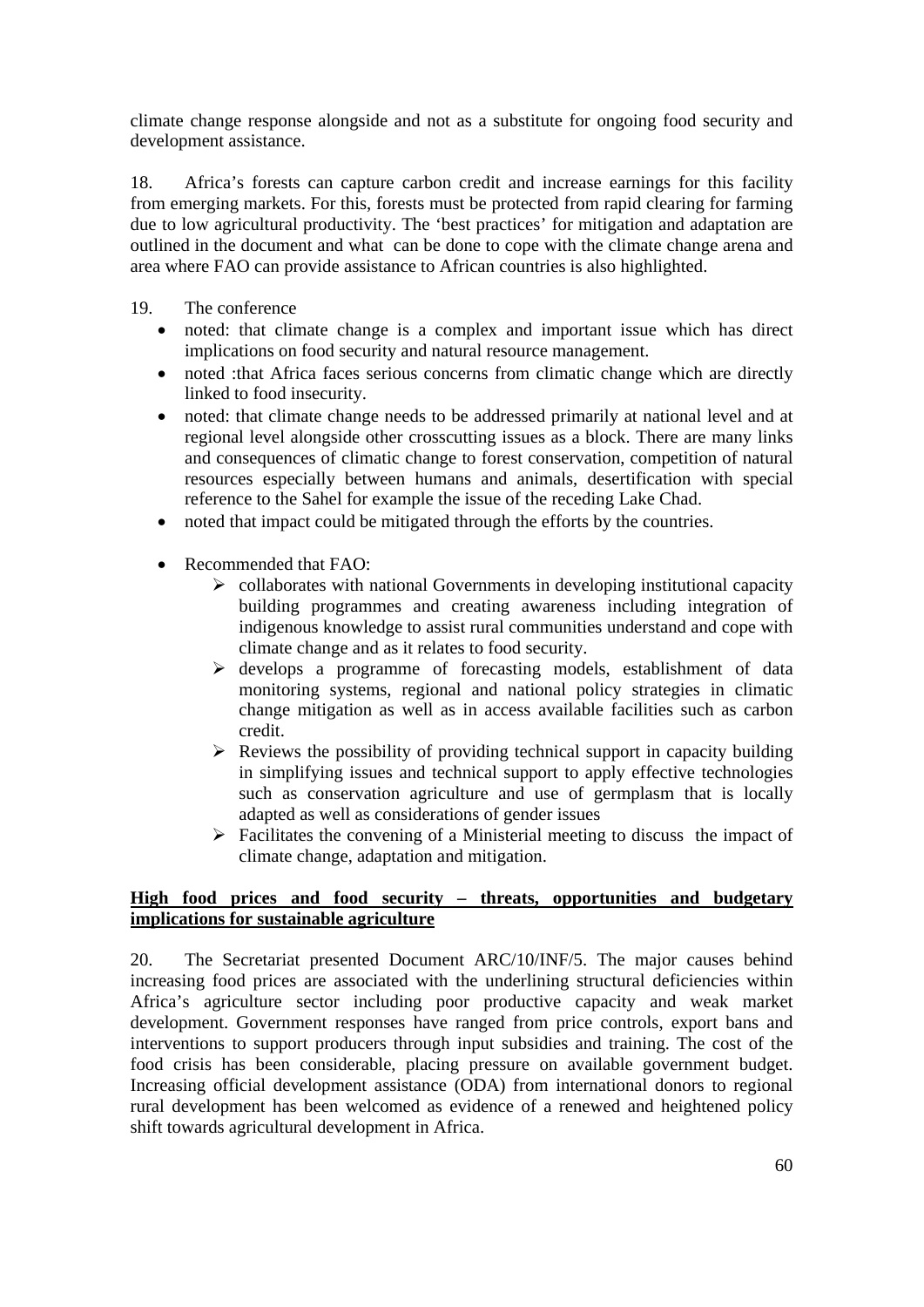21. The episode of soaring food prices points to the need for African countries to design a policy framework that creates the right incentives for gender equitable investment in agriculture and defines the appropriate mix between food and export crops. Africa also needs better infrastructure and extension services; calibration of national trade policies to promote agriculture production; eliminate tariffs on agricultural inputs; provision of training and knowledge to farmers. At the international level, these efforts require increased ODA for investment in infrastructure and agricultural R&D, and removal of distortions in the international agricultural market.

22. FAO's response to high food prices was the Initiative on Soaring Food Prices (ISFP) launched in 2007 to assist member countries implement urgent measures to boost food supply responses and improve access to food in the most affected countries through increased policy support.

- 23. The Conference:
	- complimented FAO for the high quality of the analysis presented in ARC/10/INF/5, clearly illustrating the underlying causes of food prices rising in 2007-08, the trends observed since, the policy responses provided and recommended follow-up actions;
	- commended FAO for maintaining the world agenda's attention to Food Security related issues and aiding Member Countries in obtaining the necessary technical and financial assistance, among others through the FAO Initiative on Soaring Food Prices (ISFP);
	- recommended that FAO:
		- **Steps up** efforts to provide Member Countries with long term forecasts on expected price increases and to advise on actions to be taken to mitigate the effects of fluctuating food prices;
			- **Continues supporting** Member Countries to prepare agricultural development strategies, including appropriate monitoring systems, that aim to increase production and productivity of family farms;
			- **Assists** countries to promote public and private investment into African agriculture;
			- **Assess the impact of measures put in place by Member Countries against high food prices.**
			- recognized the efforts made by African Governments to mitigate the effects of soaring food prices; and
			- urged Member Countries to:
				- **continue to facilitate the rehabilitation of** family farms and provide the necessary agricultural infrastructure facilitating their integration in national and international markets;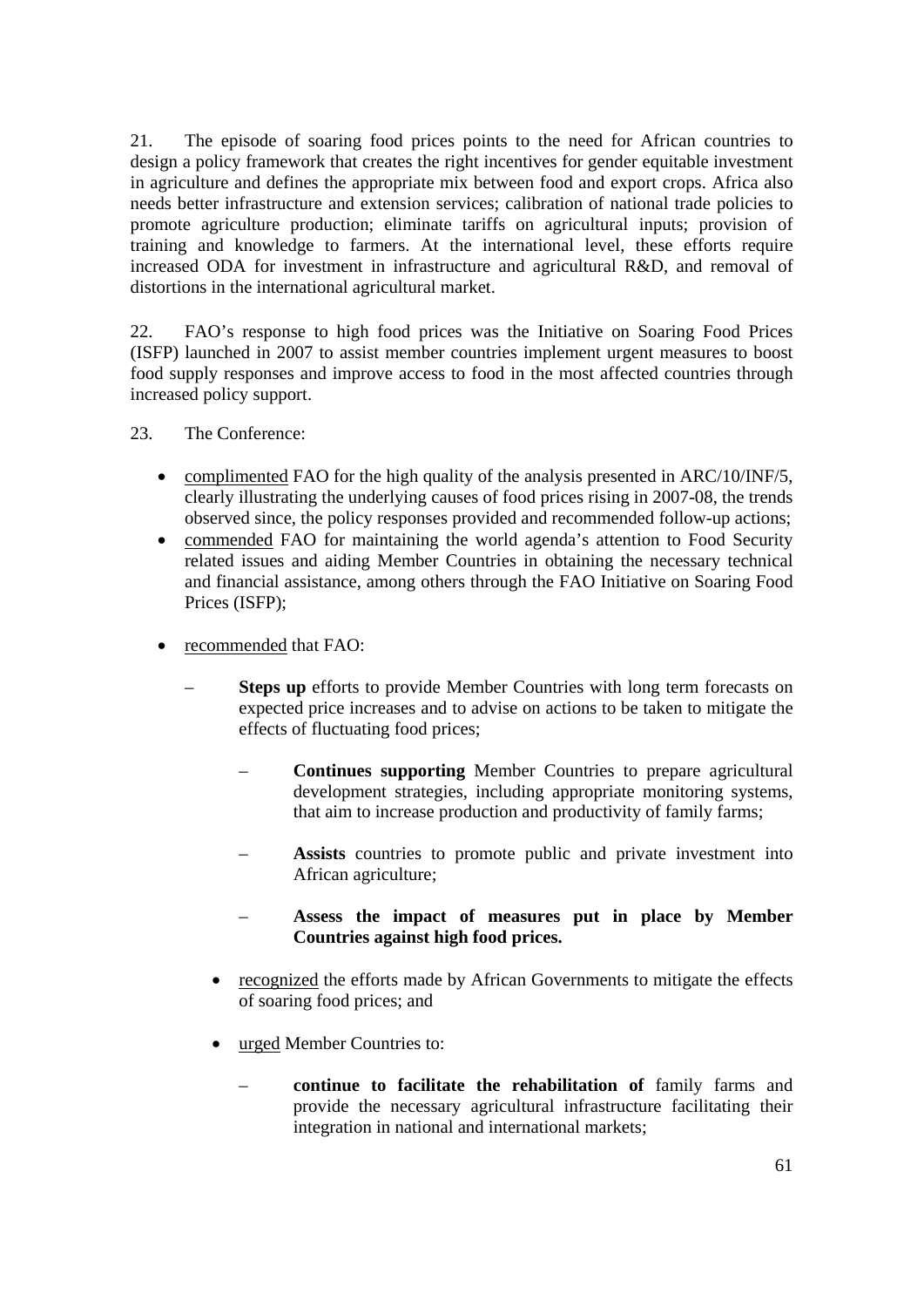- **enhance efforts** to introduce appropriate technology packages promoting efficiency gains in the complete commodity value chain as recommended by the CAADP and ensure effective implementation of the NEPAD – CAADP process;
- **press forward** with effective follow-up to decisions taken during regional summits like the Abuja fertilizer summit, 2006, share success stories such as the established harmonized seed production system in Eastern Africa and others

## **Challenges and opportunities for bio-fuel production in the African countries**

24. The Secretariat presented Document ARC/10/INF/6. Agro-fuels are bio-fuels obtained from agricultural by-products (including animal and agro-industrial by-products) which can provide energy development alternatives for the benefit of African countries at national and rural community levels. Overcoming energy poverty is one of the major challenges facing Africa's effort at achieving the MDGs. Africa has a vast potential for renewable and non-renewable sources of energy which remain grossly under-exploited. Since bio-mass constitutes the main form of energy consumed in most sub-Saharan African countries – i.e. charcoal and wood, and there is need to improve the use of that traditional form of energy by adopting improved technologies (cook-stove) or if possible replacing it by other forms, such as fossil gas, bio-gas or other form of renewable energy. This will ensure protection of the environment and the eco-system in general.

#### 25. The Conference noted

- o noted that production of liquid bio-fuels in Africa, such as bio-ethanol and biodiesel, is attracting investment because of the emerging national and international markets for alternative fuel sources.
- o that bio-fuel production in Africa has potential risks which include opportunistic over-exploitation and unsustainable land uses that harm the environment and the local populations; resulting increase in the value of land which disproportionately favours land consolidation and reduces the access to productive land of small farmers; and opportunities that include improved rural development, food security through higher productivity, affordable energy, diversified income, poverty reduction, and better food processing methods etc.
- recognized
- o the need for bio-energy policies to address inter-alia rural development; improved livelihoods for rural populations; support to rural production and marketing of bioenergy as well as reduce dependence on imported expensive fossil fuels.
- o that African Governments may have to adopt the participatory approach to bio-fuel development, prioritize national market needs and to develop national sustainability standards such as the Roundtable on Sustainable Biofules (RSB).
- commended FAO
- o for initiative of FAO to present bio-Fuels production in Africa as a theme for discussion.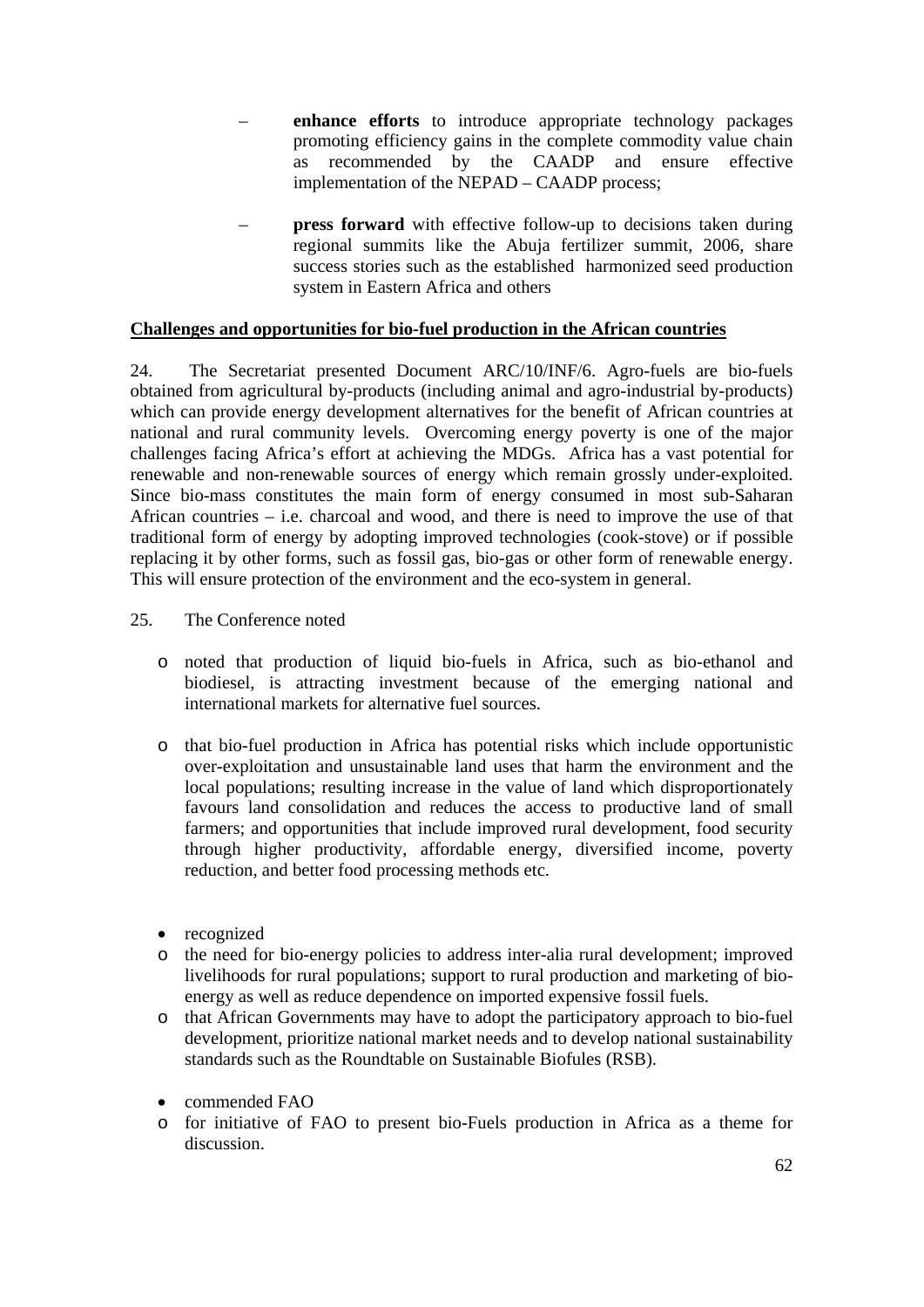- recommended
- o that the FAO assists not only individual African countries design their national Guidelines on Bio-fuel Strategies and Policies but collaborates with the NEPAD Secretariat and the AU to adopt a Common African Position on BIO-FUELS.
- o Concerning the use of bio-mass as energy source, priority should be given to the application of waste and residues.
- o Priority to be given to the use of waste and residues as source for bio-energy
- o land use priority be given to ``marginal land`` and/or degraded land.
- o priority be given to `perennial crops` rather than annual crops for energy production, and to non food crops (like jatropha….)

# **Summary of the recommendations of the FAO regional bodies**

26. The Secretariat presented Document ARC/INF/7. Recommendations from FAO's regional bodies were presented. The main focus of the 19<sup>th</sup> CECAF<sup>1</sup> Session was to improve sustainable use and management of fish stock through the formulation of Regional Action Plans on combating Illegal, Unreported and Unregulated (IUU) fishing, the promotion of an Ecosystem Approach to Fisheries (EAF), the implementation of instruments elaborated under the Code of Conduct for Responsible Fisheries.

27. The **21st AFCAS2 Session** recognized the usefulness of FAO's Report "State of food and agricultural statistics systems", encouraged Member Countries to link agricultural and population censuses and to use CountrySTAT for wide data dissemination.

28. The 17th AFWC<sup>3</sup> Session recognized the importance of forests and wildlife in reducing poverty, hunger and malnutrition, urged governments to involve local communities in the management of protected areas and the development of ecotourism while ensuring equitable sharing of revenues.

# **Report of High Level Conference on the Development of Agribusiness and Agroindustries in Africa (HLCD-3A)**

29. The conference, whose purpose was to launch the *African Agribusiness and Agro-Industries Development Initiative* (3ADI), took place in Abuja, Nigeria, on March 8–10, 2010. Forty-three African countries, represented by three Heads of state and 30 Ministers took part in the conference hosted by the Federal Government of Nigeria and co-organized with African Union Commission (AUC) in collaboration with AfDB, FAO, UNIDO, IFAD and UNECA.

30. The 3ADI comprises a financial support facility consisting of public and private

-

<sup>1</sup> CECAF = *Fisheries Committee for the Eastern Central Atlantic*, 19th Session, 2008

<sup>2</sup> AFCAS = *African Commission on Agricultural Statistics*, 21st Session, 2009

<sup>3</sup> AFWC = *African Forestry and Wildlife Commission*, 17th Session, 2010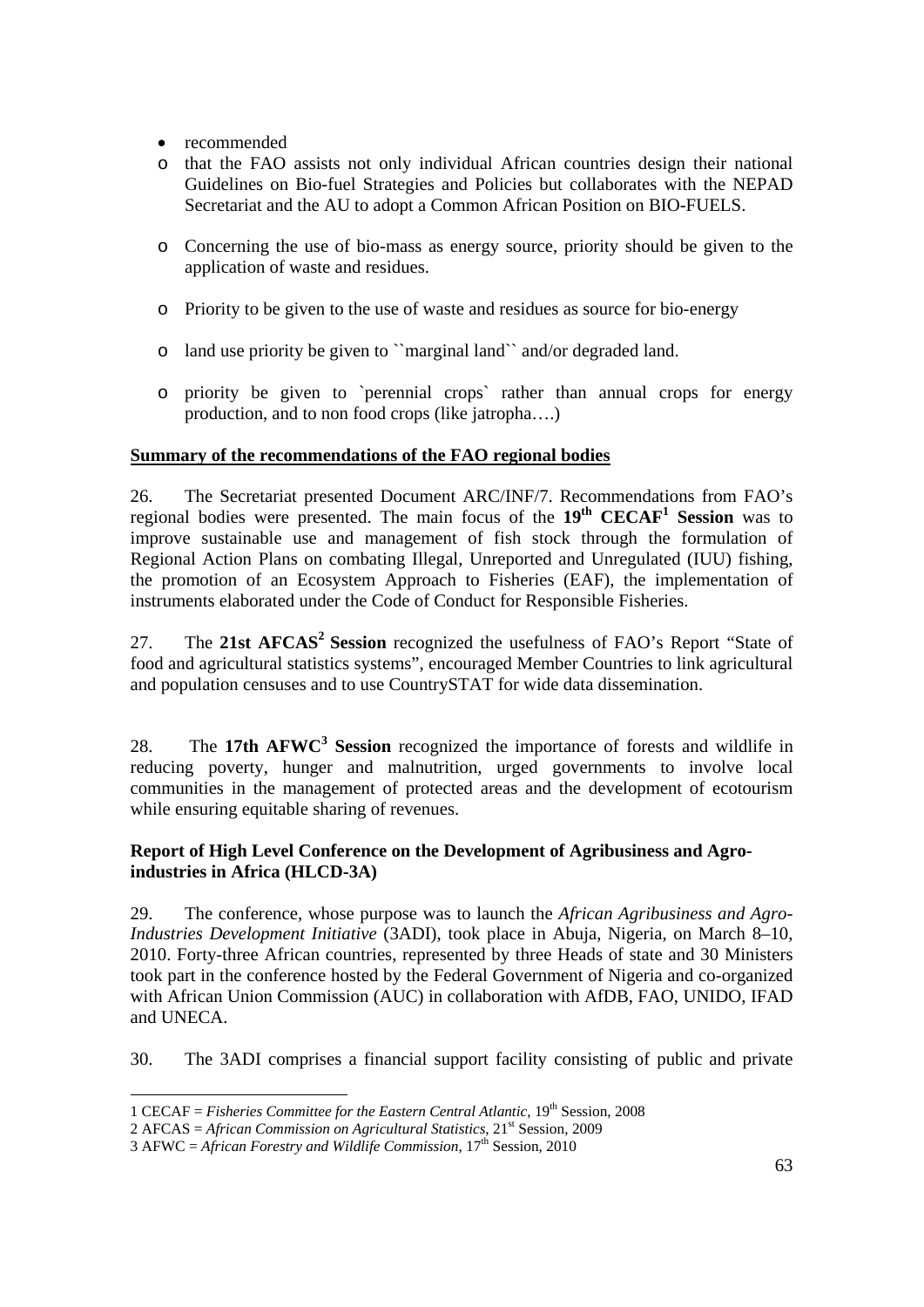channels, with a cluster-based funding arrangement to address various sizes of enterprises and with equity, guarantee and risk sharing windows. The 3ADI received very positive support and its financial mechanism design process was given a strong impetus.

31. The delegates of the referred conference had provided very positive feedback on the 3ADI concept, endorsed under the Abuja declaration.

32. The Conference noted the recommendations of the FAO regional bodies and the outcomes of the HLCD-3A and recommended that the follow-up to the HLCD recommendations to be presented at  $27<sup>th</sup>$  Session.

# List of Topics to be considered for the 27<sup>th</sup> ARC

33. List of topics to be considered for 27th Africa Regional Conference:

- Review of agriculture development programme incentives and disincentives and their impact on agricultural productivity
- Gender mainstreaming in food security initiatives at national and regional level.
- Platform for private sector to assess/evaluate the incentives being put forward by government
- Initiatives for mitigation and adaptation strategies to climate change
- Progress report on CAADP implementation in the region
- Regional review for fertilizer production and availability including biofertilizer
- Agro-business and agro-industry development in improving the value chain process
- Assessment of seeds system in Africa
- GMO issues in African Agriculture Lessons learnt, taking stock of regulatory aspects including health and economic impact
- Public /private sector partnership in initiating agricultural programmes to sustain livelihood and create wealth
- agricultural mechanism to increase productivity through livestock, fisheries and forestry.
- evaluation FAO's post emergency development programme for food security and sustainable livelihood
- Participation of African countries in setting and implementing international standards in safety and quality of food from plants and animals origin
- South-South Cooperation in agriculture development in the region
- Take stock of deployment of staff and budget allocated to Regional Office in conformity with FAO reform
- Review the conduct of Africa Regional Conference to include the establishment of a follow up mechanism on the implementation of conference decisions and reporting on outcomes.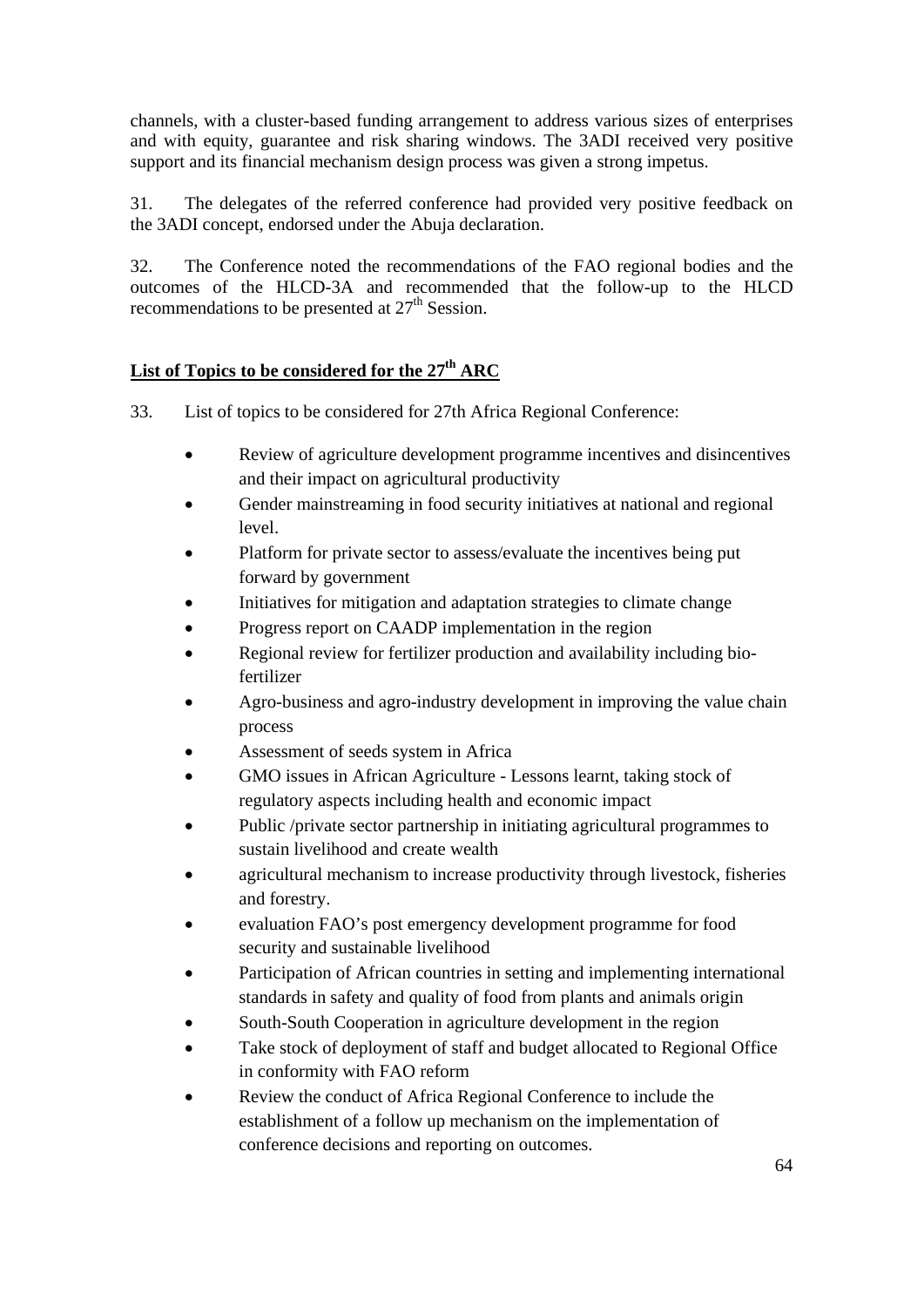# **Other Matters**

- The Conference expressed concern on the coordination of interventions by UN Bodies at the national and regional level and recommended that FAO initiates a dialogue with other UN partners on facilitating more effective country level assistance on attaining food security.
- Recognizing the increasing interest of countries to share national experiences and success stories and suggested that provision be made in future conferences for country presentations and exchange.
- Recommended the strengthening of the relationship between permanent representatives of African countries at the FAO in Rome and the regional offices.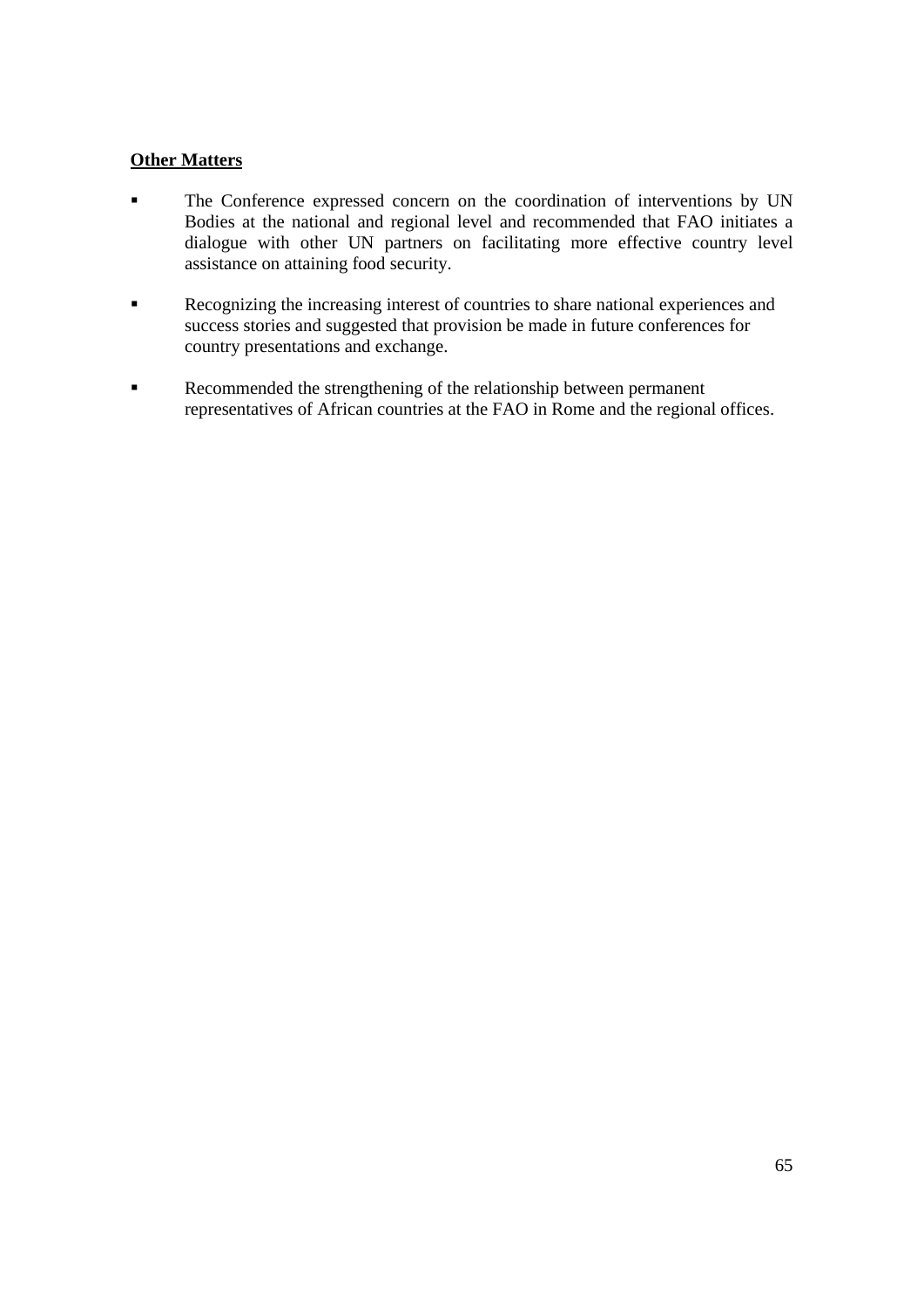# **APPENDIX I**

## **Statement by Ms. Maria Helena Semedo Assistant-Director General Regional Representative for Africa During the Opening Ceremony of the Technical Committee Meeting**

*Mr Chairperson, Mr Chairperson of the Council, Distinguished Ministers, Your Excellencies, Representatives of the Diplomatic Corps and International Organizations, Honourable Delegates, Ladies and Gentlemen,*

It is for me a real pleasure and an honour to welcome you all on behalf of the Director-General of FAO, Dr Jacques Diouf, to this meeting of the Technical Committee of the  $26<sup>th</sup>$ FAO Regional Conference for Africa, held in Luanda.

Your presence here is testimony – as if that were needed – of your continued commitment and dedication to working alongside FAO to achieve food security and of the importance of the issues that you will be discussing in the coming days.

On behalf of FAO and the Honourable Delegates, I should like to solemnly thank the Government of the Republic of Angola for hosting this important Conference, for the quality of the facilities made available and for the warm and fraternal welcome that we have received since our arrival in this beautiful, historic city of Luanda.

My sincere thanks also go to the President and all members of the National Organizing Committee for their diligence and commitment in discharging their duties, in collaboration with the FAO Secretariat responsible for the Conference. *Muito obrigado*.

#### *Distinguished Delegates, Honourable Guests,*

As you know, the general context of economic recession and food crisis that the world has experienced since our 25<sup>th</sup> Regional Conference in Nairobi in 2008 is still very much with us and the effects are acutely felt by the poorest populations.

More than one billion people across the world are suffering from hunger and malnutrition. In 2008, sub-Saharan Africa had 212 million people suffering from hunger. As a result of the food crisis that followed the price surge of 2007-08, this figure rose to 265 million in 2009, which is nearly 30 percent of the total population. Whereas Africa was a net exporter of food commodities at the time of independence in the 1960s, our continent has gradually become a net importer, with current food imports amounting to 33 billion USD against only 14-15 billion USD of exports.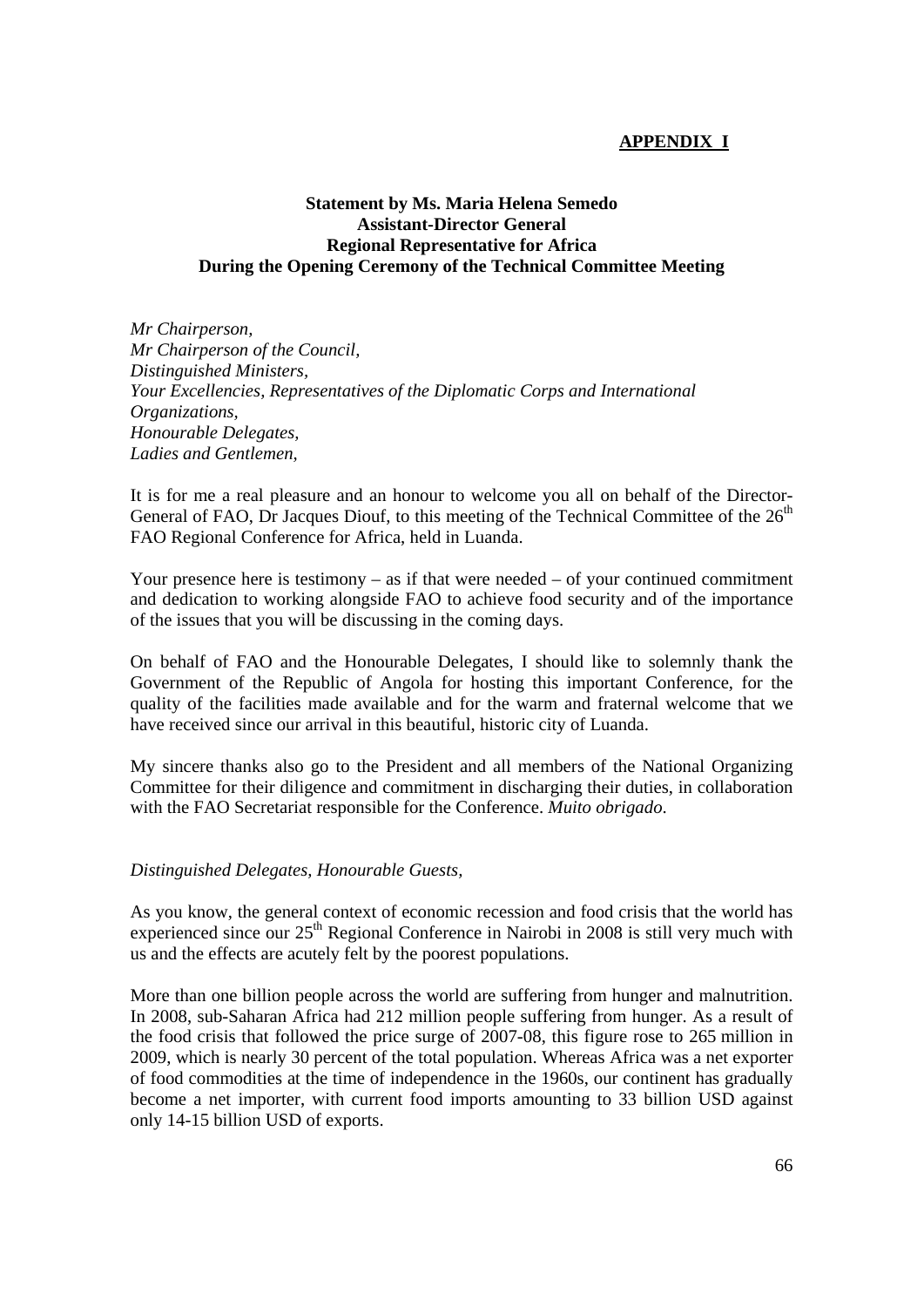This untenable situation is a challenge to us all, at a time when many countries of the Region are commemorating the  $50<sup>th</sup>$  anniversary of their independence. If I may, I shall not dwell on the causes and characteristics which are familiar to you all. The enormous challenge facing us is to feed a growing world population expected to reach 9 billion by 2050 (including almost 2 billion in Africa), to satisfy growing demand for biofuels, which will exert added pressure on natural resources, and to ensure the sustainable management of limited natural resources in a context of worrying threats from the climate change that disproportionately impacts on Africa.

I think it is appropriate to recall some of the important elements of the World Summit on Food Security of last November in Rome, which we must now draw upon:

- the need to redouble our efforts to achieve the World Food Summit target and the Millennium Development Goal of eradicating hunger as soon as possible;
- the commitment to strengthen international coordination and governance of food security by implementing reform of the Committee on World Food Security (CFS);
- the need to reverse the declining trend of national and international public and private financing earmarked for agriculture, food security and rural development, especially in our Region.

The Summit Declaration also explicitly calls for support to regional development frameworks such as the Comprehensive Africa Agriculture Development Programme (CAADP) of the NEPAD which, as you know, has now become part of the African Union as the NEPAD Planning and Coordinating Agency. FAO is pleased to have helped with the formulation of the CAADP and with its current implementation through the CAADP Compacts which have now been signed by 18 African countries. Our Organization is providing the technical assistance needed to prepare investment plans relating to this important continent-wide process.

It is against this backdrop that I would like you to review the recommendations that you made two years ago in Nairobi and to propose/adopt other measures aimed at accelerating the eradication of hunger and the economic development of our beloved Region.

## *Mr Chairperson, Honourable Delegates, Ladies and Gentlemen,*

I should like to draw your kind attention to a specific characteristic of this  $26<sup>th</sup> FAO$ Regional Conference which is intrinsic to implementation of the Immediate Plan of Action, in the context of FAO renewal towards 2013. In contrast to previous editions, our Regional Conferences will now become governing bodies of FAO, thus helping to strengthen coherence between FAO's priority areas at regional level and its global strategic objectives. Under this happy perspective, the decisions taken at this Conference will be directly reported by the Chairperson to the  $37<sup>th</sup>$  Session of the Conference of FAO in 2011.

These provisions are consistent with the strengthening and acceleration of the decentralization process that has now been initiated and that gives the decentralized offices a greater role in strategic planning, priority setting and resource mobilization. Decentralization of the Technical Cooperation Programme (TCP) and of some management responsibilities and coordination of the network of FAO Representations is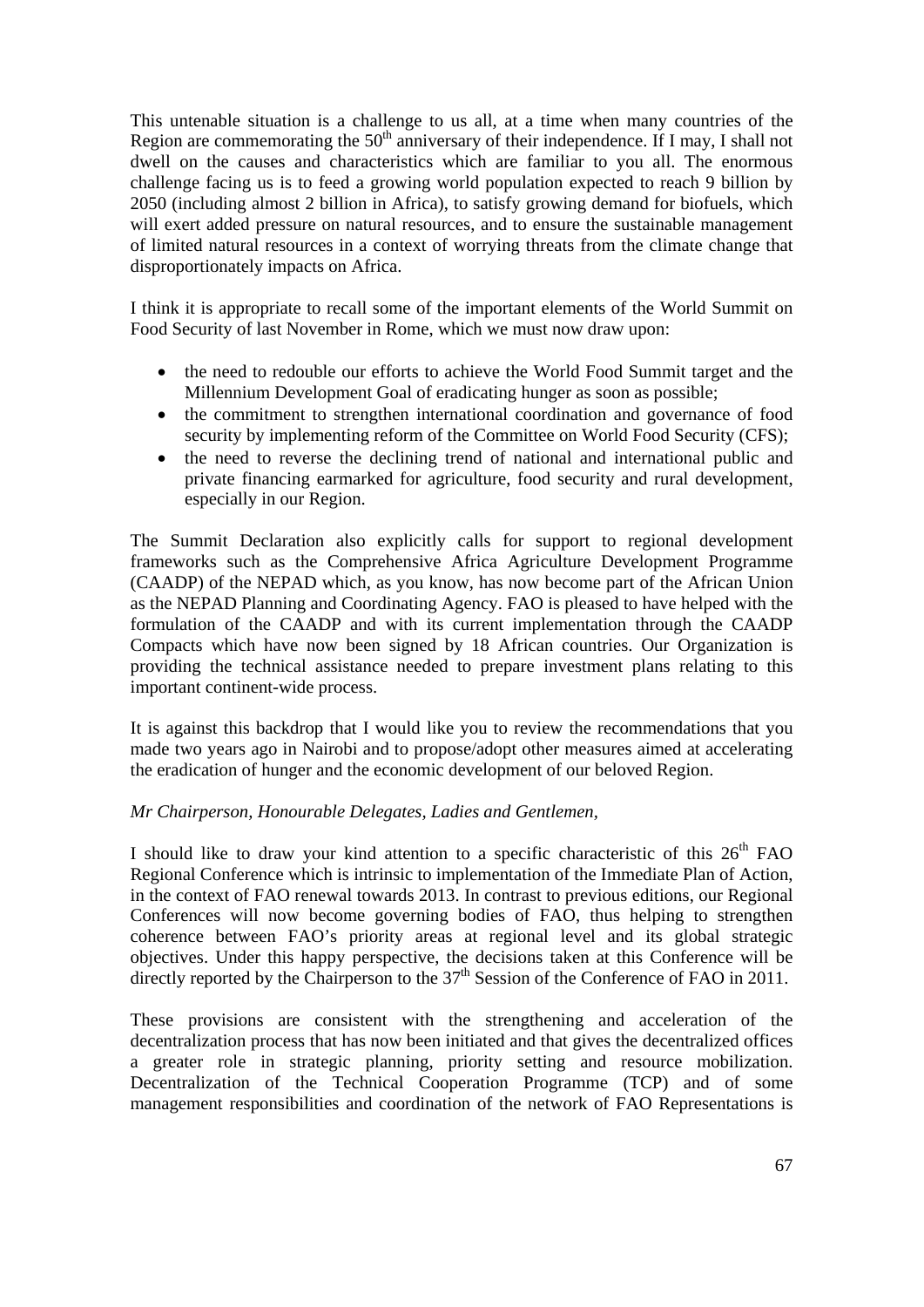already in effect. This should improve the ability of the decentralized offices to respond more effectively to country, subregional and regional needs.

Implementation of the Programme of Work and Budget for 2010-11 and the priority areas for action in the African Region will be presented at this Conference.

## *Mr Chairperson, Distinguished Delegates,*

Two important documents on key areas in the blueprint for sustainable food security will be submitted for your consideration in the coming days. These are: i) FAO support for implementation of the Comprehensive Africa Agriculture Development Programme (CAADP); and ii) the impact of climate change on food security and natural resource management in Africa.

The outcome of your discussions and your recommendations will be transmitted to the Ministerial Segment of this Conference for consideration and adoption.

A number of background papers on other issues related to the overall theme of this Conference will also be submitted to your attention, including:

- High food prices and food security threats, opportunities and budgetary implications for sustainable agriculture;
- Challenges and opportunities for biofuel production in the African countries.

A series of side events on key topics is also envisaged:

- a session on key issues relating to direct investment in agriculture in Africa and the underlying principles for a code of voluntary conduct;
- a session on building national and regional institutions to govern food and nutrition security in the context of reform of the Committee on World Food Security;
- a session on cassava production and protection in Africa.

## *Mr Chairperson, Ladies and Gentlemen*,

Our Region faces major challenges in the field of food security and general agricultural development. Among those challenges, I should like to single out underinvestment in agriculture which has caused the agricultural sector to under perform. As you know, the overall share of official development assistance allocated to agriculture (as broadly defined) has fallen from 19% in the 1980s to only 5% today. The pledge made by the Heads of State in Maputo in July 2003 to earmark at least 10% of national budgets to agriculture over five years is an encouraging sign, which now needs to be rapidly activated.

It was under the same optic that the AU Summit on Food Security, held in Abuja in December 2006, called for acceleration in the reduction of food insecurity by mobilizing African resources to produce the foodstuffs that Africa needs and putting an end to the costly food imports that I referred to earlier.

I should also like to call the conclusions of the Ministerial Conference on Water for Agriculture and Energy, held in Sirte in December 2008, and jointly organized by FAO, the African Union and NEPAD, for which a portfolio of 1000 short-, medium- and long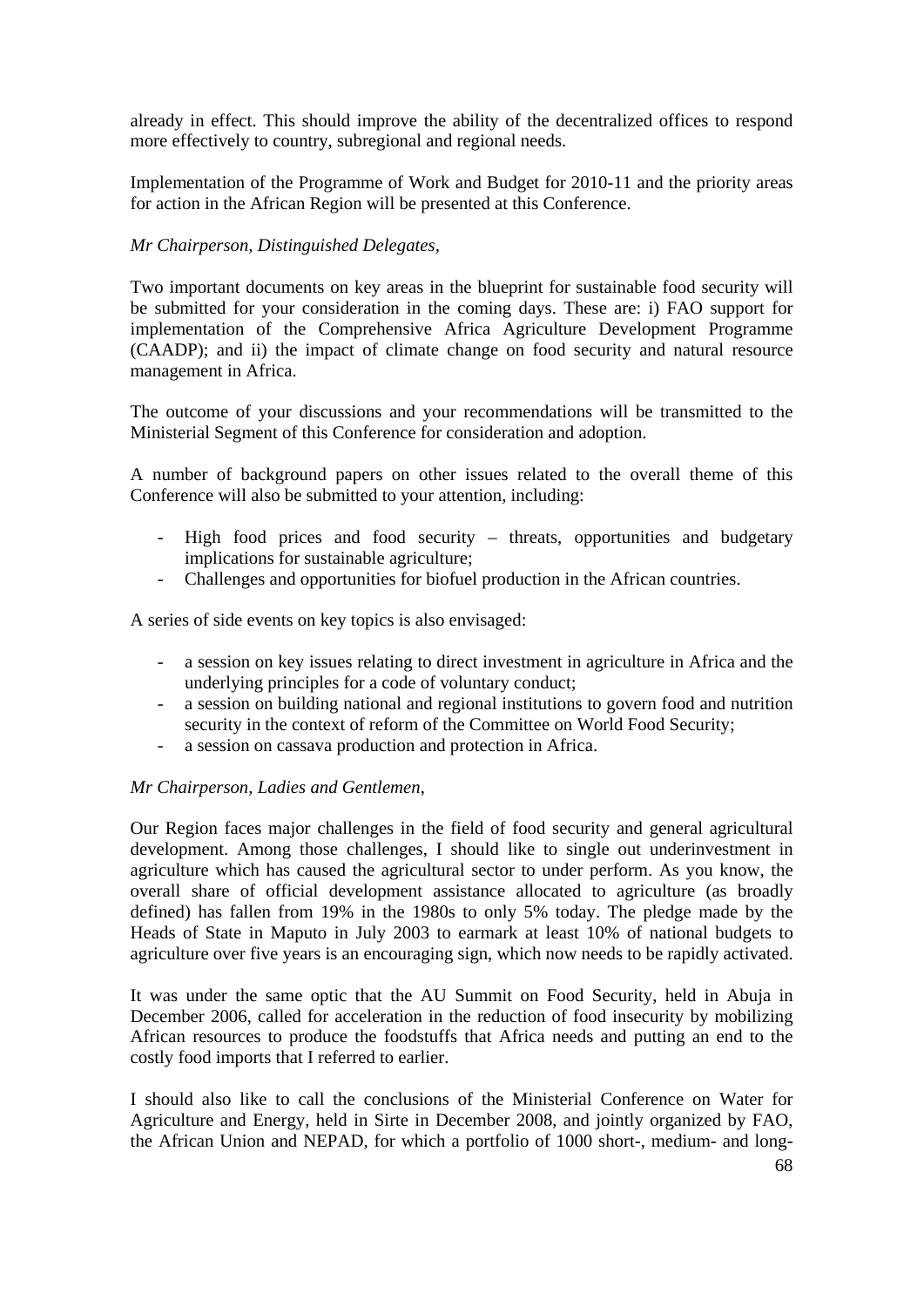term investment projects and programmes had been prepared for each of the 53 African countries, together with a total funding envelope of 65 billion US dollars.

It is heartening to note that the current international environment is quite friendly towards agriculture. The attitude of major donors, both bilateral and multilateral (World Bank, European Union, G8 in particular) appears to favour robust action against hunger. In this connection, I should like to mention the renewed commitment of the World Bank towards Africa's agricultural sector and the G8 meeting in L'Aquila (Italy) which announced the mobilization of 20 billion USD over three years to benefit small producers in the fooddeficit developing countries. Of course, these commitments must now rapidly translate into tangible actions.

#### *Mr Chairperson, Honourable Delegates, Ladies and Gentlemen,*

To conclude, I should like to cite the President of the African Union elected in January 2010, President Bingu Wa Mutharika of Malawi, who requested "*the AU Assembly to share the dream that five years from now no child in Africa should die of hunger and malnutrition. No child should go to bed hungry*". This relevant and timely request challenges us to bring about food security, not only because this is a noble objective in itself, but also because we need to safeguard Africa's dignity. We therefore clearly know what needs to be done and we have the necessary leadership, vision and ambition to rise to the challenges of agriculture for our Region.

I am confident that the fruitful discussions and exchanges that will take place over the next few days will lead to useful proposals and recommendations that can translate into concrete actions on the ground, in a spirit of results-based management and accountability.

I should like to close by reiterating FAO's commitment to make its technical expertise and experience available to the Member Nations of the Region, in contribution to our common struggle to achieve the noble goal of food security, as envisioned by President Mutharika.

Thank you for your kind attention.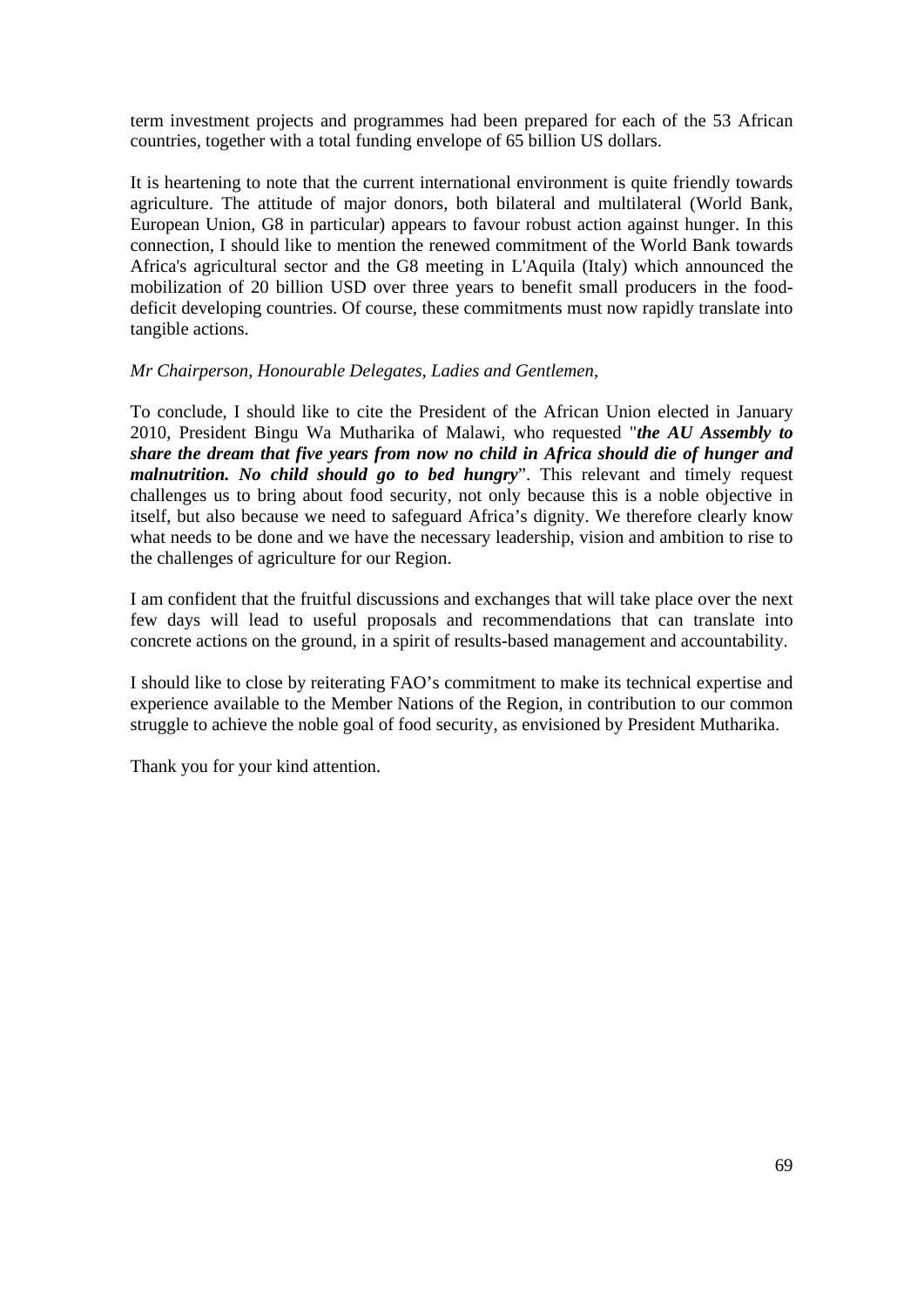## **APPENDIX J**

## **Luanda Declaration on Investing in Agriculture to Ensure Food Security in Africa**

**We the African Ministers of Agriculture**, meeting in Luanda, Angola during the 26th FAO Regional Conference for Africa from 3-7 May 2010 express our sincere appreciation to the government and people of the Republic of Angola for the kind invitation, warm hospitality and excellent arrangements made for hosting this event organised to enable us chart the way towards a prosperous agriculture for food security and defeating rural poverty.

- 1. **Believing** that inadequate investment is at the root of slow progress our region is making in agriculture and therefore in achieving food security, call for additional investments to meet targets for reducing poverty and the numbers of malnourished. In this connection, we welcome the achievement by nine of our countries of the 10% target set at Maputo for budget allocations to agriculture and are convinced that the other African governments will also continue striving towards the goal;
- 2. **Regretting** that, despite alarms expressed soon after the simultaneous advent of the financial, energy and food-prices crises in 2008, subsequent reversal in the decline of the share of agriculture in official development assistance (ODA) has been relatively slow *and that disbursements of commitments made at the Gleneagles and L'Aquila G-8 and G-*20 Summits are yet to become reality;
- 3. **Being concerned** at the increasingly difficult environment for agricultural production and food security caused by climate change adaptations that include development of biofuels and believing that the climate challenge needs joint attention with food security efforts;
- 4. **Considering** that the development of biofuels is an opportunity and a challenge for agriculture as long as it does not compete with food security;
- 5. **Reaffirming our commitment** to implementing the Declaration on Agriculture and Food Security in Africa adopted by the Heads of State and Government of the African Union in July 2003 (The Maputo Declaration), which committed their governments to implement, as a matter of urgency, the Comprehensive Africa Agriculture Development Programme (CAADP) of the New Partnership for Africa's Development (NEPAD) including by allocating at least 10 percent of their national budgetary resources to agriculture within five years;
- 6. **Now decide** to honour the commitments under the Maputo Declaration, the food security and agriculture decisions at AU subsequent summits held in Sirte on water and agriculture (2004, 2007) and agriculture for economic development (2009). For reasons of realism and in order to better ensure success, we recall the decision of the African Union Summit on Food Security in Africa held in Abuja in December 2006 to focus our efforts on a few strategic commodities appropriate to the region or to each subregion and country. With a focus on such selected strategic commodities in each country, we commit ourselves to: